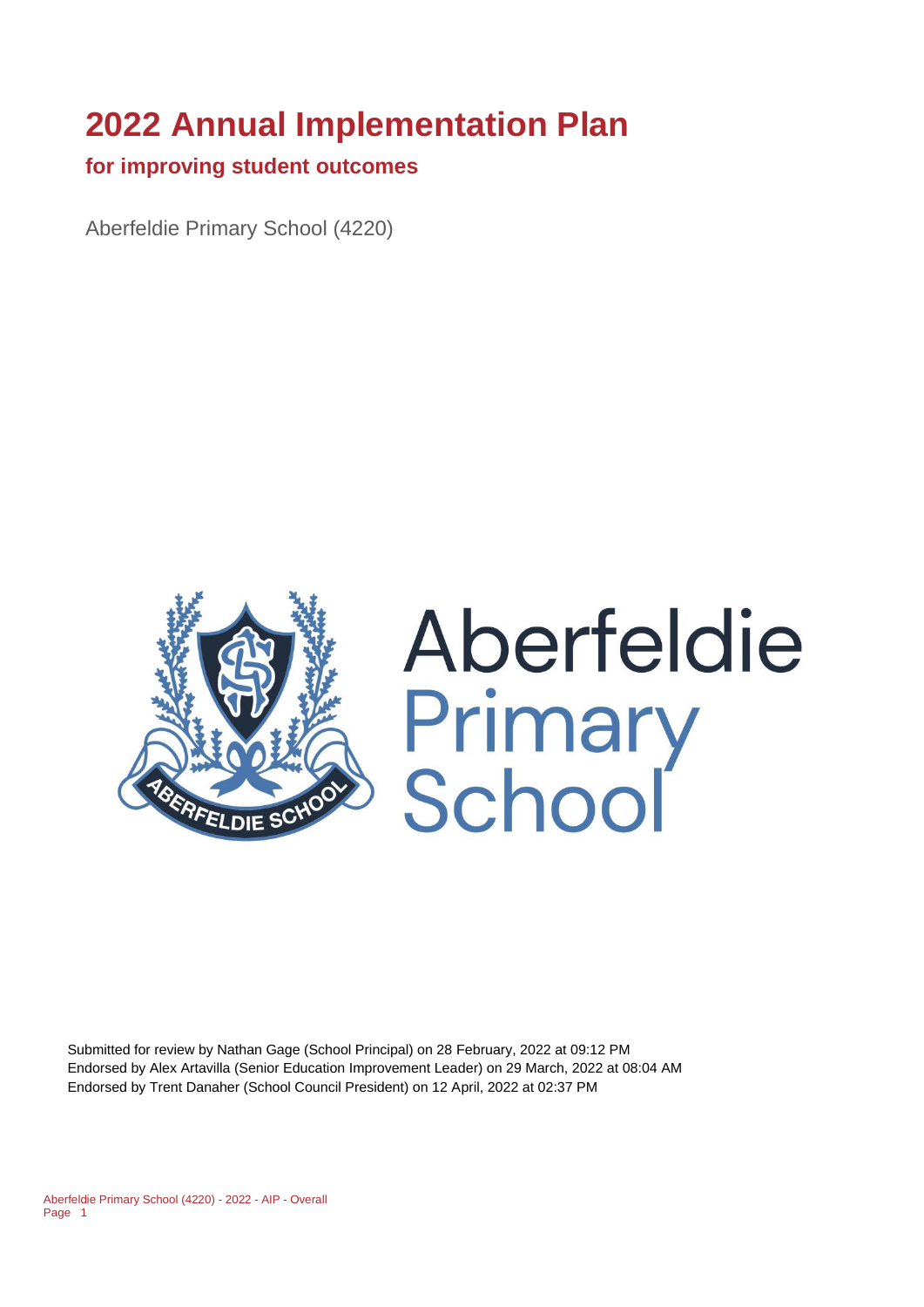## **Self-evaluation Summary - 2022**

|                                    | <b>FISO 2.0 Dimensions</b>                                                                                                                                                                                                       | <b>Self-evaluation Level</b> |
|------------------------------------|----------------------------------------------------------------------------------------------------------------------------------------------------------------------------------------------------------------------------------|------------------------------|
| <b>Teaching</b><br>and<br>Learning | Documented teaching and learning program based on the Victorian<br>Curriculum and senior secondary pathways, incorporating extra-<br>curricula programs                                                                          |                              |
|                                    | Use of common and subject-specific high impact teaching and<br>learning strategies as part of a shared and responsive teaching and<br>learning model implemented through positive and supportive student-<br>staff relationships | <b>Evolving</b>              |

| <b>Assessment</b> | Systematic use of assessment strategies and measurement practices<br>to obtain and provide feedback on student learning growth, attainment<br>and wellbeing capabilities | Evolving |
|-------------------|--------------------------------------------------------------------------------------------------------------------------------------------------------------------------|----------|
|                   | Systematic use of data and evidence to drive the prioritisation,<br>development, and implementation of actions in schools and<br>classrooms.                             |          |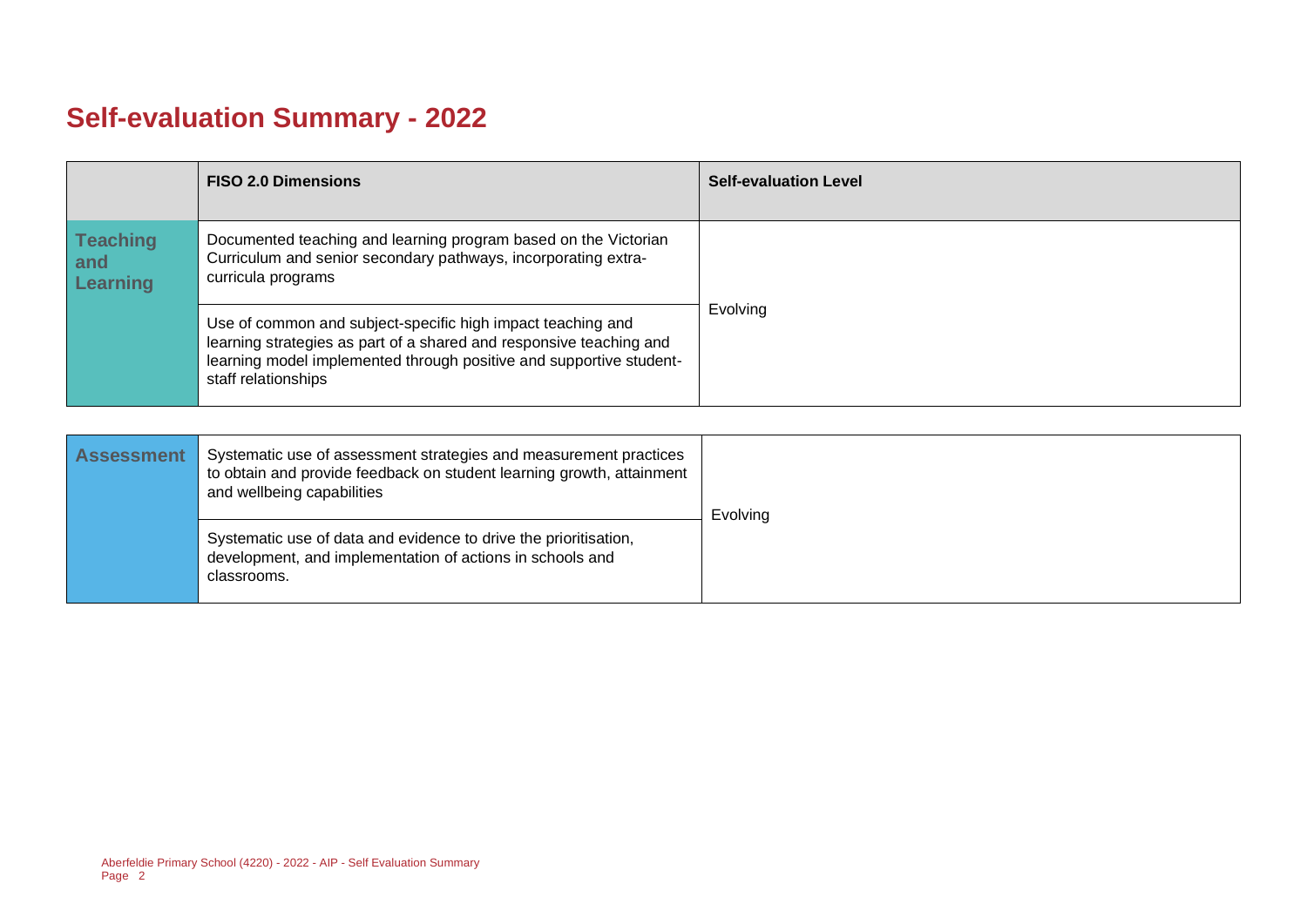| Leadership | The strategic direction and deployment of resources to create and<br>reflect shared goals and values; high expectations; and a positive,<br>safe and orderly learning environment | Evolving |
|------------|-----------------------------------------------------------------------------------------------------------------------------------------------------------------------------------|----------|
|            | Shared development of a culture of respect and collaboration with<br>positive and supportive relationships between students and staff at the<br>core                              |          |

| <b>Engagement</b> | Activation of student voice and agency, including in leadership and<br>learning, to strengthen students' participation and engagement in<br>school                                    | Evolving |  |
|-------------------|---------------------------------------------------------------------------------------------------------------------------------------------------------------------------------------|----------|--|
|                   | Strong relationships and active partnerships between schools and<br>families/carers, communities, and organisations to strengthen<br>students' participation and engagement in school |          |  |

| <b>Support</b> | Responsive, tiered and contextualised approaches and strong<br>relationships to support student learning, wellbeing and inclusion                                         |           |  |
|----------------|---------------------------------------------------------------------------------------------------------------------------------------------------------------------------|-----------|--|
|                | Effective use of resources and active partnerships with families/carers,<br>specialist providers and community organisations to provide<br>responsive support to students | Embedding |  |

| Enter your reflective comments | Despite making significant improvement and growth in a range of the areas aligned to FISO 2.0, following the self-evaluation<br>it was clear that we have work to do. However, we also believe that, through the self-evaluation we can identify a range of<br>foundations that have been put into place that will support our work for 2022 - things such as the improved assessment<br>schedule and investment into ML structures and learning. With Embedding featuring through all but one of the FISO Core<br>Elements. The investment in to the TLI and and the student at risk register, including time and research into evidence based<br>practices to support studnets contributed heavily to us working in the embedding stage. |
|--------------------------------|--------------------------------------------------------------------------------------------------------------------------------------------------------------------------------------------------------------------------------------------------------------------------------------------------------------------------------------------------------------------------------------------------------------------------------------------------------------------------------------------------------------------------------------------------------------------------------------------------------------------------------------------------------------------------------------------------------------------------------------------|
|                                |                                                                                                                                                                                                                                                                                                                                                                                                                                                                                                                                                                                                                                                                                                                                            |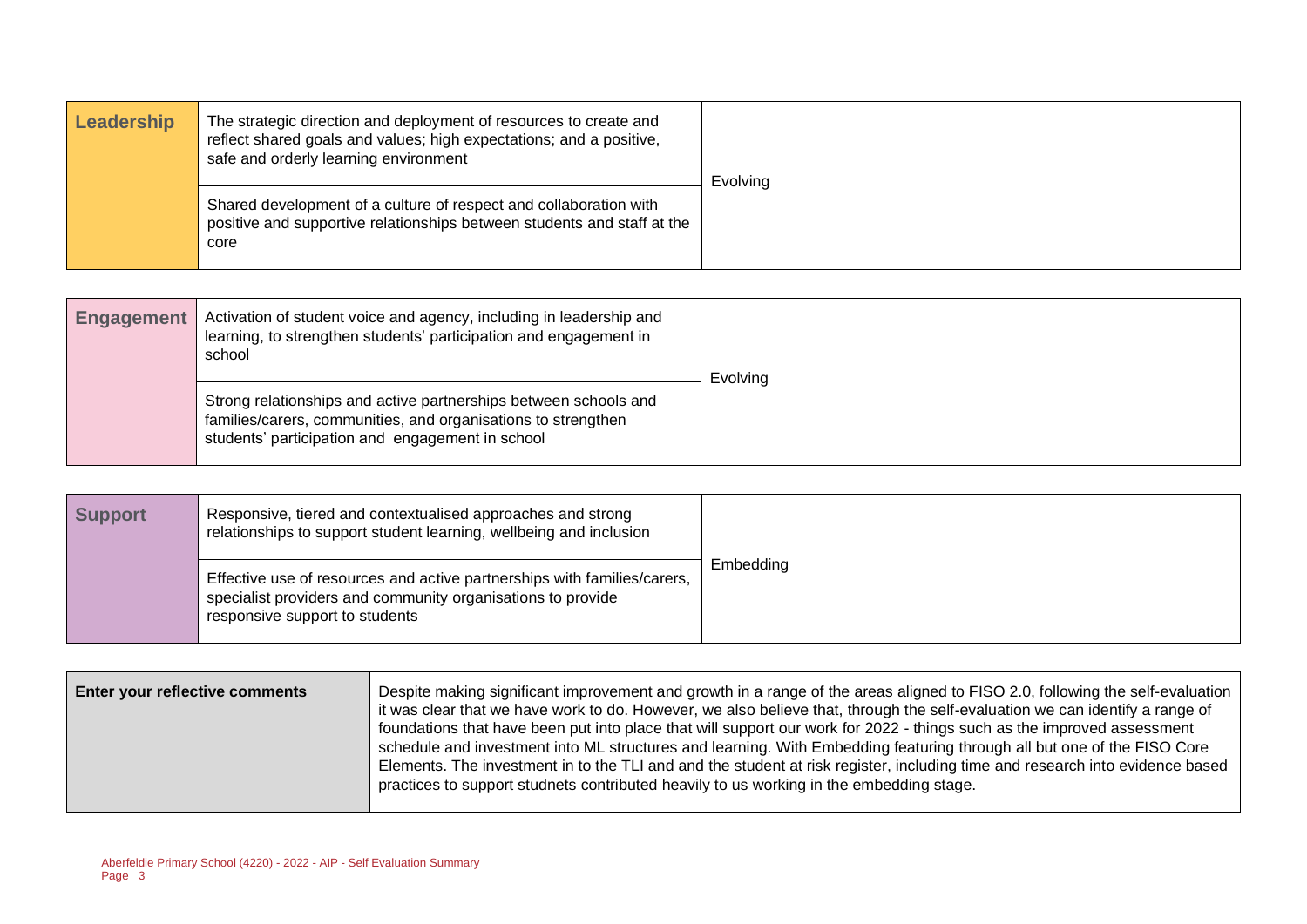| <b>Considerations for 2022</b>   | Embed self-awareness and intellectual engagement by ensuring that learning is visible and teachers and students<br>understand point of need.<br>Develop a whole school approach to social and emotional wellbeing by building on positive wellbeing data and capturing a<br>model that best represents our community<br>Build practice excellence by building collaborative practices that focus on the craft of teaching. |
|----------------------------------|----------------------------------------------------------------------------------------------------------------------------------------------------------------------------------------------------------------------------------------------------------------------------------------------------------------------------------------------------------------------------------------------------------------------------|
| Documents that support this plan |                                                                                                                                                                                                                                                                                                                                                                                                                            |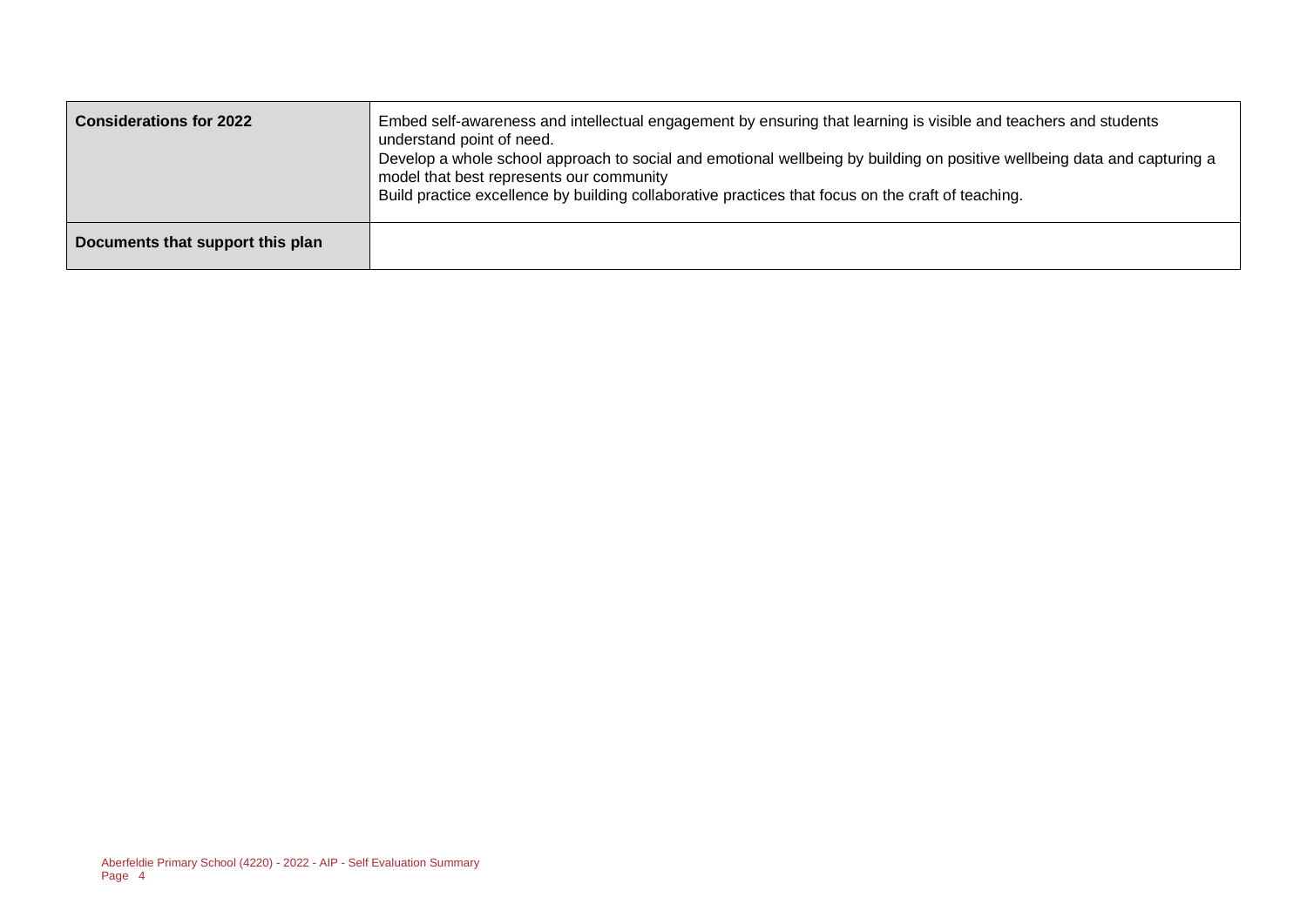## **SSP Goals Targets and KIS**

| Goal 1                                                         | <b>2022 Priorities Goal</b><br><br><br>Some of our students have thrived in the remote learning environment, others have maintained their learning progress,<br>and some need extra learning and wellbeing support despite the best efforts of their teachers and families. In 2022 we will<br>continue to focus on student learning - with an increased focus on numeracy - and student wellbeing through the 2022<br>Priorities Goal, a learning Key Improvement Strategy and a wellbeing Key Improvement Strategy. We will teach and<br>support each student at their point of need and in line with FISO. |
|----------------------------------------------------------------|---------------------------------------------------------------------------------------------------------------------------------------------------------------------------------------------------------------------------------------------------------------------------------------------------------------------------------------------------------------------------------------------------------------------------------------------------------------------------------------------------------------------------------------------------------------------------------------------------------------|
| Target 1.1                                                     | Support for the 2022 Priorities                                                                                                                                                                                                                                                                                                                                                                                                                                                                                                                                                                               |
| Key Improvement Strategy 1.a<br>Priority 2022 Dimension        | Learning - Support both those who need extra support and those who have thrived to continue to extend their learning,<br>especially in numeracy                                                                                                                                                                                                                                                                                                                                                                                                                                                               |
| <b>Key Improvement Strategy 1.b</b><br>Priority 2022 Dimension | Wellbeing - Effectively mobilise available resources to support students' wellbeing and mental health, especially the most<br>vulnerable                                                                                                                                                                                                                                                                                                                                                                                                                                                                      |
| Goal 2                                                         | To improve the learning outcomes of every student in literacy and numeracy.                                                                                                                                                                                                                                                                                                                                                                                                                                                                                                                                   |
| Target 2.1                                                     | By 2024, increase the percentage of students achieving in top 2 bands NAPLAN in Year 3.in:<br>• reading from 59% (2019) to 70% (2024)<br>• writing from 69% (2019) to $75\%$ (2024)<br>• numeracy from 38% (2019) to 55% (2024)<br>Year 5 in:<br>• reading from 53% (2019) to 60% (2024)<br>• writing from 39% (2019) to 45% (2024)<br>• numeracy from 51% (2019) to 55% (2024)                                                                                                                                                                                                                               |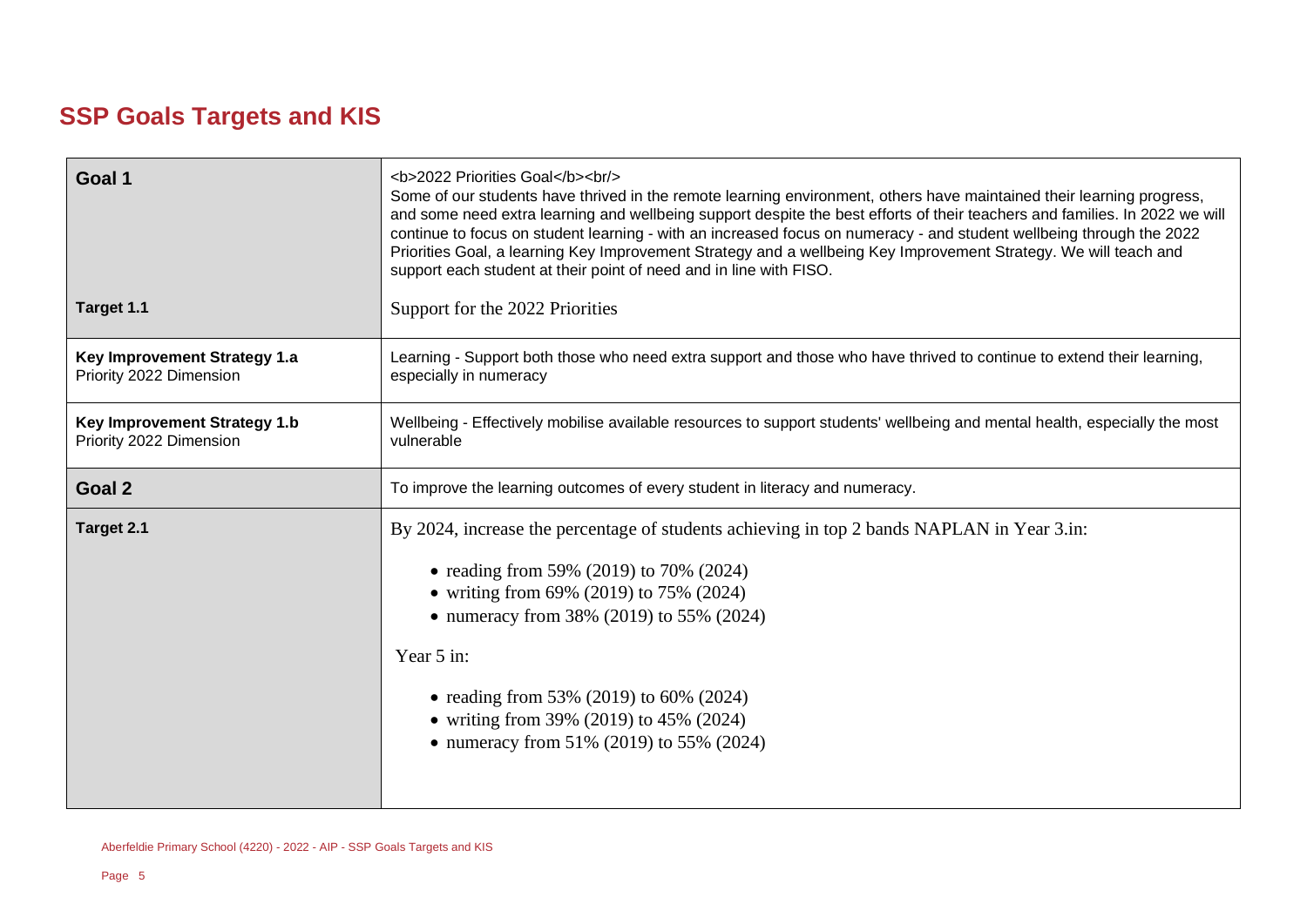| Target 2.2 | By 2024, increase the percentage of students achieving above expected level in Victorian Curriculum Teacher<br>judgement in :                           |
|------------|---------------------------------------------------------------------------------------------------------------------------------------------------------|
|            | • reading and viewing from 49% (2019) to 55% (2024)<br>• writing from 27% (2019) to 35% (2024)<br>• number and algebra from $44\%$ (2019) to 52% (2024) |
|            | Reduce the percentage of students achieving below expected level in Victorian Curriculum Teacher Judgement<br>in:                                       |
|            | • reading and viewing from $7\%$ (2019) to 4% (2024)                                                                                                    |
|            | • writing from 9% (2019) to 5% (2024)                                                                                                                   |
|            | • number and algebra from $8\%$ (2019) to $4\%$ (2024)                                                                                                  |
| Target 2.3 | By 2024, reduce the percentage of students achieving below expected growth in Victorian Curriculum Teacher<br>Judgement from 7% (2019) to 5% (2024)     |
| Target 2.4 | By 2024, increase the percentage positive response in the modules and factors of School Staff Survey (SSS):                                             |
|            | module Leadership -Instructional leadership from 53% (2019) to 75% (2024)                                                                               |
|            | module Teaching and Learning --Planning:                                                                                                                |
|            | $\bullet$ understand curriculum from 79% (2019) to 85% (2024)<br>• understand formative assessment from 79% (2019) to 85% (2024)                        |
|            | module Teaching and Learning - Evaluation:                                                                                                              |
|            |                                                                                                                                                         |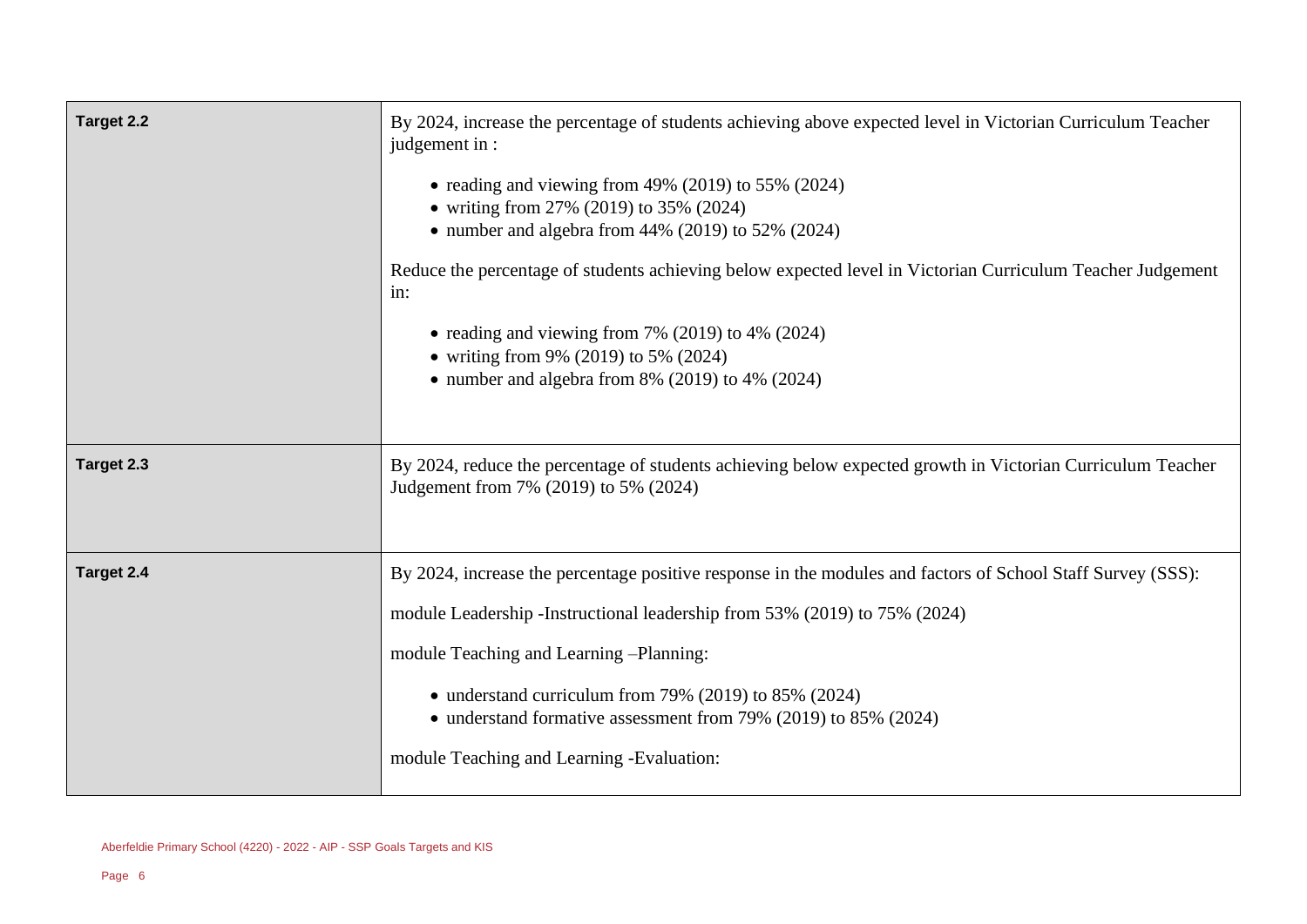|                                                                            | • monitor effectiveness using data from 74% (2019) to 80% (2024)                                                                                                                                                                                                                             |
|----------------------------------------------------------------------------|----------------------------------------------------------------------------------------------------------------------------------------------------------------------------------------------------------------------------------------------------------------------------------------------|
|                                                                            |                                                                                                                                                                                                                                                                                              |
| <b>Key Improvement Strategy 2.a</b><br><b>Building practice excellence</b> | Build practice excellence in numeracy and literacy                                                                                                                                                                                                                                           |
| <b>Key Improvement Strategy 2.b</b><br>Curriculum planning and assessment  | Deepen teacher understanding and knowledge in curriculum planning and assessment                                                                                                                                                                                                             |
| <b>Key Improvement Strategy 2.c</b><br>Evaluating impact on learning       | Embed whole-school practices to evaluate the impact of teaching on learning                                                                                                                                                                                                                  |
| <b>Key Improvement Strategy 2.d</b><br>Instructional and shared leadership | Further develop middle level instructional leadership                                                                                                                                                                                                                                        |
| Goal 3                                                                     | To increase student engagement in their learning.                                                                                                                                                                                                                                            |
| Target 3.1                                                                 | By 2024, increase the percentage of positive response in the Attitudes to School Survey (AToSS) in the<br>following factors:<br>• Student voice and agency from 63% (2019) to 75% (2024)<br>• Effort from 88% (2019) to 90% (2024) tbc<br>• Teacher concern from $76\%$ (2019) to 80% (2024) |
| Target 3.2                                                                 | By 2024, increase the percentage of positive response in Parent Opinion Survey (POS) in the following factors:                                                                                                                                                                               |
|                                                                            | • Student voice and agency from 67% (2019) to 80% (2024)<br>• Student motivation & support from 70% (2019) to 82% (2024)                                                                                                                                                                     |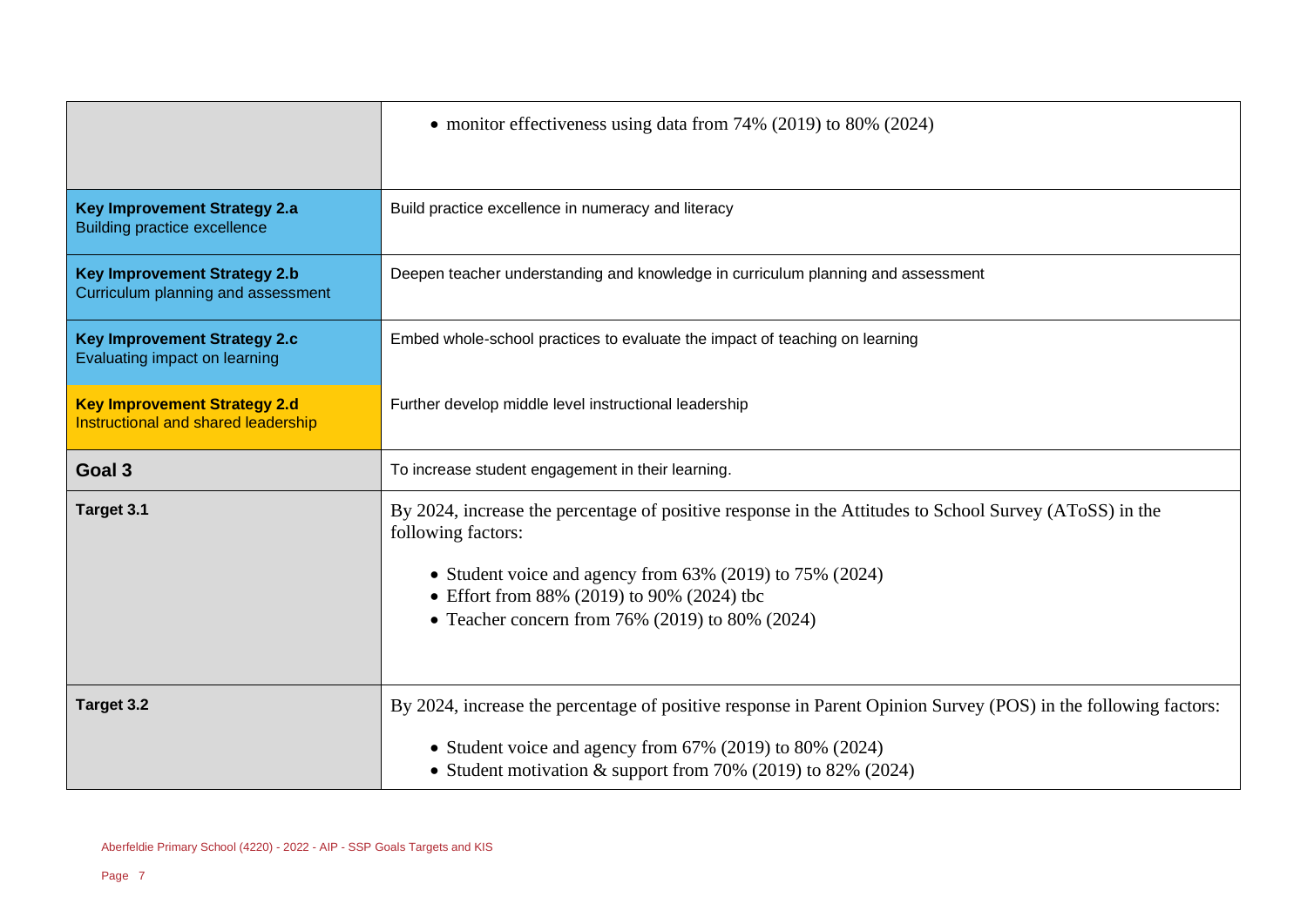|                                                                                       | • Teacher communication from 54% (2019) to 68% (2024)<br>• Effective teaching from $73\%$ (2019) to 85% (2024)                                                                                                                                                                                                                                 |
|---------------------------------------------------------------------------------------|------------------------------------------------------------------------------------------------------------------------------------------------------------------------------------------------------------------------------------------------------------------------------------------------------------------------------------------------|
| Target 3.3                                                                            | By 2024, increase the percentage positive response in the School Staff Survey (SSS) in the following factors:<br>• Promoting student ownership of learning goals from 84% (2019) to 85% (2024)<br>• Parent and community involvement from 78% (2019) to 85% (2024)<br>• Use student feedback to improve practice from 68% (2019) to 75% (2024) |
| <b>Key Improvement Strategy 3.a</b><br>Intellectual engagement and self-<br>awareness | Building teacher capability to activate student voice and agency within the classroom                                                                                                                                                                                                                                                          |
| <b>Key Improvement Strategy 3.b</b><br>Intellectual engagement and self-<br>awareness | Create opportunities for student voice and agency in their learning                                                                                                                                                                                                                                                                            |
| <b>Key Improvement Strategy 3.c</b><br>Intellectual engagement and self-<br>awareness | Embed intellectual engagement and self-awareness                                                                                                                                                                                                                                                                                               |
| Key Improvement Strategy 3.d<br>Parents and carers as partners                        | Develop parents and carers as partners in learning                                                                                                                                                                                                                                                                                             |
| Goal 4                                                                                | To improve the social and emotional wellbeing of students                                                                                                                                                                                                                                                                                      |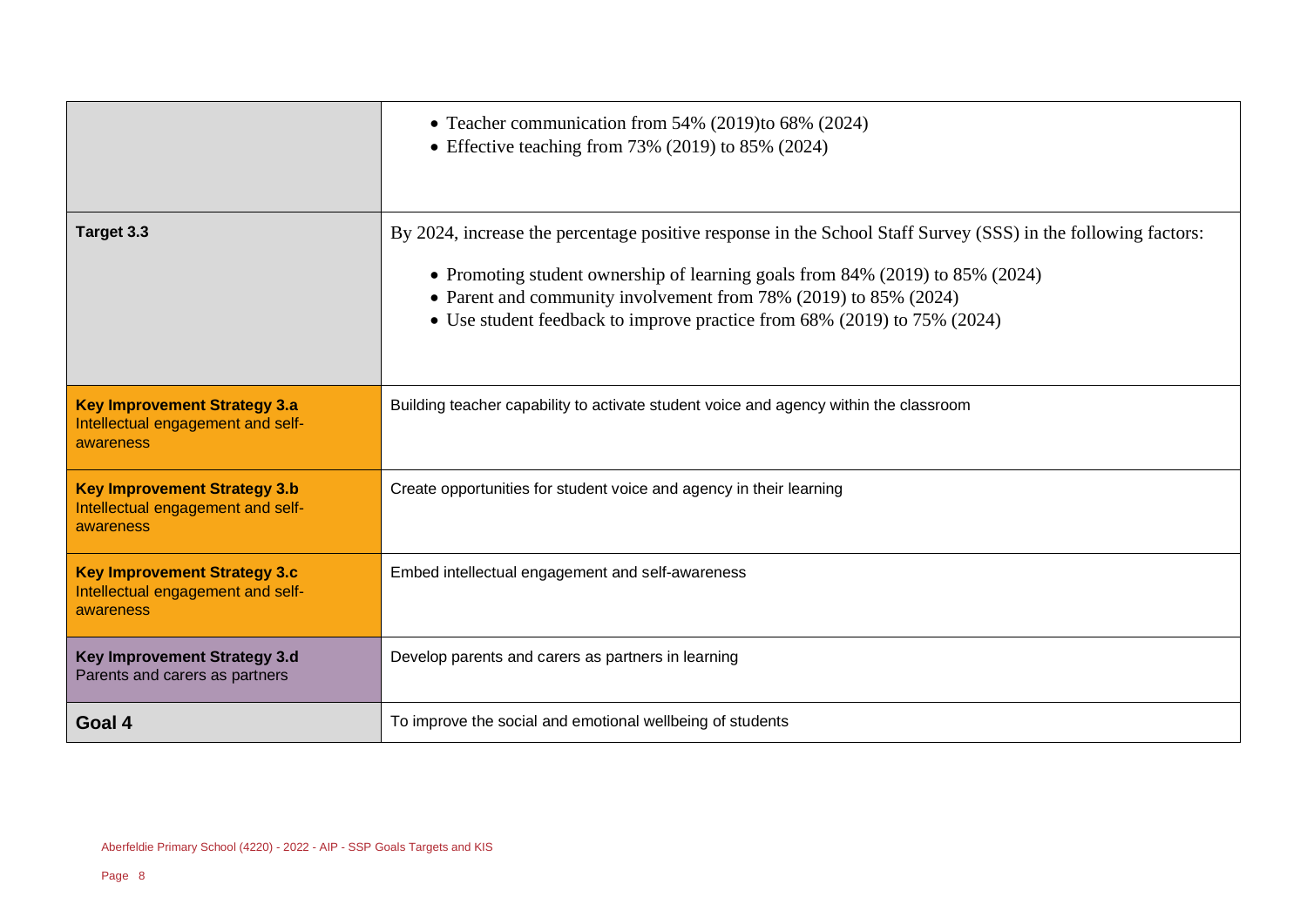| Target 4.1                                                         | By 2024, increase the percentage positive responses in Attitudes to School Survey (AToSS) in the following<br>factors:<br>• Sense of confidence from $84\%$ (2019) to $89\%$ (2024)<br>• Resilience from $82\%$ (2019) to $86\%$ (2024)<br>School safety:<br>• Respect for diversity from 83% (2019) to 88% (2024)<br>• Teacher concern from $76\%$ (2019) to 88% (2024)<br>• managing bullying from $84\%$ (2019) to $88\%$ (2024) |
|--------------------------------------------------------------------|-------------------------------------------------------------------------------------------------------------------------------------------------------------------------------------------------------------------------------------------------------------------------------------------------------------------------------------------------------------------------------------------------------------------------------------|
| Target 4.2                                                         | By 2024, increase the percentage of positive responses in SSS for the following factors:<br>• Trust in students and parents from 81% (2019) to 88% (2024)<br>• Teaching and learning -implementation - support growth and learning of whole child from 84% (2019)<br>to 88% (2024)                                                                                                                                                  |
| Target 4.3                                                         | By 2024, continually increase the percentage of positive responses to school implemented student surveys from<br>Be You (to be finalised)                                                                                                                                                                                                                                                                                           |
| <b>Key Improvement Strategy 4.a</b><br><b>Health and wellbeing</b> | Strengthen the health and wellbeing of students                                                                                                                                                                                                                                                                                                                                                                                     |
| <b>Key Improvement Strategy 4.b</b>                                | Develop and embed a whole-school approach to social and emotional wellbeing                                                                                                                                                                                                                                                                                                                                                         |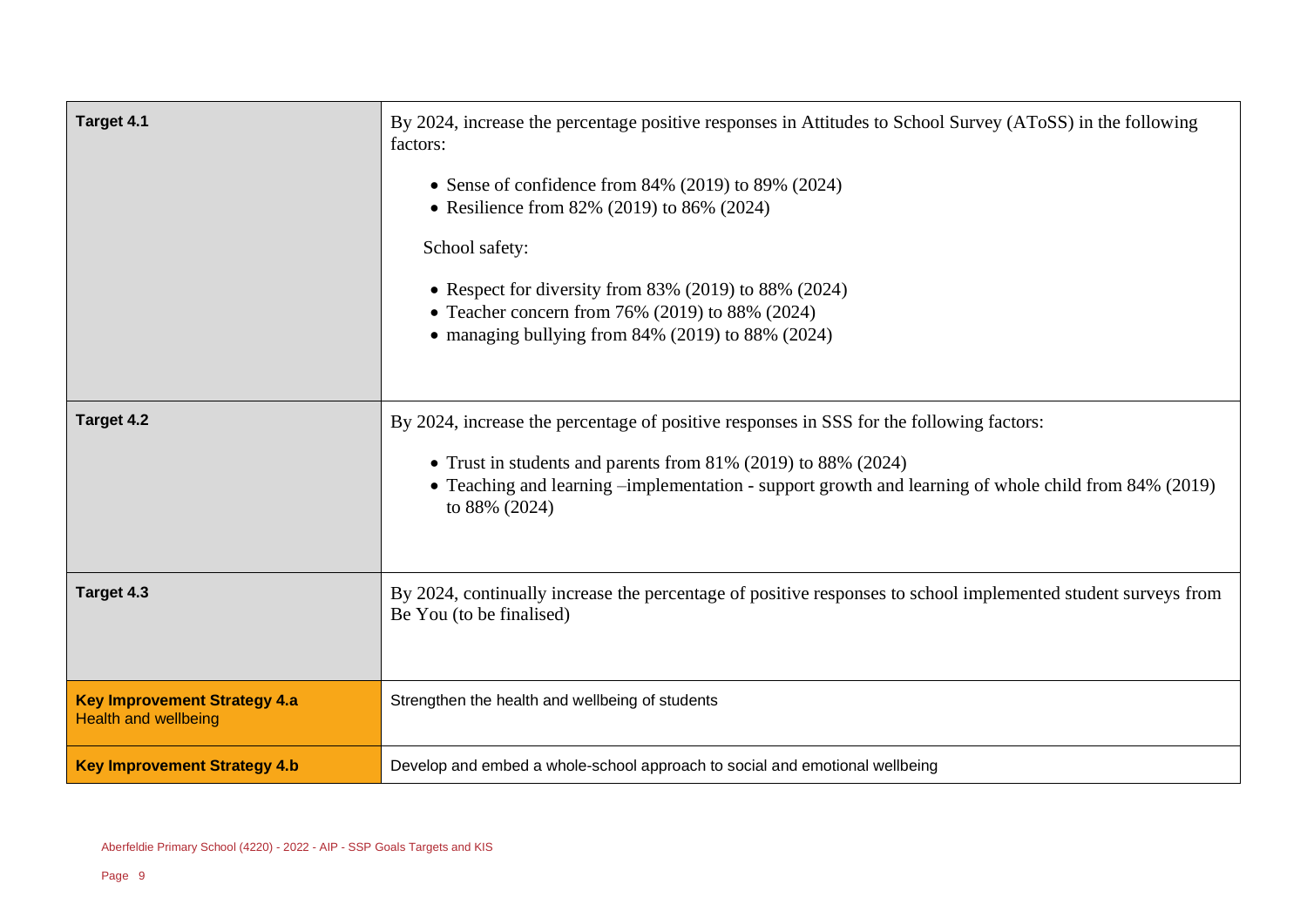| Health and wellbeing                                               |                                                                       |
|--------------------------------------------------------------------|-----------------------------------------------------------------------|
| <b>Key Improvement Strategy 4.c</b><br><b>Health and wellbeing</b> | Embed whole school expectations and strengthen practices in inclusion |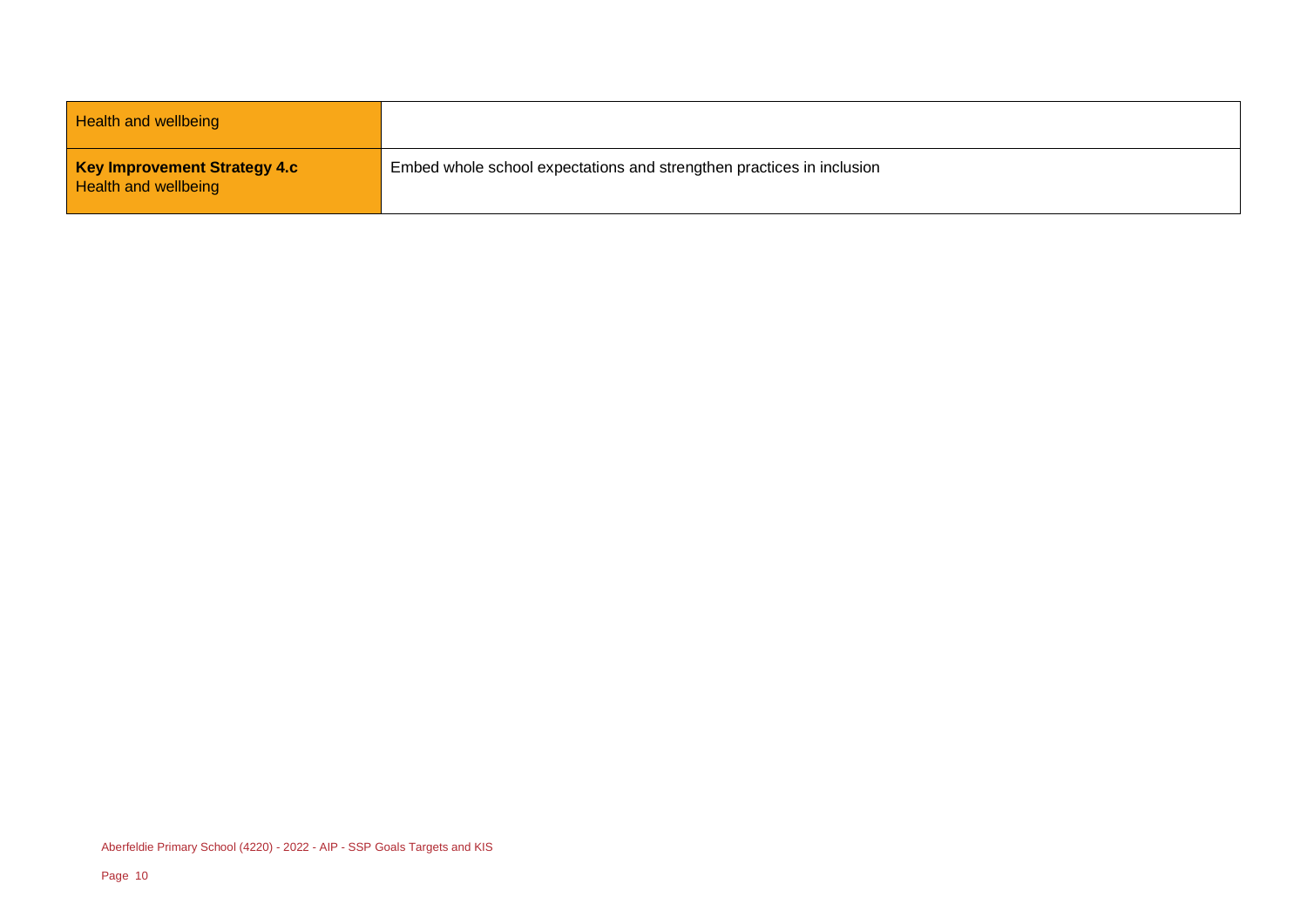## **Select Annual Goals and KIS**

| <b>Four Year Strategic Goals</b>                                                                                                                                                              | Is this<br>selected for<br>focus this<br>year? | <b>Four Year Strategic Targets</b>                                                                                                                                                                                              | 12 month target<br>The 12 month target is an incremental step<br>towards meeting the 4-year target, using the<br>same data set.                                                                                                                                                                                                                                                                                                                                                          |
|-----------------------------------------------------------------------------------------------------------------------------------------------------------------------------------------------|------------------------------------------------|---------------------------------------------------------------------------------------------------------------------------------------------------------------------------------------------------------------------------------|------------------------------------------------------------------------------------------------------------------------------------------------------------------------------------------------------------------------------------------------------------------------------------------------------------------------------------------------------------------------------------------------------------------------------------------------------------------------------------------|
| <b>2022 Priorities Goal</b><br><br><br>Some of our students have thrived in<br>the remote learning environment,<br>others have maintained their learning<br>progress, and some need extra<br> | Yes                                            | Support for the 2022 Priorities                                                                                                                                                                                                 | - ALL students deemed capable to make<br>at least 6 months growth for READING,<br>WRITING and MATHEMATICS by the<br>completion of Semester 1.<br>- ALL students to have made required 6<br>months growth in F&P benchmarking<br>level each semester.<br>- ALL students deemed to have been<br>impacted by COVID-19 to exceed<br>minimum growth expectations in all<br>teacher judgements for; READING,<br><b>WRITING and MATHEMATICS as</b><br>measured by teacher judgement and<br>PAT. |
| To improve the learning outcomes of<br>every student in literacy and<br>numeracy.                                                                                                             | Yes                                            | By 2024, increase the percentage of students achieving in top<br>2 bands NAPLAN in Year 3.in:<br>• reading from 59% (2019) to 70% (2024)<br>• writing from 69% (2019) to 75% (2024)<br>• numeracy from 38% (2019) to 55% (2024) | Yr3 Top 2 Bands:<br>- Reading 67% (65% 2021)<br>- Writing 65% (55% 2021)<br>- Numeracy 55% (57% 2021)<br>Yr5 Top 2 Bands:<br>- Reading 50% (33% 2021)<br>- Writing 32% (11% 2021)<br>- Numeracy 45% (22% 2021)                                                                                                                                                                                                                                                                           |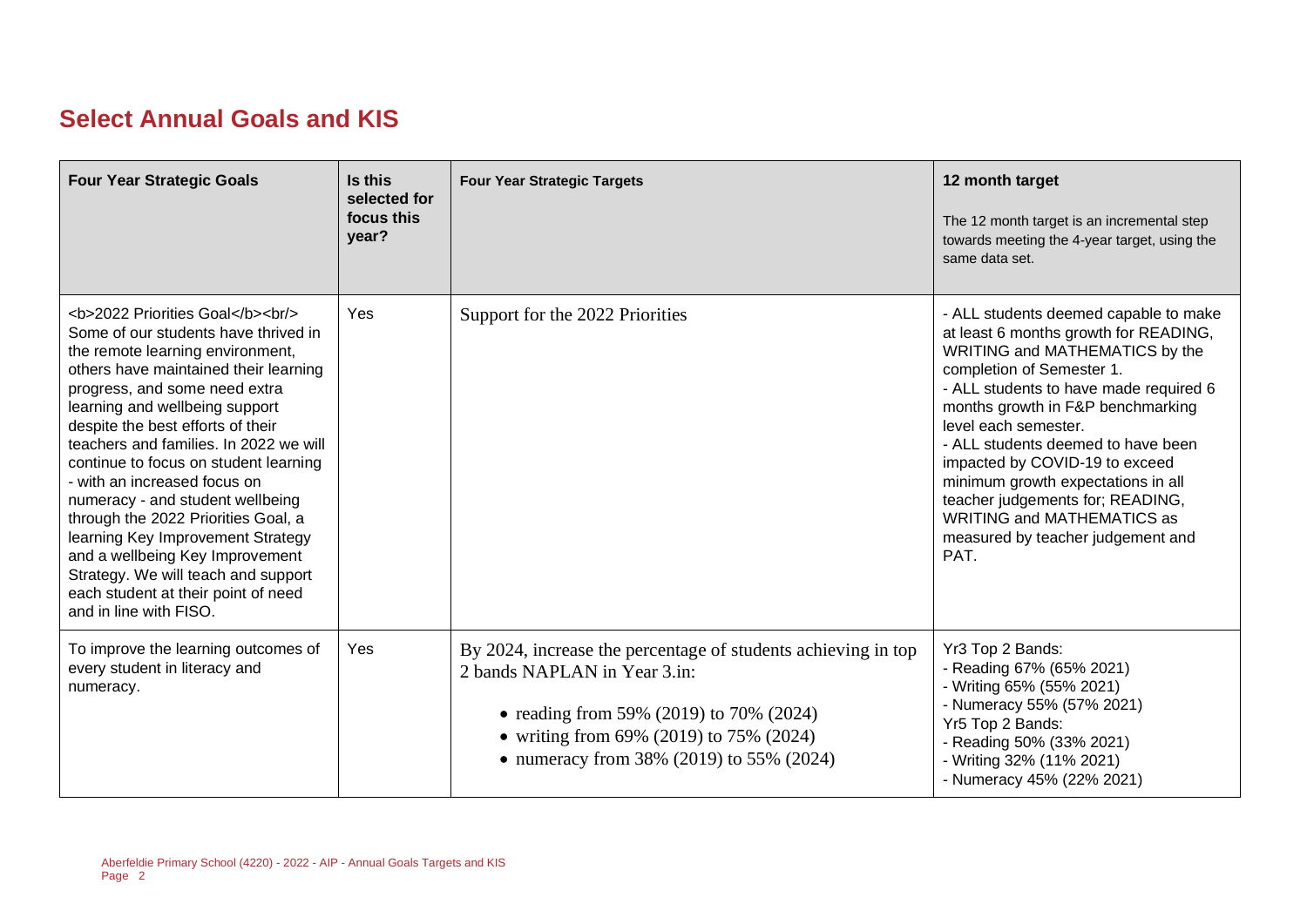| Year 5 in:<br>• reading from 53% (2019) to 60% (2024)<br>• writing from 39% (2019) to 45% (2024)<br>• numeracy from 51% (2019) to 55% (2024)                                                                                                                                                                                                                                                                                                                                                                                                                           |                                                                                                                                                                                                                                                           |
|------------------------------------------------------------------------------------------------------------------------------------------------------------------------------------------------------------------------------------------------------------------------------------------------------------------------------------------------------------------------------------------------------------------------------------------------------------------------------------------------------------------------------------------------------------------------|-----------------------------------------------------------------------------------------------------------------------------------------------------------------------------------------------------------------------------------------------------------|
| By 2024, increase the percentage of students achieving above<br>expected level in Victorian Curriculum Teacher judgement in<br>• reading and viewing from 49% (2019) to 55% (2024)<br>• writing from 27% (2019) to 35% (2024)<br>• number and algebra from $44\%$ (2019) to 52% (2024)<br>Reduce the percentage of students achieving below expected<br>level in Victorian Curriculum Teacher Judgement in:<br>• reading and viewing from $7\%$ (2019) to 4% (2024)<br>• writing from 9% (2019) to 5% (2024)<br>• number and algebra from $8\%$ (2019) to $4\%$ (2024) | Above Expected Level:<br>Reading and viewing 55% (52% 2021)<br>Writing 35% (30% 2021)<br>Number and algebra 40% (32% 2021)<br><b>Below Expected Level:</b><br>Reading and viewing 5% (6% 2021)<br>Writing 4% (4% 2021)<br>Number and algebra 7% (9% 2021) |
| By 2024, reduce the percentage of students achieving below<br>expected growth in Victorian Curriculum Teacher Judgement<br>from 7% $(2019)$ to 5% $(2024)$                                                                                                                                                                                                                                                                                                                                                                                                             | Below expected growth in Victorian<br><b>Curriculum Teacher Judgement</b><br>6% (subject to change JAN)                                                                                                                                                   |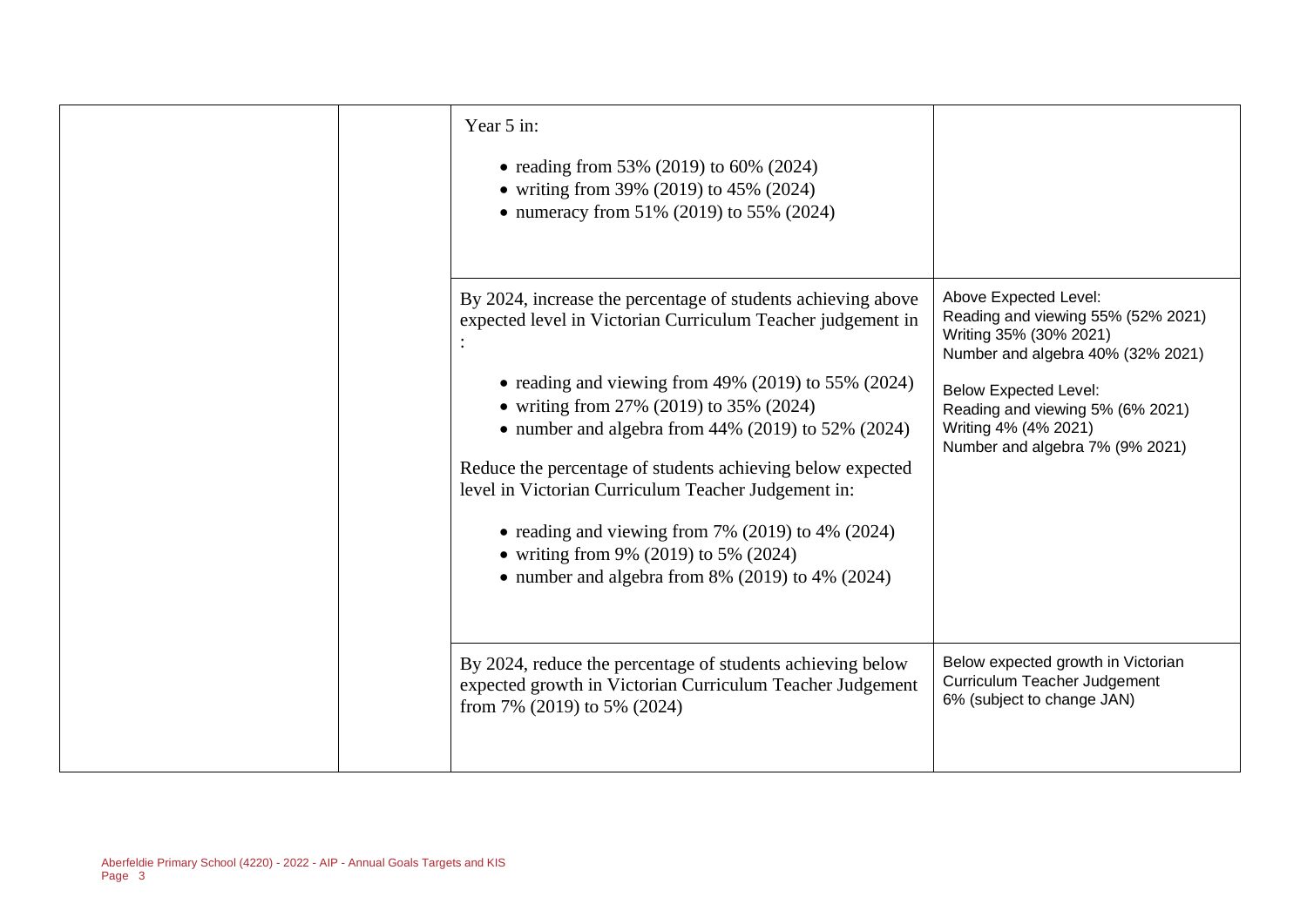|                                                      |     | By 2024, increase the percentage positive response in the<br>modules and factors of School Staff Survey (SSS):<br>module Leadership -Instructional leadership from 53% (2019)<br>to $75\%$ (2024)<br>module Teaching and Learning -Planning:<br>• understand curriculum from 79% (2019) to 85%<br>(2024)<br>• understand formative assessment from 79% (2019) to<br>85% (2024)<br>module Teaching and Learning -Evaluation:<br>• monitor effectiveness using data from $74\%$ (2019) to<br>80% (2024) | School Staff Survey (SSS):<br>Module Leadership - Instructional<br>leadership from 65%<br>Module Teaching and Learning -<br>Planning:<br>- understand curriculum from 80%<br>Module Teaching and Learning -<br>Implementation:<br>understand formative assessment from<br>80%<br>Module Teaching and Learning -<br>Evaluation:<br>- monitor effectiveness using data from<br>75% |
|------------------------------------------------------|-----|-------------------------------------------------------------------------------------------------------------------------------------------------------------------------------------------------------------------------------------------------------------------------------------------------------------------------------------------------------------------------------------------------------------------------------------------------------------------------------------------------------|----------------------------------------------------------------------------------------------------------------------------------------------------------------------------------------------------------------------------------------------------------------------------------------------------------------------------------------------------------------------------------|
| To increase student engagement in<br>their learning. | Yes | By 2024, increase the percentage of positive response in the<br>Attitudes to School Survey (AToSS) in the following factors:<br>• Student voice and agency from 63% (2019) to 75%<br>(2024)<br>• Effort from 88% (2019) to 90% (2024) tbc<br>• Teacher concern from 76% (2019) to 80% (2024)<br>By 2024, increase the percentage of positive response in<br>Parent Opinion Survey (POS) in the following factors:                                                                                     | Student voice and agency 70% (63%<br>2021)<br>Effort 85% (78% 2021)<br>Teacher concern 75% (70%)<br>Student voice and agency 70%<br>Student motivation & support 75%                                                                                                                                                                                                             |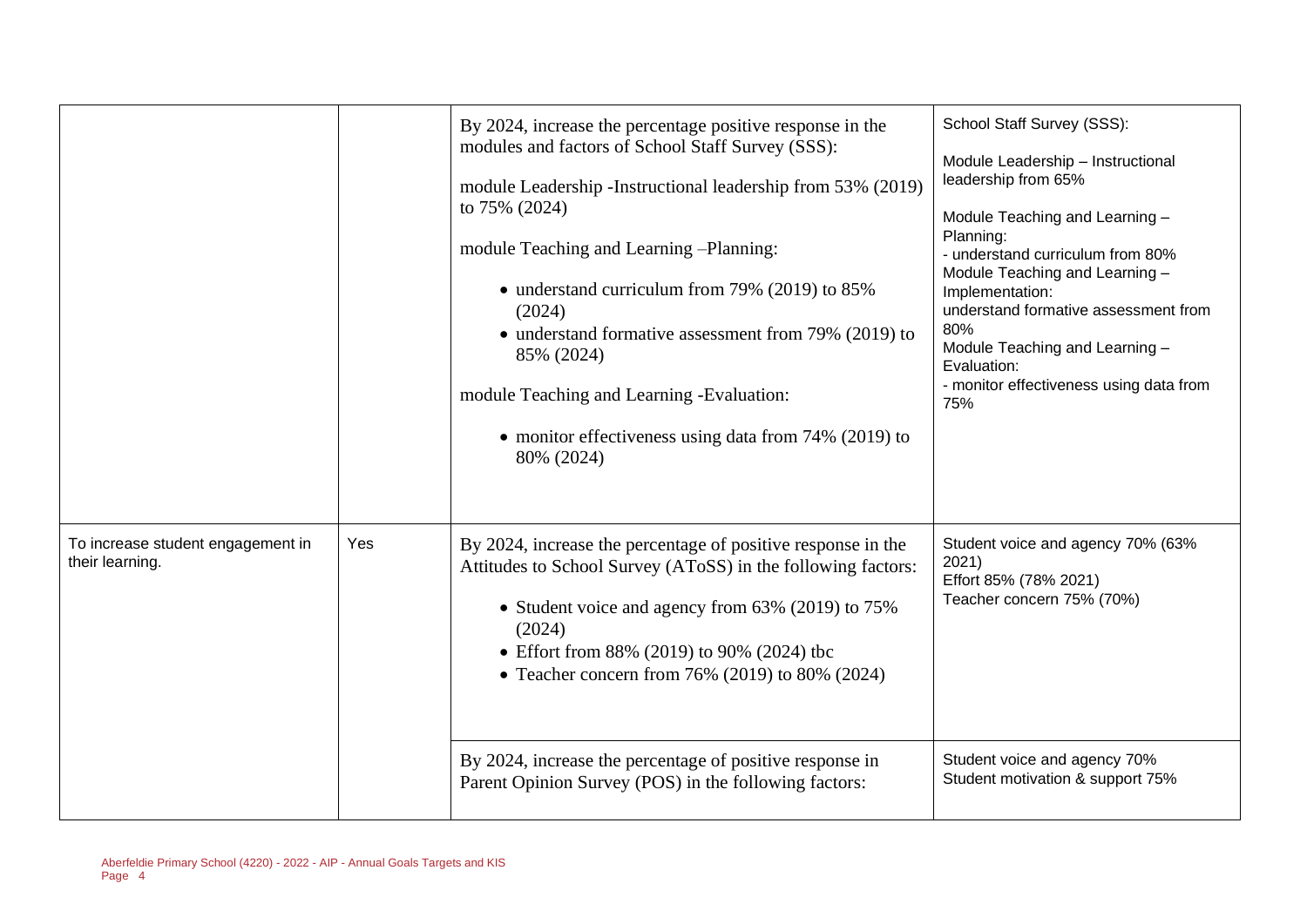|                                                              |     | • Student voice and agency from 67% (2019) to 80%<br>(2024)<br>• Student motivation $\&$ support from 70% (2019) to<br>82% (2024)<br>• Teacher communication from 54% (2019) to 68%<br>(2024)<br>• Effective teaching from $73\%$ (2019) to 85% (2024)                                                                                                          | Teacher communication 60%<br>Effective teaching from 75%                                                                                                             |
|--------------------------------------------------------------|-----|-----------------------------------------------------------------------------------------------------------------------------------------------------------------------------------------------------------------------------------------------------------------------------------------------------------------------------------------------------------------|----------------------------------------------------------------------------------------------------------------------------------------------------------------------|
|                                                              |     | By 2024, increase the percentage positive response in the<br>School Staff Survey (SSS) in the following factors:<br>• Promoting student ownership of learning goals from<br>84% (2019) to 85% (2024)<br>• Parent and community involvement from 78% (2019)<br>to 85% (2024)<br>• Use student feedback to improve practice from 68%<br>$(2019)$ to 75% $(2024)$  | Promoting student ownership of learning<br>goals from 85%<br>Parent and community involvement from<br>80%<br>Use student feedback to improve practice<br>from 70%    |
| To improve the social and emotional<br>wellbeing of students | Yes | By 2024, increase the percentage positive responses in<br>Attitudes to School Survey (AToSS) in the following factors:<br>• Sense of confidence from $84\%$ (2019) to $89\%$ (2024)<br>• Resilience from 82% (2019) to 86% (2024)<br>School safety:<br>• Respect for diversity from 83% (2019) to 88% (2024)<br>• Teacher concern from 76% (2019) to 88% (2024) | Sense of confidence 85% (79% 2021)<br>Resilience (TBC)<br>Respect for diversity 86% (78% 2021)<br>Teacher concern 80% (70% 2021)<br>managing bullying 85% (79% 2021) |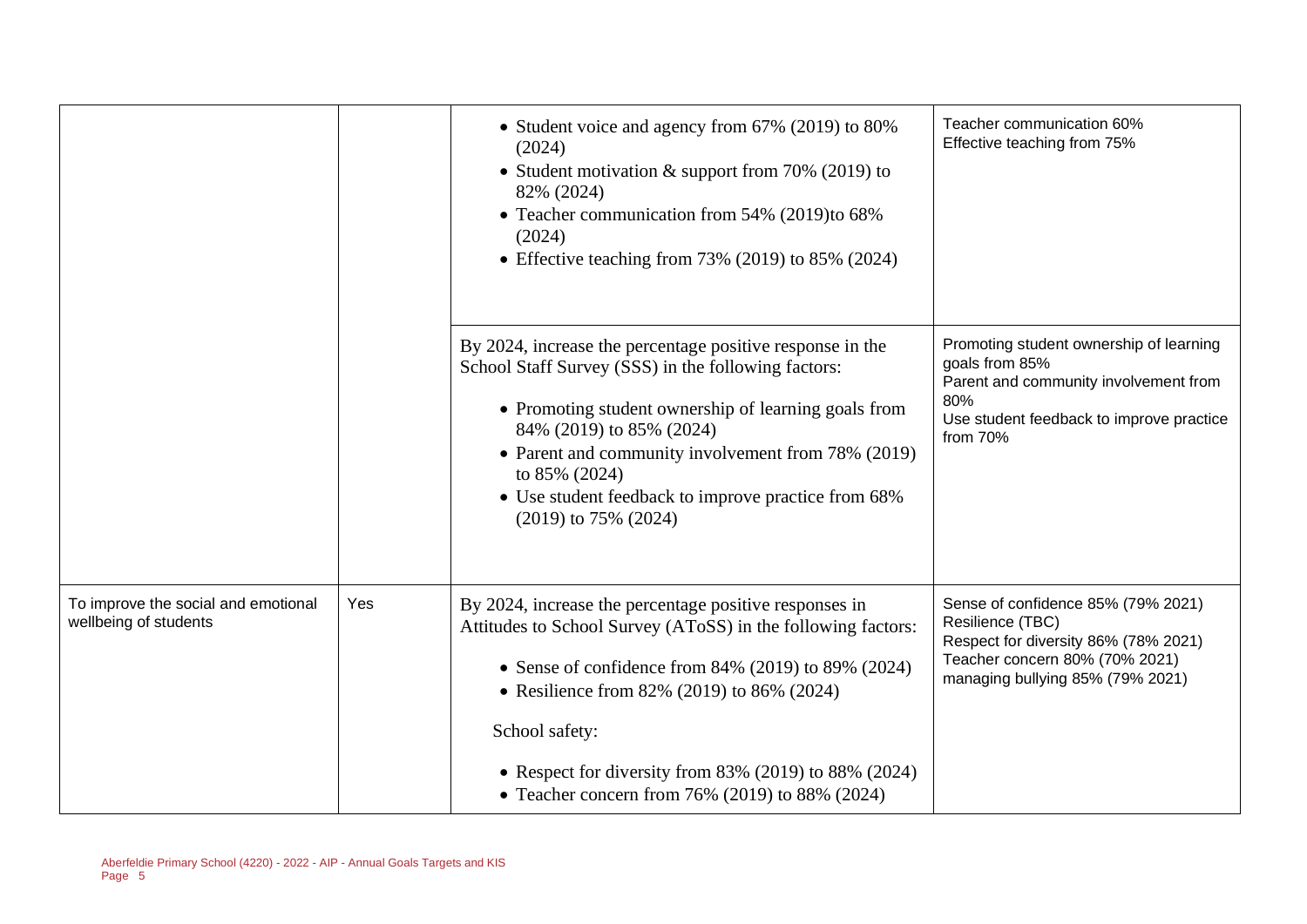| • managing bullying from $84\%$ (2019) to $88\%$ (2024)                                                                                                                                                                                                                                     |                                                                                                 |
|---------------------------------------------------------------------------------------------------------------------------------------------------------------------------------------------------------------------------------------------------------------------------------------------|-------------------------------------------------------------------------------------------------|
| By 2024, increase the percentage of positive responses in SSS<br>for the following factors:<br>• Trust in students and parents from 81% (2019) to 88%<br>(2024)<br>• Teaching and learning -implementation - support<br>growth and learning of whole child from 84% (2019)<br>to 88% (2024) | $***$<br>Trust in students and parents 88%<br>Support growth and learning of whole<br>child 85% |
| By 2024, continually increase the percentage of positive<br>responses to school implemented student surveys from Be<br>You (to be finalised)                                                                                                                                                | <b>TBC</b>                                                                                      |

| Goal 1              | <b>2022 Priorities Goal</b><br><br><br>Some of our students have thrived in the remote learning environment, others have maintained their learning progress, and<br>some need extra learning and wellbeing support despite the best efforts of their teachers and families. In 2022 we will continue<br>to focus on student learning - with an increased focus on numeracy - and student wellbeing through the 2022 Priorities Goal, a<br>learning Key Improvement Strategy and a wellbeing Key Improvement Strategy. We will teach and support each student at<br>their point of need and in line with FISO. |
|---------------------|---------------------------------------------------------------------------------------------------------------------------------------------------------------------------------------------------------------------------------------------------------------------------------------------------------------------------------------------------------------------------------------------------------------------------------------------------------------------------------------------------------------------------------------------------------------------------------------------------------------|
| 12 Month Target 1.1 | - ALL students deemed capable to make at least 6 months growth for READING, WRITING and MATHEMATICS by the<br>completion of Semester 1.<br>- ALL students to have made required 6 months growth in F&P benchmarking level each semester.                                                                                                                                                                                                                                                                                                                                                                      |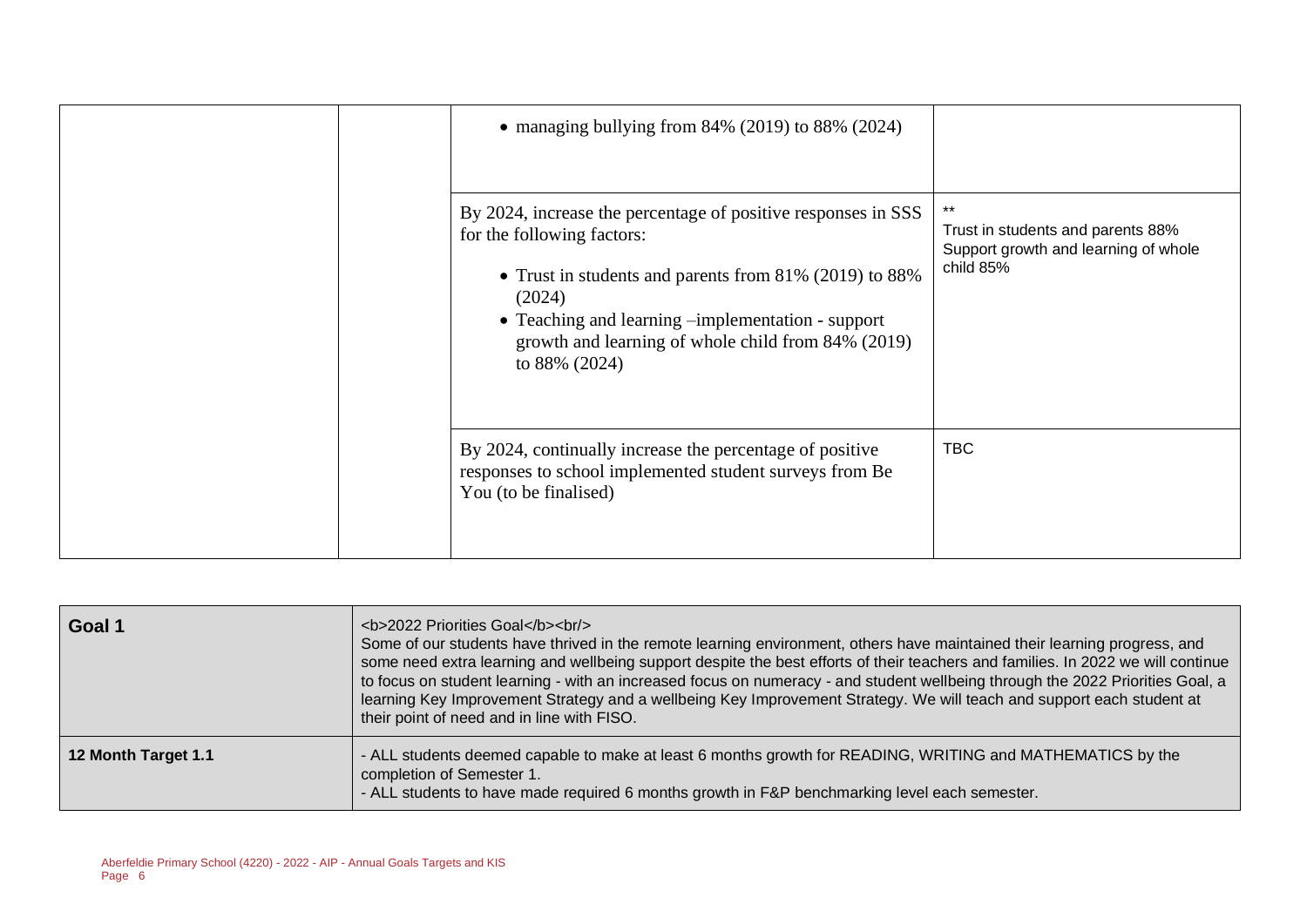|                                                                                                                                                                                                                                                                                           | - ALL students deemed to have been impacted by COVID-19 to exceed minimum growth expectations in all teacher<br>judgements for; READING, WRITING and MATHEMATICS as measured by teacher judgement and PAT.     |                                              |
|-------------------------------------------------------------------------------------------------------------------------------------------------------------------------------------------------------------------------------------------------------------------------------------------|----------------------------------------------------------------------------------------------------------------------------------------------------------------------------------------------------------------|----------------------------------------------|
| <b>Key Improvement Strategies</b>                                                                                                                                                                                                                                                         |                                                                                                                                                                                                                | Is this KIS selected for focus this<br>year? |
| KIS <sub>1</sub><br>Priority 2022 Dimension                                                                                                                                                                                                                                               | Learning - Support both those who need extra support and those who have thrived to<br>continue to extend their learning, especially in numeracy                                                                | Yes                                          |
| KIS <sub>2</sub><br>Priority 2022 Dimension                                                                                                                                                                                                                                               | Wellbeing - Effectively mobilise available resources to support students' wellbeing and<br>mental health, especially the most vulnerable                                                                       | Yes                                          |
| Explain why the school has selected this<br>KIS as a focus for this year. Please make<br>reference to the self-evaluation, relevant<br>school data, the progress against School<br>Strategic Plan (SSP) goals, targets, and the<br>diagnosis of issues requiring particular<br>attention. | Please leave this field empty. Schools are not required to provide a rationale as this is in line with system priorities for 2022.                                                                             |                                              |
| Goal 2                                                                                                                                                                                                                                                                                    | To improve the learning outcomes of every student in literacy and numeracy.                                                                                                                                    |                                              |
| 12 Month Target 2.1                                                                                                                                                                                                                                                                       | Yr3 Top 2 Bands:<br>- Reading 67% (65% 2021)<br>- Writing 65% (55% 2021)<br>- Numeracy 55% (57% 2021)<br>Yr5 Top 2 Bands:<br>- Reading 50% (33% 2021)<br>- Writing 32% (11% 2021)<br>- Numeracy 45% (22% 2021) |                                              |
| 12 Month Target 2.2                                                                                                                                                                                                                                                                       | Above Expected Level:<br>Reading and viewing 55% (52% 2021)<br>Writing 35% (30% 2021)<br>Number and algebra 40% (32% 2021)                                                                                     |                                              |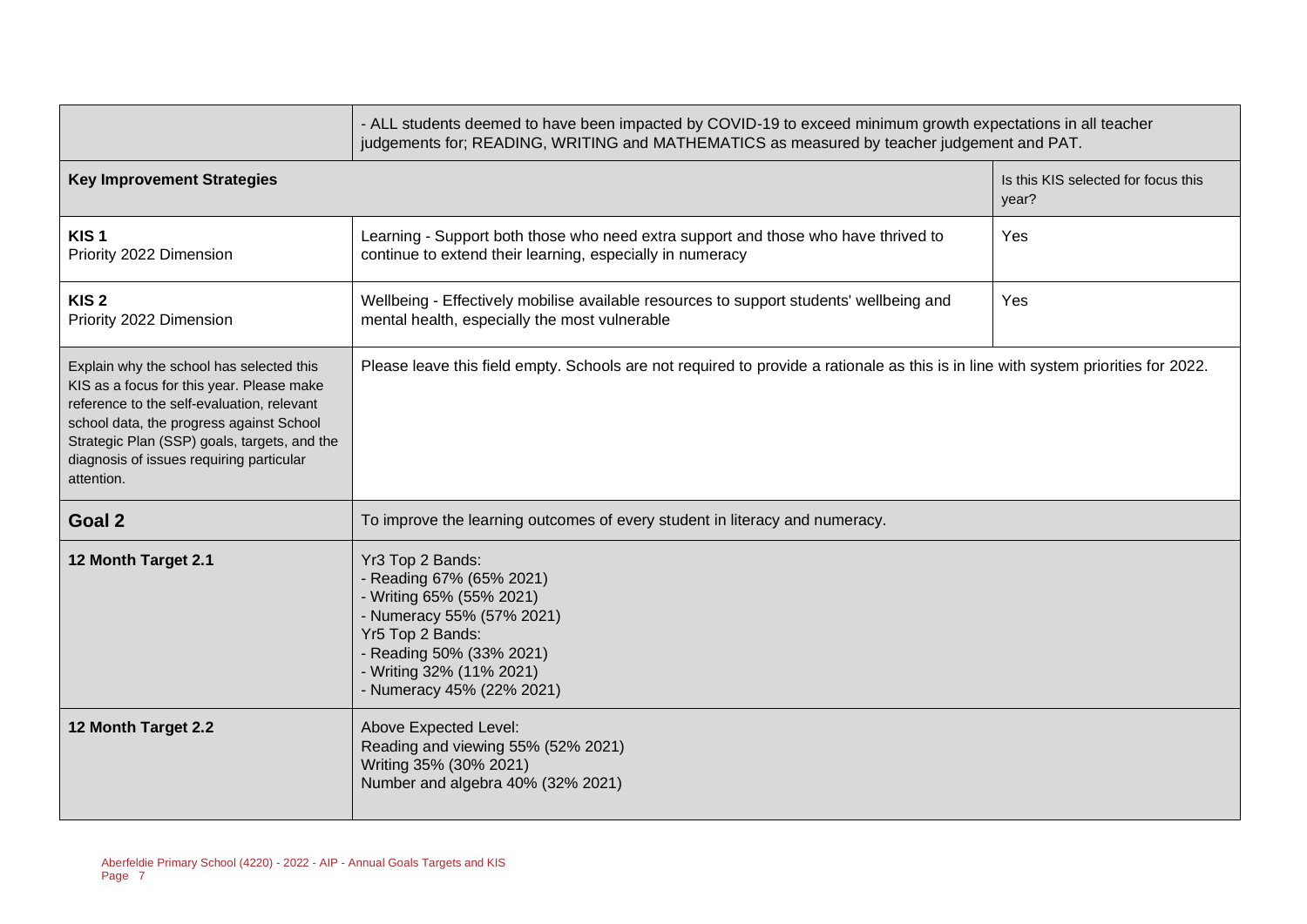|                                                         | <b>Below Expected Level:</b><br>Reading and viewing 5% (6% 2021)<br>Writing 4% (4% 2021)<br>Number and algebra 7% (9% 2021)                                                                                                                                                                                                                                    |                                              |  |
|---------------------------------------------------------|----------------------------------------------------------------------------------------------------------------------------------------------------------------------------------------------------------------------------------------------------------------------------------------------------------------------------------------------------------------|----------------------------------------------|--|
| 12 Month Target 2.3                                     | Below expected growth in Victorian Curriculum Teacher Judgement<br>6% (subject to change JAN)                                                                                                                                                                                                                                                                  |                                              |  |
| 12 Month Target 2.4                                     | School Staff Survey (SSS):<br>Module Leadership - Instructional leadership from 65%<br>Module Teaching and Learning - Planning:<br>- understand curriculum from 80%<br>Module Teaching and Learning - Implementation:<br>understand formative assessment from 80%<br>Module Teaching and Learning - Evaluation:<br>- monitor effectiveness using data from 75% |                                              |  |
| <b>Key Improvement Strategies</b>                       |                                                                                                                                                                                                                                                                                                                                                                | Is this KIS selected for focus this<br>year? |  |
| KIS <sub>1</sub><br><b>Building practice excellence</b> | Build practice excellence in numeracy and literacy                                                                                                                                                                                                                                                                                                             | Yes                                          |  |
| KIS <sub>2</sub><br>Curriculum planning and assessment  | Deepen teacher understanding and knowledge in curriculum planning and assessment                                                                                                                                                                                                                                                                               | <b>No</b>                                    |  |
| KIS <sub>3</sub><br>Evaluating impact on learning       | Embed whole-school practices to evaluate the impact of teaching on learning                                                                                                                                                                                                                                                                                    | No                                           |  |
| KIS <sub>4</sub><br>Instructional and shared leadership | Further develop middle level instructional leadership                                                                                                                                                                                                                                                                                                          | <b>No</b>                                    |  |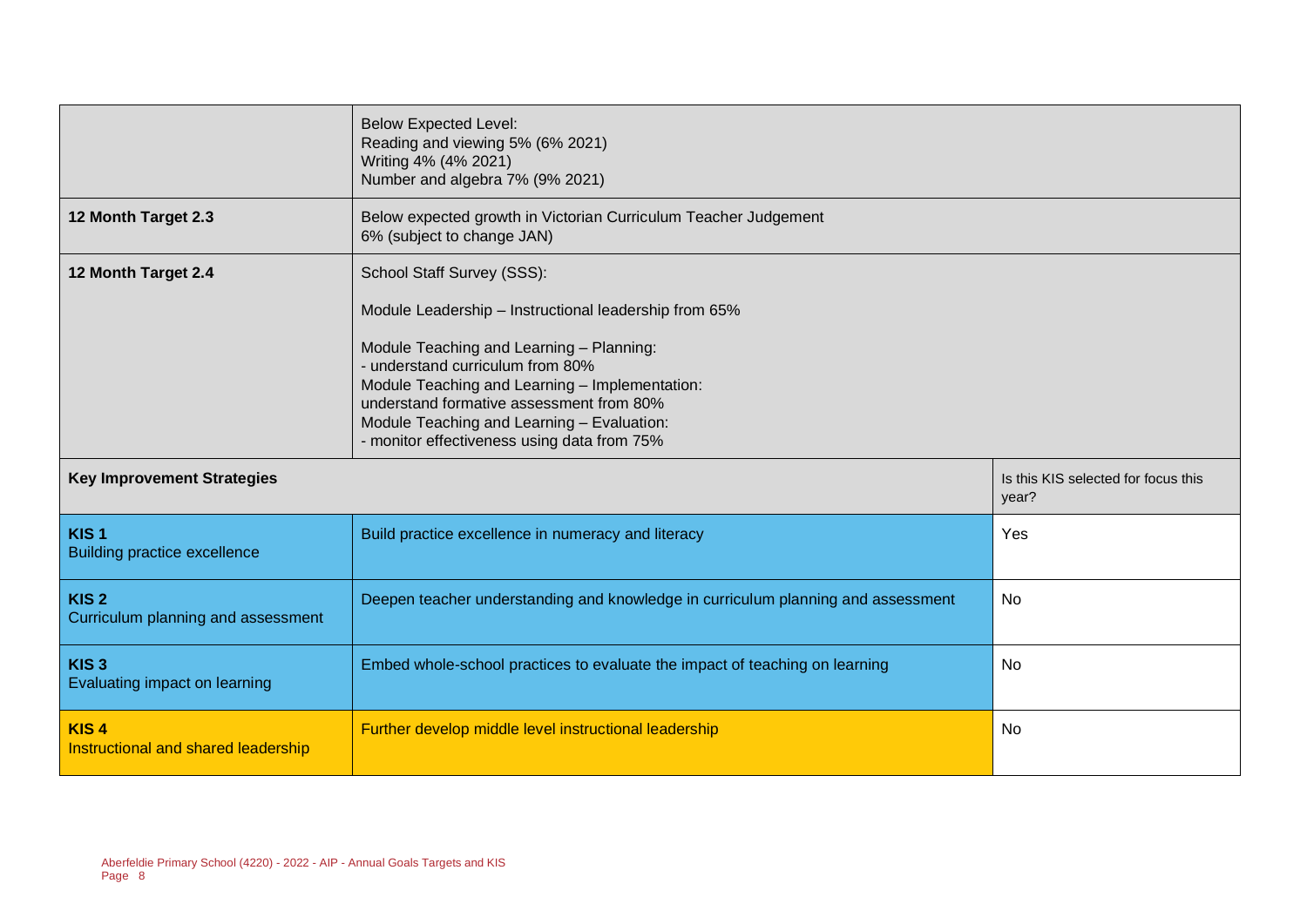| Explain why the school has selected this<br>KIS as a focus for this year. Please make<br>reference to the self-evaluation, relevant<br>school data, the progress against School<br>Strategic Plan (SSP) goals, targets, and the<br>diagnosis of issues requiring particular<br>attention. | We have chosen to select the above KIS aligned to this goal, as they are all inextricably linked. Our self-evaluation, school<br>review and ongoing curriculum audits have identified opportunities for learning across all of the above area. It has been<br>determined that to generate the improvement required to have sustainable impact on student learning, significant work is to be<br>conducted on building practice excellence in literacy and numeracy by: embedding a clear school wide instructional model for<br>literacy and numeracy and establishing the supports and systems to enhance teacher practice. |                                              |  |
|-------------------------------------------------------------------------------------------------------------------------------------------------------------------------------------------------------------------------------------------------------------------------------------------|------------------------------------------------------------------------------------------------------------------------------------------------------------------------------------------------------------------------------------------------------------------------------------------------------------------------------------------------------------------------------------------------------------------------------------------------------------------------------------------------------------------------------------------------------------------------------------------------------------------------------|----------------------------------------------|--|
| Goal 3                                                                                                                                                                                                                                                                                    | To increase student engagement in their learning.                                                                                                                                                                                                                                                                                                                                                                                                                                                                                                                                                                            |                                              |  |
| 12 Month Target 3.1                                                                                                                                                                                                                                                                       | Student voice and agency 70% (63% 2021)<br>Effort 85% (78% 2021)<br>Teacher concern 75% (70%)                                                                                                                                                                                                                                                                                                                                                                                                                                                                                                                                |                                              |  |
| 12 Month Target 3.2                                                                                                                                                                                                                                                                       | Student voice and agency 70%<br>Student motivation & support 75%<br>Teacher communication 60%<br>Effective teaching from 75%                                                                                                                                                                                                                                                                                                                                                                                                                                                                                                 |                                              |  |
| 12 Month Target 3.3                                                                                                                                                                                                                                                                       | Promoting student ownership of learning goals from 85%<br>Parent and community involvement from 80%<br>Use student feedback to improve practice from 70%                                                                                                                                                                                                                                                                                                                                                                                                                                                                     |                                              |  |
| <b>Key Improvement Strategies</b>                                                                                                                                                                                                                                                         |                                                                                                                                                                                                                                                                                                                                                                                                                                                                                                                                                                                                                              | Is this KIS selected for focus this<br>year? |  |
| KIS <sub>1</sub><br>Intellectual engagement and self-<br>awareness                                                                                                                                                                                                                        | Building teacher capability to activate student voice and agency within the classroom                                                                                                                                                                                                                                                                                                                                                                                                                                                                                                                                        | No                                           |  |
| KIS <sub>2</sub><br>Intellectual engagement and self-<br>awareness                                                                                                                                                                                                                        | Create opportunities for student voice and agency in their learning                                                                                                                                                                                                                                                                                                                                                                                                                                                                                                                                                          | No                                           |  |
| KIS <sub>3</sub>                                                                                                                                                                                                                                                                          | Embed intellectual engagement and self-awareness                                                                                                                                                                                                                                                                                                                                                                                                                                                                                                                                                                             | Yes                                          |  |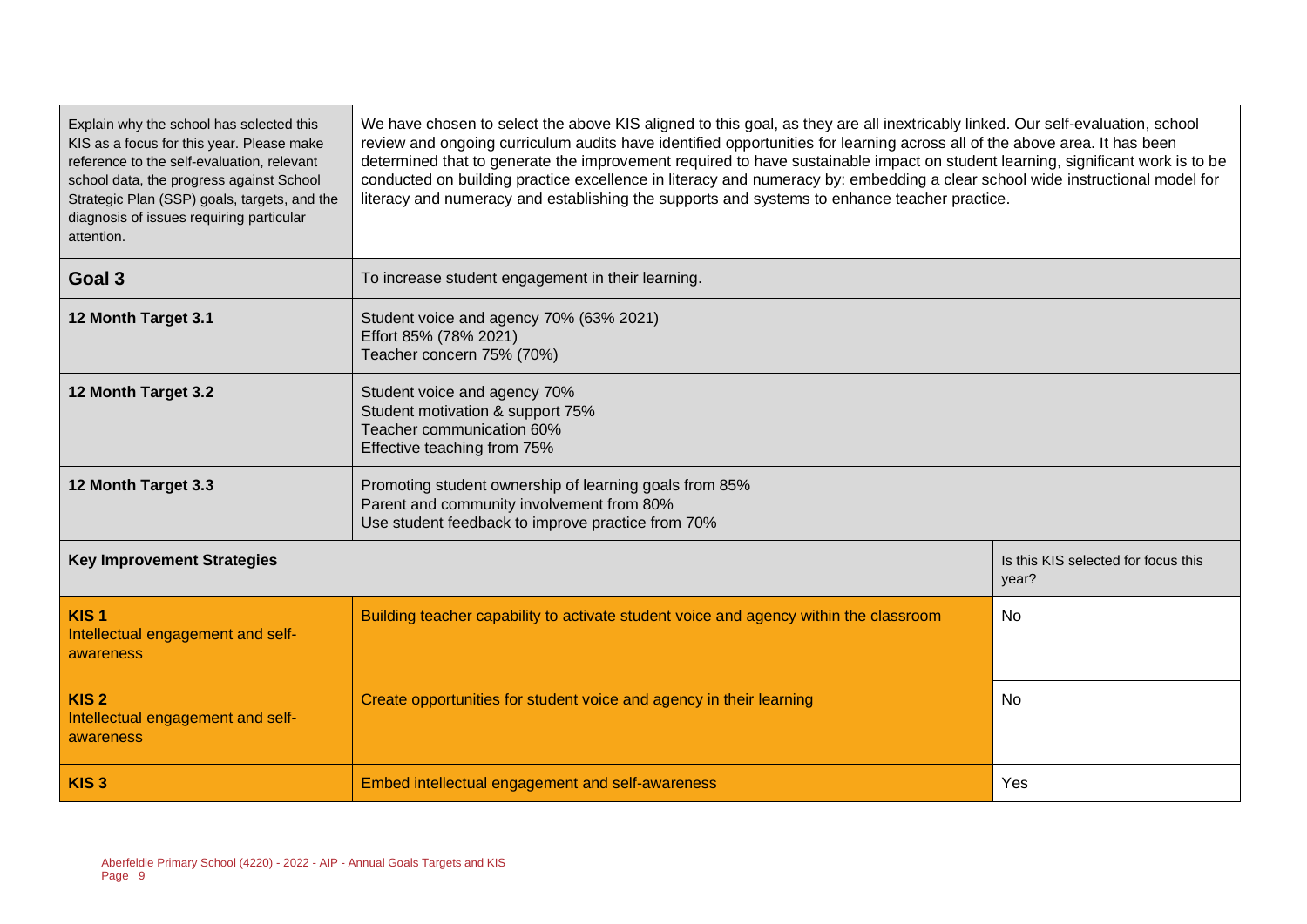| Intellectual engagement and self-<br>awareness                                                                                                                                                                                                                                            |                                                                                                                                                                                                                                                                                                                                                                                                                                                                                                                                                                                                                                                                                   |     |  |
|-------------------------------------------------------------------------------------------------------------------------------------------------------------------------------------------------------------------------------------------------------------------------------------------|-----------------------------------------------------------------------------------------------------------------------------------------------------------------------------------------------------------------------------------------------------------------------------------------------------------------------------------------------------------------------------------------------------------------------------------------------------------------------------------------------------------------------------------------------------------------------------------------------------------------------------------------------------------------------------------|-----|--|
| KIS <sub>4</sub><br>Parents and carers as partners                                                                                                                                                                                                                                        | Develop parents and carers as partners in learning                                                                                                                                                                                                                                                                                                                                                                                                                                                                                                                                                                                                                                | No  |  |
| Explain why the school has selected this<br>KIS as a focus for this year. Please make<br>reference to the self-evaluation, relevant<br>school data, the progress against School<br>Strategic Plan (SSP) goals, targets, and the<br>diagnosis of issues requiring particular<br>attention. | The above KIS has been selected because of how it links directly with the KIS in Goal 2. We are determined to continue our<br>work to develop teacher capacity to embed student intellectual engagement and self-awareness. This KIS will be aligned to<br>and will be influenced by the work that in conducted for Goal 2, with student engagement being critical for the improvement in<br>literacy and numeracy outcomes. From our work through the self-evaluation, review and ongoing audits, we have identified<br>room for improvement and opportunities to amplify this work to ensure that our students are also authentically committed to<br>improving their learning. |     |  |
| Goal 4                                                                                                                                                                                                                                                                                    | To improve the social and emotional wellbeing of students                                                                                                                                                                                                                                                                                                                                                                                                                                                                                                                                                                                                                         |     |  |
| 12 Month Target 4.1                                                                                                                                                                                                                                                                       | Sense of confidence 85% (79% 2021)<br>Resilience (TBC)<br>Respect for diversity 86% (78% 2021)<br>Teacher concern 80% (70% 2021)<br>managing bullying 85% (79% 2021)                                                                                                                                                                                                                                                                                                                                                                                                                                                                                                              |     |  |
| 12 Month Target 4.2                                                                                                                                                                                                                                                                       | $***$<br>Trust in students and parents 88%<br>Support growth and learning of whole child 85%                                                                                                                                                                                                                                                                                                                                                                                                                                                                                                                                                                                      |     |  |
| 12 Month Target 4.3                                                                                                                                                                                                                                                                       | <b>TBC</b>                                                                                                                                                                                                                                                                                                                                                                                                                                                                                                                                                                                                                                                                        |     |  |
| <b>Key Improvement Strategies</b>                                                                                                                                                                                                                                                         | Is this KIS selected for focus this<br>year?                                                                                                                                                                                                                                                                                                                                                                                                                                                                                                                                                                                                                                      |     |  |
| KIS <sub>1</sub><br><b>Health and wellbeing</b>                                                                                                                                                                                                                                           | Strengthen the health and wellbeing of students                                                                                                                                                                                                                                                                                                                                                                                                                                                                                                                                                                                                                                   | No  |  |
| KIS <sub>2</sub>                                                                                                                                                                                                                                                                          | Develop and embed a whole-school approach to social and emotional wellbeing                                                                                                                                                                                                                                                                                                                                                                                                                                                                                                                                                                                                       | Yes |  |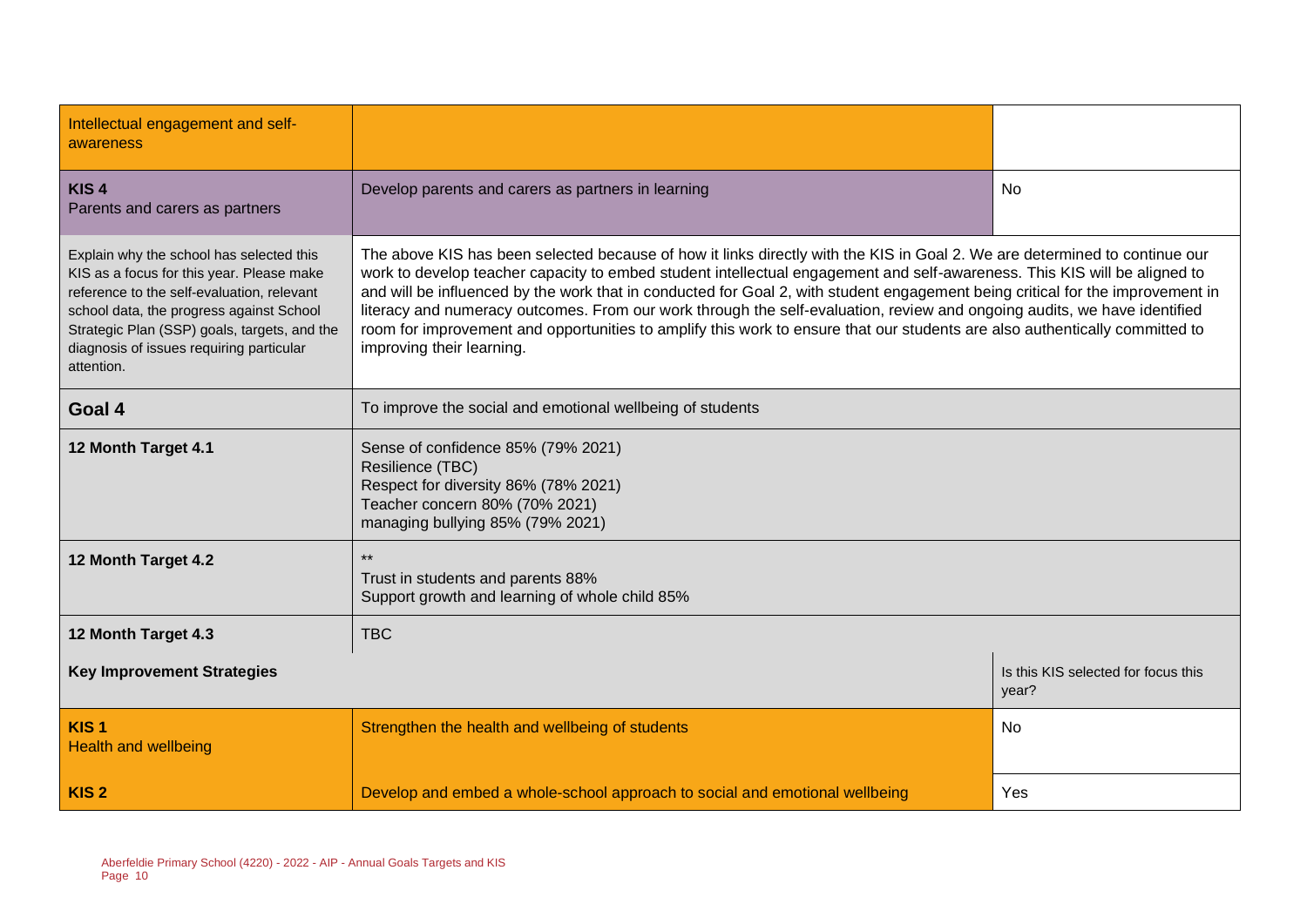| Health and wellbeing                                                                                                                                                                                                                                                                      |                                                                                                                                                                                                                                                                                                                                                                                                              |     |
|-------------------------------------------------------------------------------------------------------------------------------------------------------------------------------------------------------------------------------------------------------------------------------------------|--------------------------------------------------------------------------------------------------------------------------------------------------------------------------------------------------------------------------------------------------------------------------------------------------------------------------------------------------------------------------------------------------------------|-----|
| KIS <sub>3</sub><br><b>Health and wellbeing</b>                                                                                                                                                                                                                                           | Embed whole school expectations and strengthen practices in inclusion                                                                                                                                                                                                                                                                                                                                        | No. |
| Explain why the school has selected this<br>KIS as a focus for this year. Please make<br>reference to the self-evaluation, relevant<br>school data, the progress against School<br>Strategic Plan (SSP) goals, targets, and the<br>diagnosis of issues requiring particular<br>attention. | Whilst this goal is aligned to an identified strength of APS, the embedding of our practices will be extremely important for 2022.<br>This above KIS have been chosen to, again, contribute and support all of the other goals. The establishment of our social and<br>emotional wellbeing culture and practices at APS will ensure that we maintain our strong impact on the wellbeing of our<br>community. |     |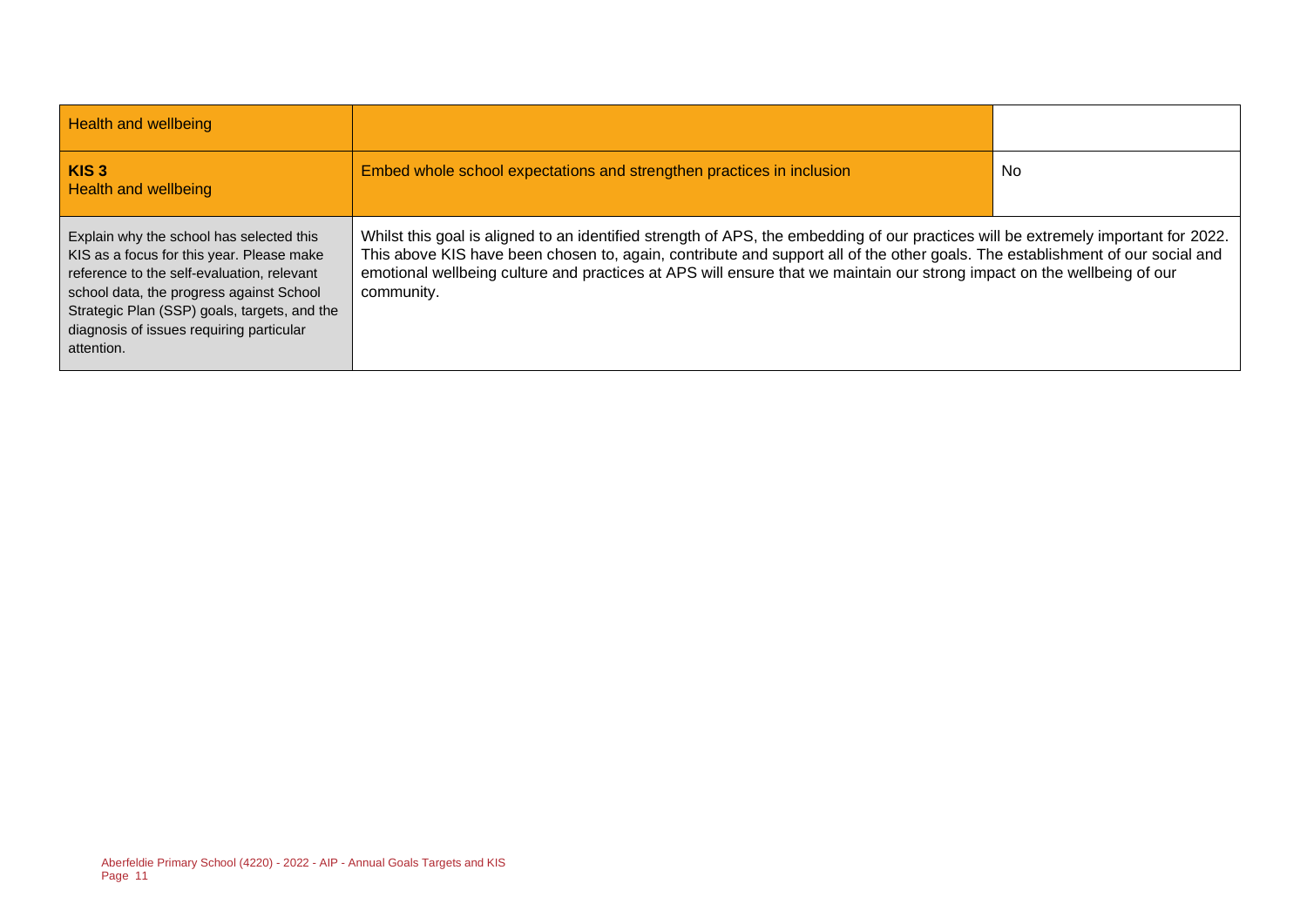## **Define Actions, Outcomes and Activities**

| Goal 1                                      | <b>2022 Priorities Goal</b><br>Some of our students have thrived in the remote learning environment, others have maintained their learning progress, and some<br>need extra learning and wellbeing support despite the best efforts of their teachers and families. In 2022 we will continue to focus on<br>student learning - with an increased focus on numeracy - and student wellbeing through the 2022 Priorities Goal, a learning Key<br>Improvement Strategy and a wellbeing Key Improvement Strategy. We will teach and support each student at their point of need and<br>in line with FISO.                                                                                                                                                                                                               |
|---------------------------------------------|---------------------------------------------------------------------------------------------------------------------------------------------------------------------------------------------------------------------------------------------------------------------------------------------------------------------------------------------------------------------------------------------------------------------------------------------------------------------------------------------------------------------------------------------------------------------------------------------------------------------------------------------------------------------------------------------------------------------------------------------------------------------------------------------------------------------|
| 12 Month Target 1.1                         | - ALL students deemed capable to make at least 6 months growth for READING, WRITING and MATHEMATICS by the completion<br>of Semester 1.<br>- ALL students to have made required 6 months growth in F&P benchmarking level each semester.<br>- ALL students deemed to have been impacted by COVID-19 to exceed minimum growth expectations in all teacher judgements for;<br>READING, WRITING and MATHEMATICS as measured by teacher judgement and PAT.                                                                                                                                                                                                                                                                                                                                                              |
| KIS <sub>1</sub><br>Priority 2022 Dimension | Learning - Support both those who need extra support and those who have thrived to continue to extend their learning, especially in<br>numeracy                                                                                                                                                                                                                                                                                                                                                                                                                                                                                                                                                                                                                                                                     |
| <b>Actions</b>                              | Continue to enhance the impact of the TLI and expand the targeted intervention to Writing and Mathematics<br>Establish more impactful and evidence based approaches to the teaching and learning of Mathematics, including investing in<br>resources that will build the capacity of teachers.                                                                                                                                                                                                                                                                                                                                                                                                                                                                                                                      |
| <b>Outcomes</b>                             | STUDENTS will (with renewed emphasis on Mathematics):<br>Discuss their deep understanding of learning goals (where they are and where they are going)<br>Demonstrate high quality independent and collaborative learning capabilities<br>Spend more time on task and engaged in authentic learning experiences<br><b>TEACHERS will:</b><br>Demonstrate higher levels of data literacy<br>Describe their impact on learning<br>Discuss practice and T&L of Mathematics<br>Demonstrate a deeper knowledge of the link between teaching and learning<br>Increased capacity to utilise curriculum to effectively plan evidence based scopes of learning for Mathematics<br>Align LI, SC, learning experience and teaching practices<br>Increased confidence in monitoring and supporting student achievement and growth |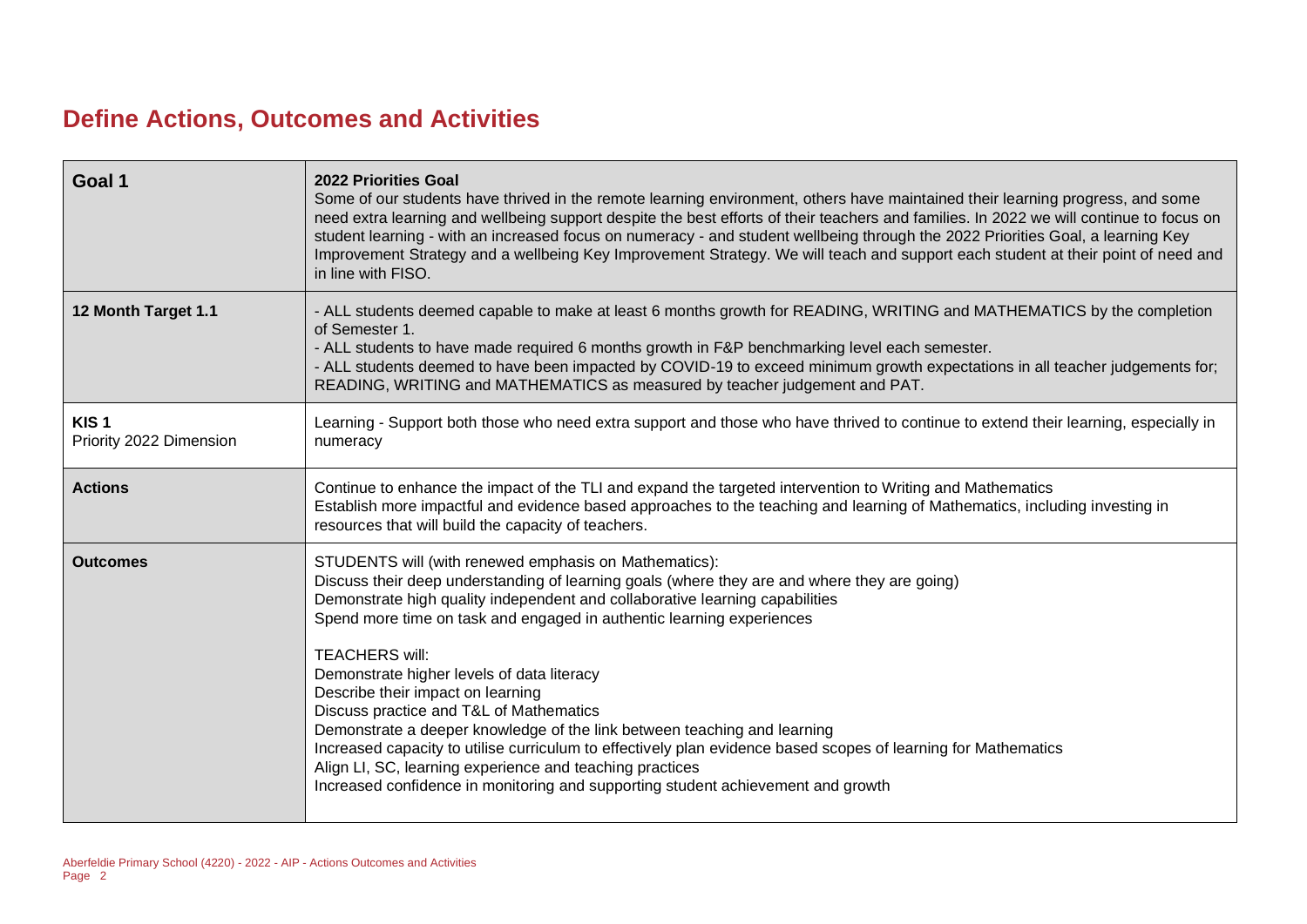|                                                                                                                                                                                                                                                                                                                                                                                                                                                         | LEADERS will support the development of;<br>Building practice excellence<br>Culture of collaboration for improvement<br>Evaluating impact on learning<br>Strategic resource management<br>Curriculum planning and assessment                                                                                                                                                                                                         |                                                                               |                          |                                  |                                                                                                                                                                                                                                             |
|---------------------------------------------------------------------------------------------------------------------------------------------------------------------------------------------------------------------------------------------------------------------------------------------------------------------------------------------------------------------------------------------------------------------------------------------------------|--------------------------------------------------------------------------------------------------------------------------------------------------------------------------------------------------------------------------------------------------------------------------------------------------------------------------------------------------------------------------------------------------------------------------------------|-------------------------------------------------------------------------------|--------------------------|----------------------------------|---------------------------------------------------------------------------------------------------------------------------------------------------------------------------------------------------------------------------------------------|
| <b>Success Indicators</b>                                                                                                                                                                                                                                                                                                                                                                                                                               | The needs of all students will be addressed in Reading, Writing and Mathematics. That is, students will all have learning targeted at<br>their point of need and the level of support they require will be provisioned - both within the classroom and through TLI.<br>Documented learning programs will demonstrate high levels of differentiation.<br>Assessment schedules will be refined to include more in depth numeracy data. |                                                                               |                          |                                  |                                                                                                                                                                                                                                             |
| <b>People Responsible</b><br>Is this a PL<br>When<br><b>Activities and Milestones</b><br><b>Priority</b>                                                                                                                                                                                                                                                                                                                                                |                                                                                                                                                                                                                                                                                                                                                                                                                                      |                                                                               | <b>Funding Streams</b>   |                                  |                                                                                                                                                                                                                                             |
| Continue to refine and enhance the approach to the APS TLI.                                                                                                                                                                                                                                                                                                                                                                                             |                                                                                                                                                                                                                                                                                                                                                                                                                                      | $\triangleright$ Learning Specialist(s)                                       | $\Box$ PLP<br>Priority   | from:<br>Term 1<br>to:<br>Term 4 | \$70,000.00<br>$\Box$ Equity funding will<br>be used<br>$\Box$ Disability Inclusion<br>Tier 2 Funding will be<br>used<br>$\Box$ Schools Mental<br><b>Health Menu items</b><br>will be used which<br>may include DET<br>funded or free items |
| Investigate, design and implement comprehensive differentiated<br>approach to Mathematics teaching and learning. For example:<br>- Enhancing assessment practices and data literacy for P-6. Such<br>as use of PAT Maths and Maths Pathway.<br>- Explore evidence based platforms to support for high level<br>differentiation and targeted teaching for Year 5/6, such as the use<br>of Maths Pathway, to address complex differentiation needs of our |                                                                                                                                                                                                                                                                                                                                                                                                                                      | $\triangleright$ Learning Specialist(s)<br>$\overline{\boxtimes}$ PLC Leaders | <b>☑</b> PLP<br>Priority | from:<br>Term 1<br>to:<br>Term 4 | \$12,000.00<br>$\triangleright$ Equity funding will<br>be used                                                                                                                                                                              |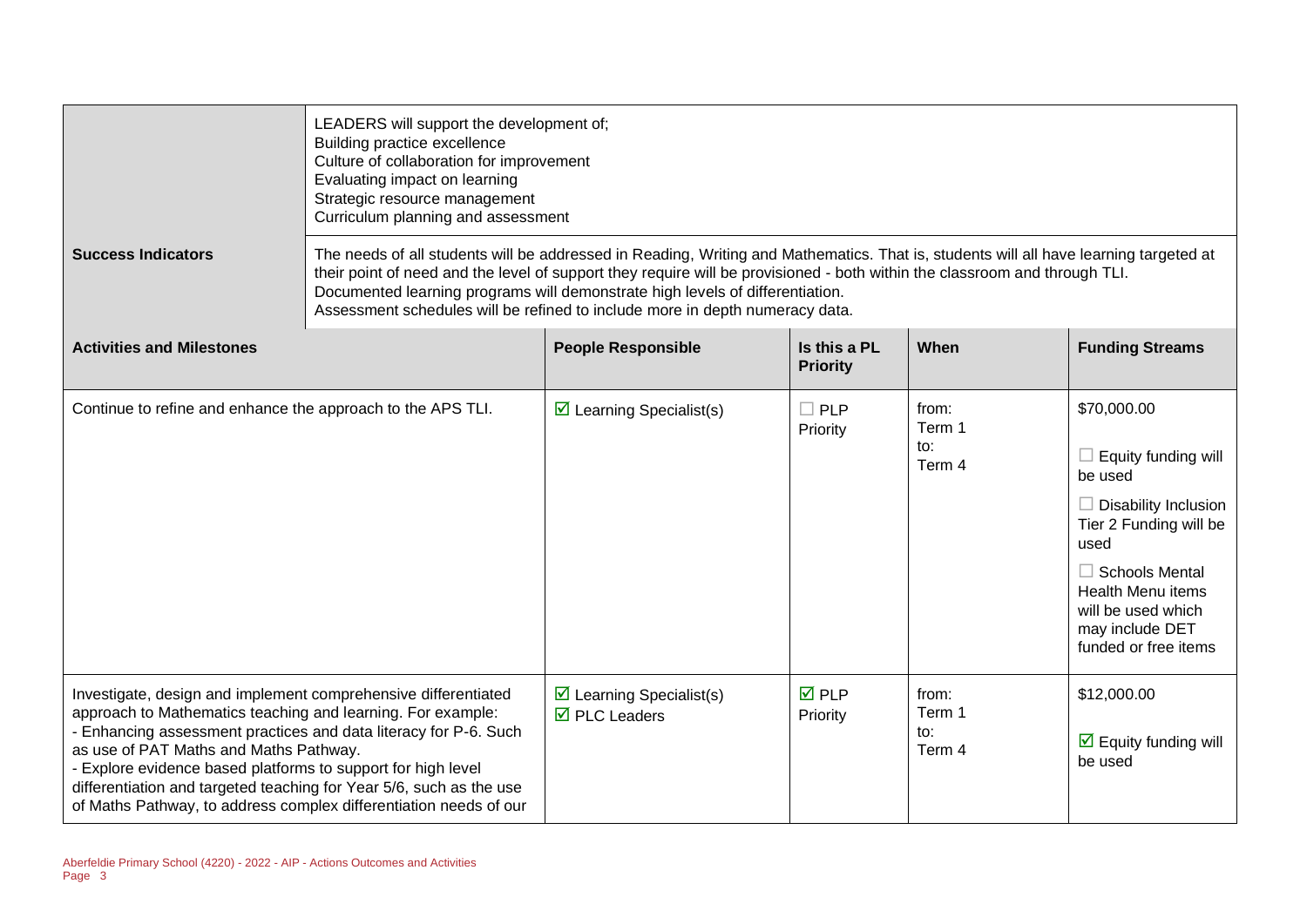| senior students and enhance focus on numeracy.<br>- Explore approach to identify and provide targeted intervention for<br>students in mathematics. |                                                                                                                                                                                                                                                                                                                                                                                                                                                                                                                                                                                                                                                     |                                                                                                                                                                            |  |  | $\Box$ Disability Inclusion<br>Tier 2 Funding will be<br>used<br>$\Box$ Schools Mental<br><b>Health Menu items</b><br>will be used which<br>may include DET<br>funded or free items |
|----------------------------------------------------------------------------------------------------------------------------------------------------|-----------------------------------------------------------------------------------------------------------------------------------------------------------------------------------------------------------------------------------------------------------------------------------------------------------------------------------------------------------------------------------------------------------------------------------------------------------------------------------------------------------------------------------------------------------------------------------------------------------------------------------------------------|----------------------------------------------------------------------------------------------------------------------------------------------------------------------------|--|--|-------------------------------------------------------------------------------------------------------------------------------------------------------------------------------------|
| KIS <sub>2</sub><br>Priority 2022 Dimension                                                                                                        | Wellbeing - Effectively mobilise available resources to support students' wellbeing and mental health, especially the most vulnerable                                                                                                                                                                                                                                                                                                                                                                                                                                                                                                               |                                                                                                                                                                            |  |  |                                                                                                                                                                                     |
| <b>Actions</b>                                                                                                                                     | Continue to record, identity and initiate the necessary wellbeing supports to students and families.<br>APS Handbook - in particular the section Learning Environment, to create and then continue to have, a safe and supportive<br>working/learning environment.<br>Learning Sprint & Learning to Learn - routines and structures for learning in a Calm and Orderly environment.<br>Access support from SSS Network (Student Support Services) as required for students, teachers and families.<br>RRRR Professional Learning to upskill staff in identifying vulnerable students and possible actions and supports/resources to assist<br>them. |                                                                                                                                                                            |  |  |                                                                                                                                                                                     |
| Outcomes                                                                                                                                           | <b>STUDENTS will:</b><br>be able to identify their emotions and self monitor<br>seek help from trusted adults<br>be aware of self and others' emotions and respond appropriately<br><b>TEACHERS will:</b><br>identify students wellbeing and/or mental health<br>seek the appropriate level of support required for the student<br>develop strategies to support students who require support<br><b>LEADERS will:</b><br>Provide Professional Learning for staff                                                                                                                                                                                    | develop their resilience to respond to or seek help when they are not coping<br>model evidence based social and emotional strategies and behaviours for staff and students |  |  |                                                                                                                                                                                     |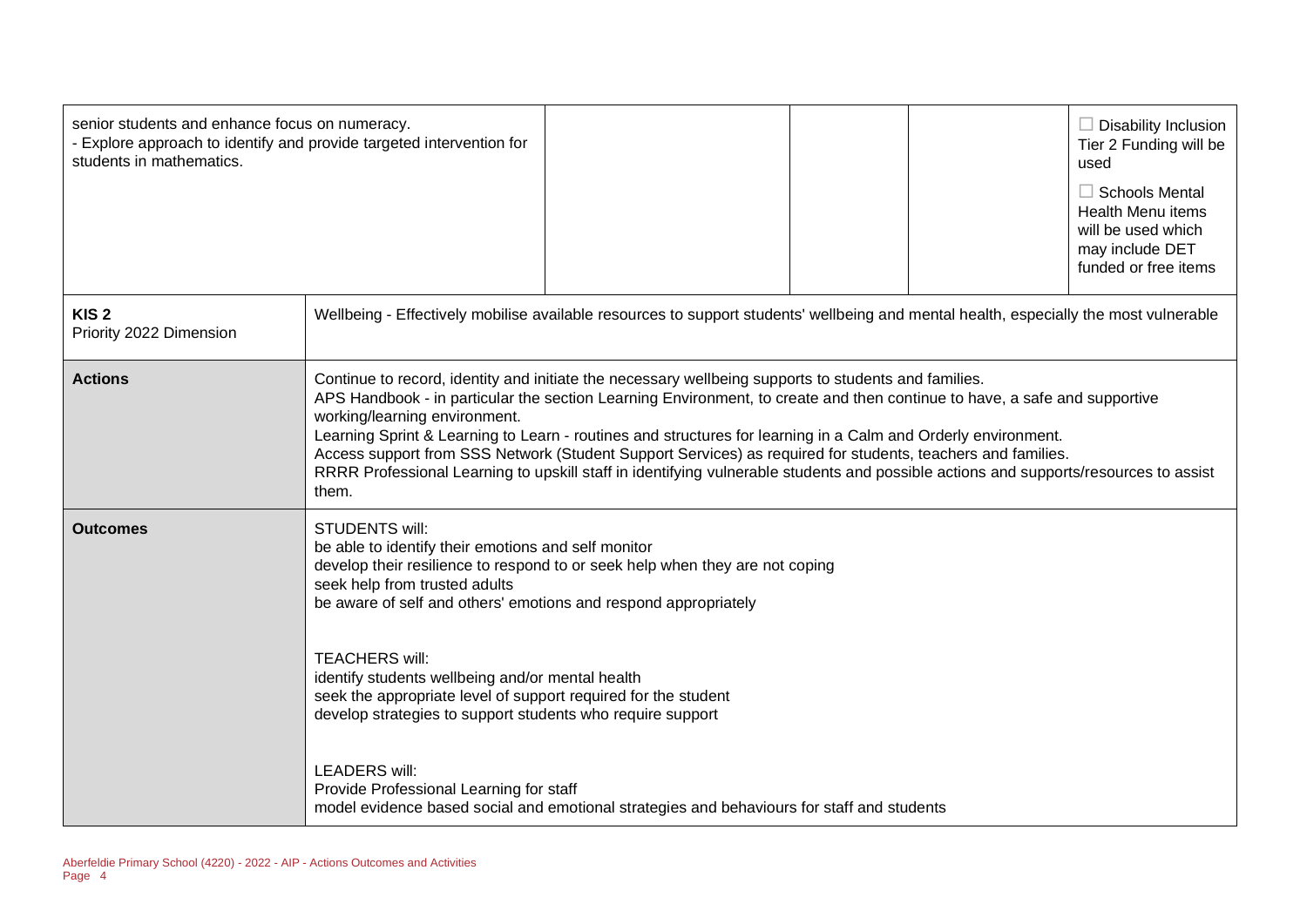|                                                                                                                                                                 | Seek support from SSS Network, DET or other allied health professionals                                                                                                                                                                                                                            |                           |                                 |                                  |                                                                                                                                                                                                                                                        |
|-----------------------------------------------------------------------------------------------------------------------------------------------------------------|----------------------------------------------------------------------------------------------------------------------------------------------------------------------------------------------------------------------------------------------------------------------------------------------------|---------------------------|---------------------------------|----------------------------------|--------------------------------------------------------------------------------------------------------------------------------------------------------------------------------------------------------------------------------------------------------|
| <b>Success Indicators</b>                                                                                                                                       | Students and families who need additional support will be identified and provided with appropriate support.<br>Engaging the resources and expertise of SSS (Student Support Services) Network (HAWK minutes & SOCS will reflect the type,<br>level of support ad referrals required by the school) |                           |                                 |                                  |                                                                                                                                                                                                                                                        |
| <b>Activities and Milestones</b>                                                                                                                                |                                                                                                                                                                                                                                                                                                    | <b>People Responsible</b> | Is this a PL<br><b>Priority</b> | When                             | <b>Funding Streams</b>                                                                                                                                                                                                                                 |
| Student at risk register - maintain utilisation and utilisation of the<br>register to monitor and support students at risk and in need of<br>additional support |                                                                                                                                                                                                                                                                                                    | ☑ Assistant Principal     | $\Box$ PLP<br>Priority          | from:<br>Term 1<br>to:<br>Term 4 | \$2,000.00<br>$\overline{\mathbf{M}}$ Equity funding will<br>be used<br>$\Box$ Disability Inclusion<br>Tier 2 Funding will be<br>used<br>☑ Schools Mental<br><b>Health Menu items</b><br>will be used which<br>may include DET<br>funded or free items |
| Parent wellbeing support and learning sessions - focus will include<br>topics such as; mindfulness, resilience, supporting the learning<br>from home etc.       |                                                                                                                                                                                                                                                                                                    | ☑ Assistant Principal     | $\Box$ PLP<br>Priority          | from:<br>Term 1<br>to:<br>Term 4 | \$5,000.00<br>$\overline{\mathbf{M}}$ Equity funding will<br>be used<br>$\Box$ Disability Inclusion<br>Tier 2 Funding will be<br>used<br>☑ Schools Mental<br><b>Health Menu items</b>                                                                  |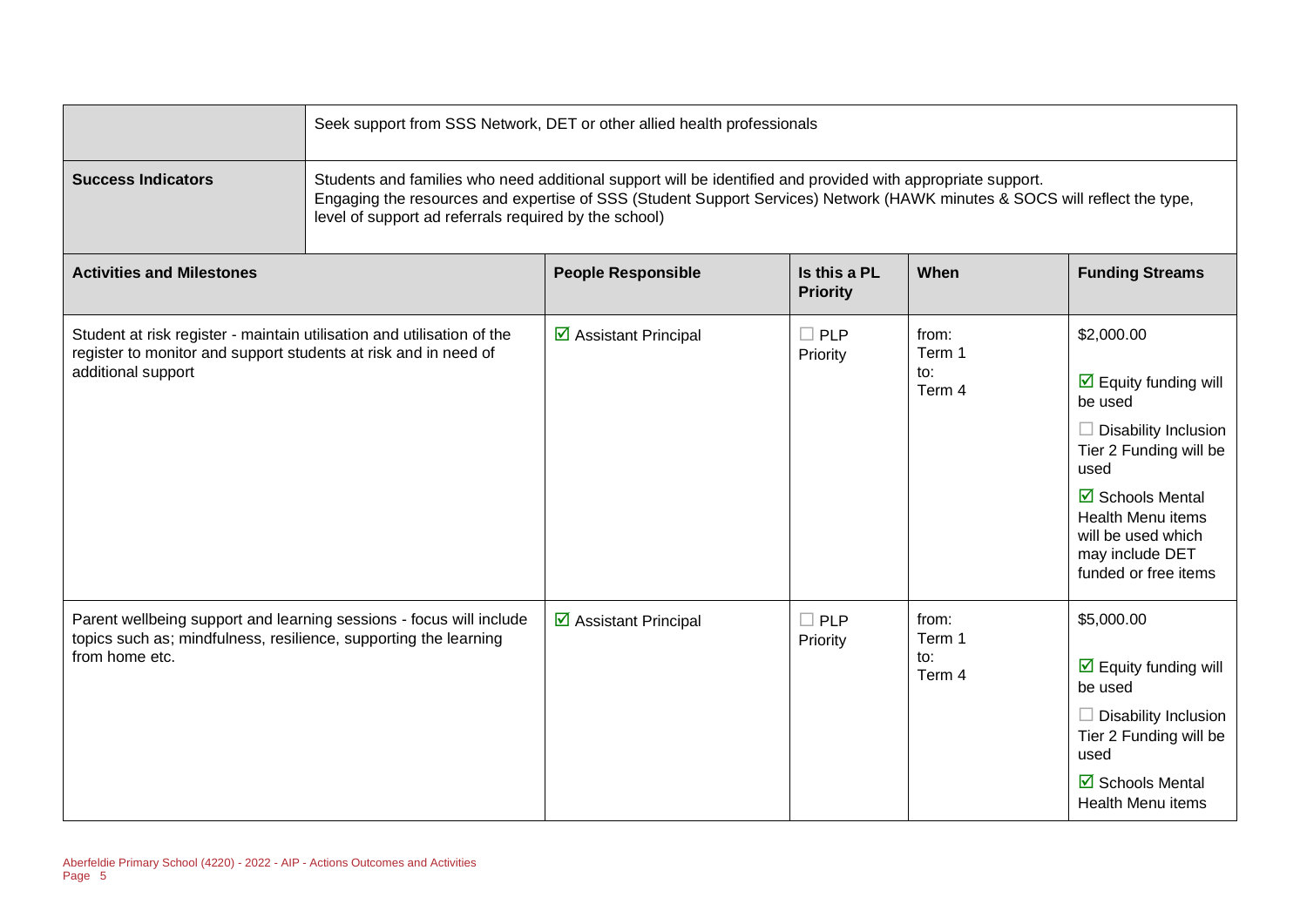|                                                                                                                                                                                                                                                                                                                                                                   |                                                                                                                                                                                                                |                                                                             |                        |                                  | will be used which<br>may include DET<br>funded or free items                                                                                                                                                                                |
|-------------------------------------------------------------------------------------------------------------------------------------------------------------------------------------------------------------------------------------------------------------------------------------------------------------------------------------------------------------------|----------------------------------------------------------------------------------------------------------------------------------------------------------------------------------------------------------------|-----------------------------------------------------------------------------|------------------------|----------------------------------|----------------------------------------------------------------------------------------------------------------------------------------------------------------------------------------------------------------------------------------------|
| Staff professional learning centred around building authentic<br>partnerships with parents and carers - session with Sharon Butler<br>This will include ongoing follow up and initiatives such as;<br>- Meet the Family sessions, instead of 'Meet the Teacher'<br>- Family engagement in student learning initiatives<br>- Contact and communication in learning |                                                                                                                                                                                                                | ☑ Assistant Principal                                                       | $\Box$ PLP<br>Priority | from:<br>Term 1<br>to:<br>Term 4 | \$2,000.00<br>$\triangledown$ Equity funding will<br>be used<br>$\Box$ Disability Inclusion<br>Tier 2 Funding will be<br>used<br>$\Box$ Schools Mental<br>Health Menu items<br>will be used which<br>may include DET<br>funded or free items |
| Goal 2                                                                                                                                                                                                                                                                                                                                                            |                                                                                                                                                                                                                | To improve the learning outcomes of every student in literacy and numeracy. |                        |                                  |                                                                                                                                                                                                                                              |
| 12 Month Target 2.1                                                                                                                                                                                                                                                                                                                                               | Yr3 Top 2 Bands:<br>- Reading 67% (65% 2021)<br>- Writing 65% (55% 2021)<br>- Numeracy 55% (57% 2021)<br>Yr5 Top 2 Bands:<br>- Reading 50% (33% 2021)<br>- Writing 32% (11% 2021)<br>- Numeracy 45% (22% 2021) |                                                                             |                        |                                  |                                                                                                                                                                                                                                              |
| 12 Month Target 2.2                                                                                                                                                                                                                                                                                                                                               | Above Expected Level:<br>Reading and viewing 55% (52% 2021)<br>Writing 35% (30% 2021)<br>Number and algebra 40% (32% 2021)<br><b>Below Expected Level:</b>                                                     |                                                                             |                        |                                  |                                                                                                                                                                                                                                              |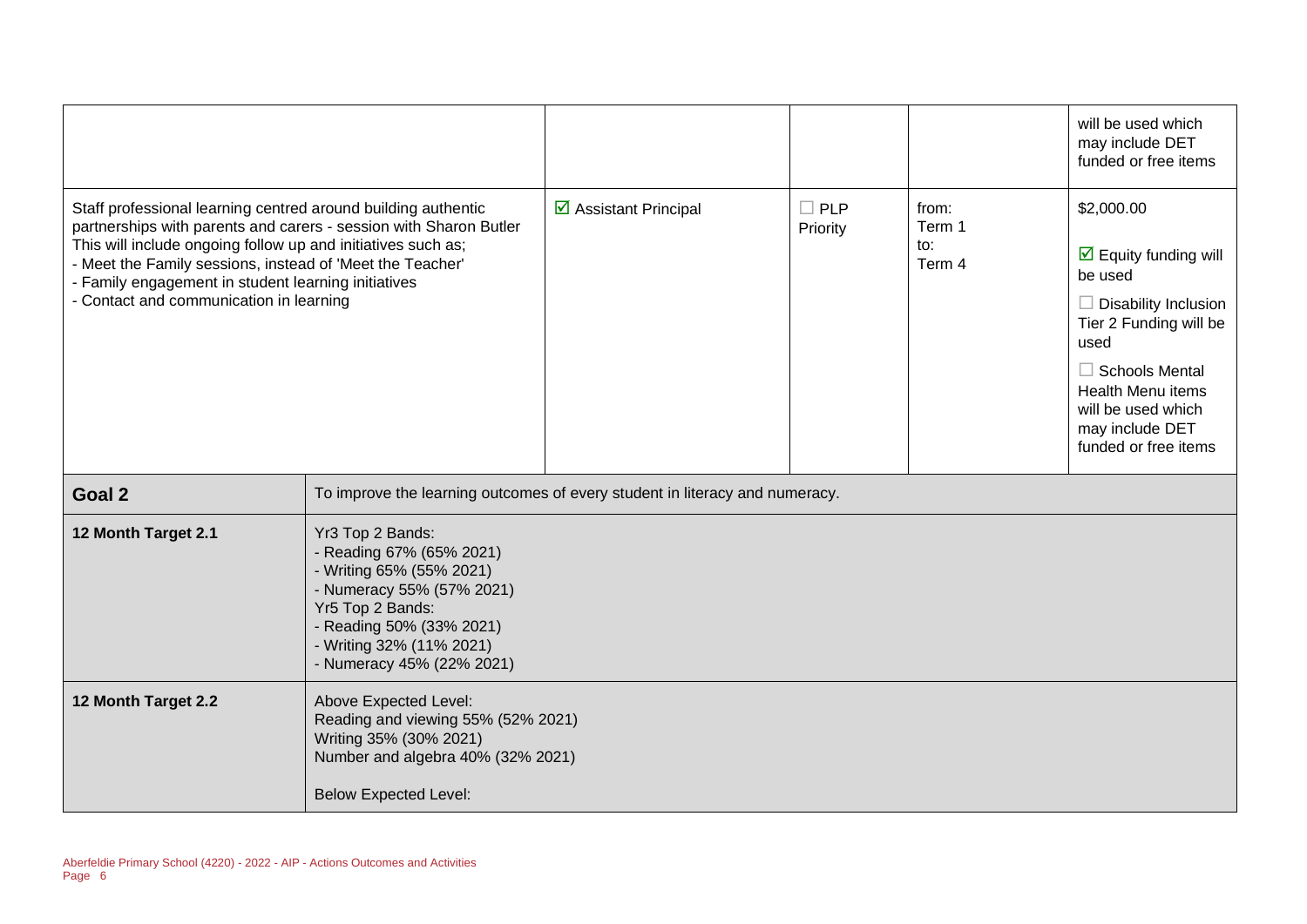|                                                         | Reading and viewing 5% (6% 2021)<br>Writing 4% (4% 2021)<br>Number and algebra 7% (9% 2021)                                                                                                                                                                                    |
|---------------------------------------------------------|--------------------------------------------------------------------------------------------------------------------------------------------------------------------------------------------------------------------------------------------------------------------------------|
| 12 Month Target 2.3                                     | Below expected growth in Victorian Curriculum Teacher Judgement<br>6% (subject to change JAN)                                                                                                                                                                                  |
| 12 Month Target 2.4                                     | School Staff Survey (SSS):                                                                                                                                                                                                                                                     |
|                                                         | Module Leadership - Instructional leadership from 65%                                                                                                                                                                                                                          |
|                                                         | Module Teaching and Learning - Planning:<br>- understand curriculum from 80%                                                                                                                                                                                                   |
|                                                         | Module Teaching and Learning - Implementation:<br>understand formative assessment from 80%                                                                                                                                                                                     |
|                                                         | Module Teaching and Learning - Evaluation:<br>- monitor effectiveness using data from 75%                                                                                                                                                                                      |
| KIS <sub>1</sub><br><b>Building practice excellence</b> | Build practice excellence in numeracy and literacy                                                                                                                                                                                                                             |
| <b>Actions</b>                                          | Develop and embed an evidence based whole school instructional model for literacy and numeracy.<br>Establish rigorous assessment practices for literacy and numeracy and build data literacy of teachers. Including monitoring the<br>impact on learning.                      |
|                                                         | Develop teacher capacity to respond to learner needs through effective differentiation.<br>Build ML capacity to lead teaching and learning.                                                                                                                                    |
|                                                         | Observation, reflection and feedback of teacher practice will be implemented.                                                                                                                                                                                                  |
| Outcomes                                                | <b>STUDENTS will:</b><br>Discuss their deep understanding of learning goals (where they are and where they are going)<br>Demonstrate high quality independent and collaborative learning capabilities<br>Spend more time on task and engaged in authentic learning experiences |
|                                                         | <b>TEACHERS will:</b><br>Demonstrate practices aligned to the instructional model and T&L handbook<br>Demonstrate higher levels of data literacy<br>Describe their impact on learning                                                                                          |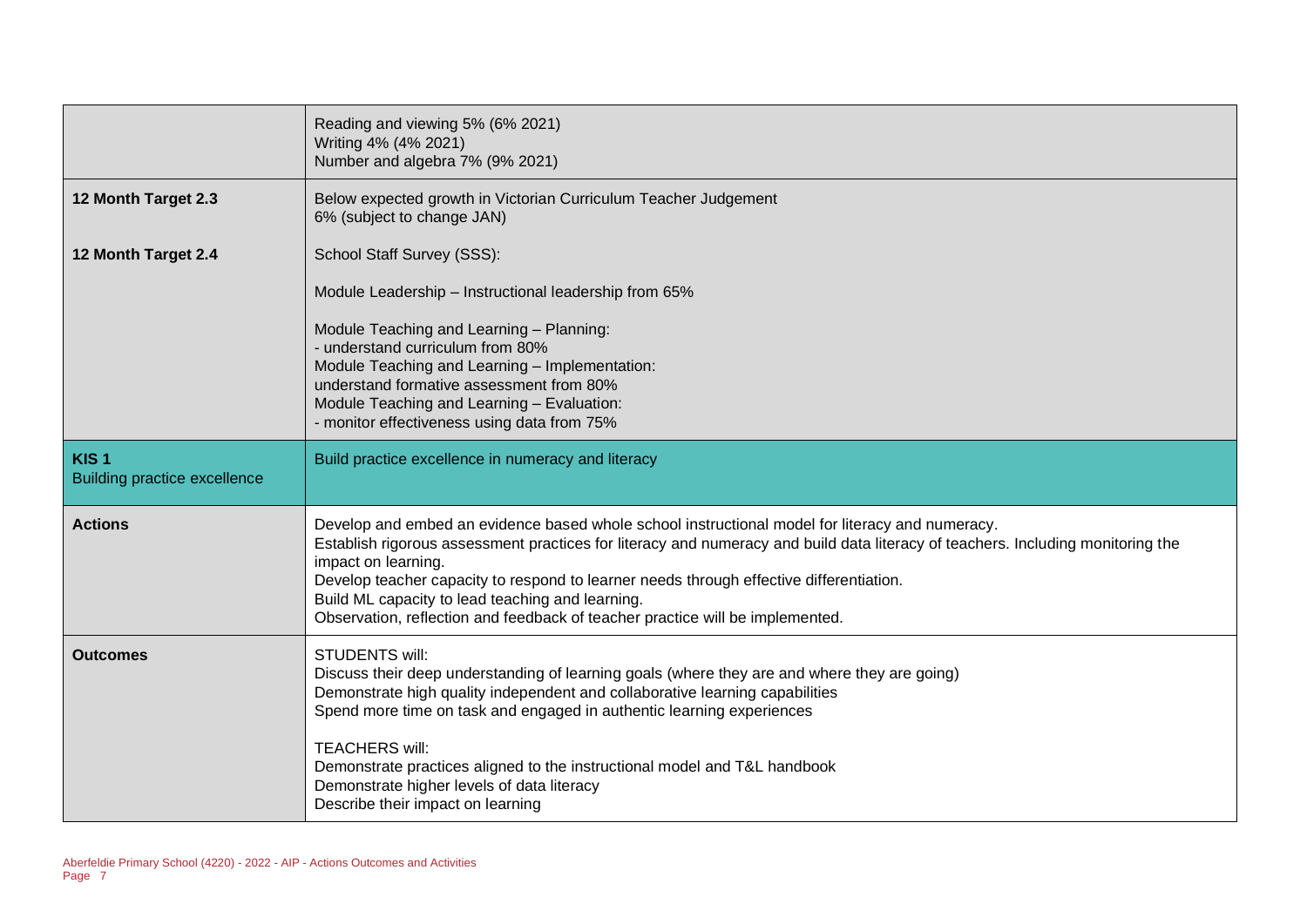|                                                                                                                                                         | Discuss practice and T&L of Mathematics<br>Demonstrate a deeper knowledge of the link between teaching and learning<br>Increased capacity to utilise curriculum to effectively plan evidence based scopes of learning for Mathematics<br>Align LI, SC, learning experience and teaching practices<br>Increased confidence in monitoring and supporting student achievement and growth<br>LEADERS will support the development of;<br>Building practice excellence<br>Culture of collaboration for improvement<br>Evaluating impact on learning<br>Strategic resource management<br>Curriculum planning and assessment |                                                                               |                                 |                                  |                                                                                                                                                                                                                                      |
|---------------------------------------------------------------------------------------------------------------------------------------------------------|-----------------------------------------------------------------------------------------------------------------------------------------------------------------------------------------------------------------------------------------------------------------------------------------------------------------------------------------------------------------------------------------------------------------------------------------------------------------------------------------------------------------------------------------------------------------------------------------------------------------------|-------------------------------------------------------------------------------|---------------------------------|----------------------------------|--------------------------------------------------------------------------------------------------------------------------------------------------------------------------------------------------------------------------------------|
| <b>Success Indicators</b>                                                                                                                               | Curriculum audits - curriculum plans, term overviews, learning walk observation notes, weekly classroom planners<br>SPA Data - PATr, TJ etc.                                                                                                                                                                                                                                                                                                                                                                                                                                                                          |                                                                               |                                 |                                  |                                                                                                                                                                                                                                      |
| <b>Activities and Milestones</b>                                                                                                                        |                                                                                                                                                                                                                                                                                                                                                                                                                                                                                                                                                                                                                       | <b>People Responsible</b>                                                     | Is this a PL<br><b>Priority</b> | When                             | <b>Funding Streams</b>                                                                                                                                                                                                               |
| APS Excellence in Teaching and Learning Handbook - including<br>investment into scheduled PL sessions to support the building of<br>practice excellence |                                                                                                                                                                                                                                                                                                                                                                                                                                                                                                                                                                                                                       | $\triangleright$ Learning Specialist(s)                                       | $\overline{M}$ PLP<br>Priority  | from:<br>Term 1<br>to:<br>Term 4 | \$10,000.00<br>Equity funding will<br>be used<br><b>Disability Inclusion</b><br>Tier 2 Funding will be<br>used<br>$\Box$ Schools Mental<br><b>Health Menu items</b><br>will be used which<br>may include DET<br>funded or free items |
| Practice coaching, modelling and observation systems to be<br>developed and embedded                                                                    |                                                                                                                                                                                                                                                                                                                                                                                                                                                                                                                                                                                                                       | $\triangleright$ Learning Specialist(s)<br>$\overline{\boxtimes}$ PLC Leaders | $\overline{M}$ PLP<br>Priority  | from:<br>Term 1                  | \$5,000.00                                                                                                                                                                                                                           |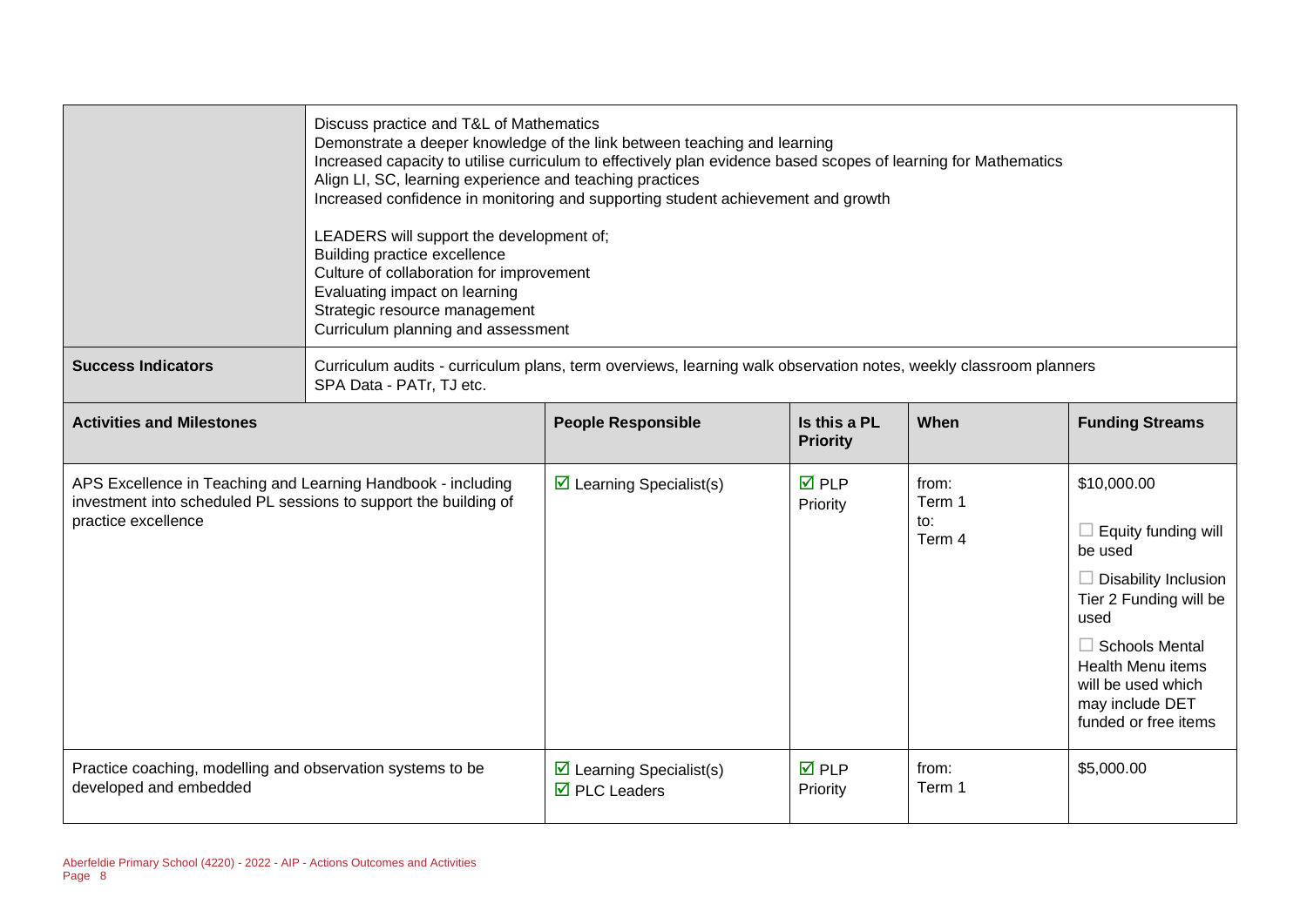|                                                                   |                                                                                                                                                                              | to:<br>Term 4 | $\Box$ Equity funding will<br>be used<br>$\Box$ Disability Inclusion<br>Tier 2 Funding will be<br>used<br>$\Box$ Schools Mental<br><b>Health Menu items</b><br>will be used which<br>may include DET<br>funded or free items |  |  |
|-------------------------------------------------------------------|------------------------------------------------------------------------------------------------------------------------------------------------------------------------------|---------------|------------------------------------------------------------------------------------------------------------------------------------------------------------------------------------------------------------------------------|--|--|
| Goal 3                                                            | To increase student engagement in their learning.                                                                                                                            |               |                                                                                                                                                                                                                              |  |  |
| 12 Month Target 3.1                                               | Student voice and agency 70% (63% 2021)<br>Effort 85% (78% 2021)<br>Teacher concern 75% (70%)                                                                                |               |                                                                                                                                                                                                                              |  |  |
| 12 Month Target 3.2                                               | Student voice and agency 70%<br>Student motivation & support 75%<br>Teacher communication 60%<br>Effective teaching from 75%                                                 |               |                                                                                                                                                                                                                              |  |  |
| 12 Month Target 3.3                                               | Promoting student ownership of learning goals from 85%<br>Parent and community involvement from 80%<br>Use student feedback to improve practice from 70%                     |               |                                                                                                                                                                                                                              |  |  |
| KIS <sub>1</sub><br>Intellectual engagement and<br>self-awareness | Embed intellectual engagement and self-awareness                                                                                                                             |               |                                                                                                                                                                                                                              |  |  |
| <b>Actions</b>                                                    | Monitor and support the students who require Individual Education Plans<br>Build a culture of learning that ensures that all students are actively engaged in their learning |               |                                                                                                                                                                                                                              |  |  |
| <b>Outcomes</b>                                                   | <b>STUDENTS will:</b><br>Demonstrate intellectual engagement through discussion of learning goals                                                                            |               |                                                                                                                                                                                                                              |  |  |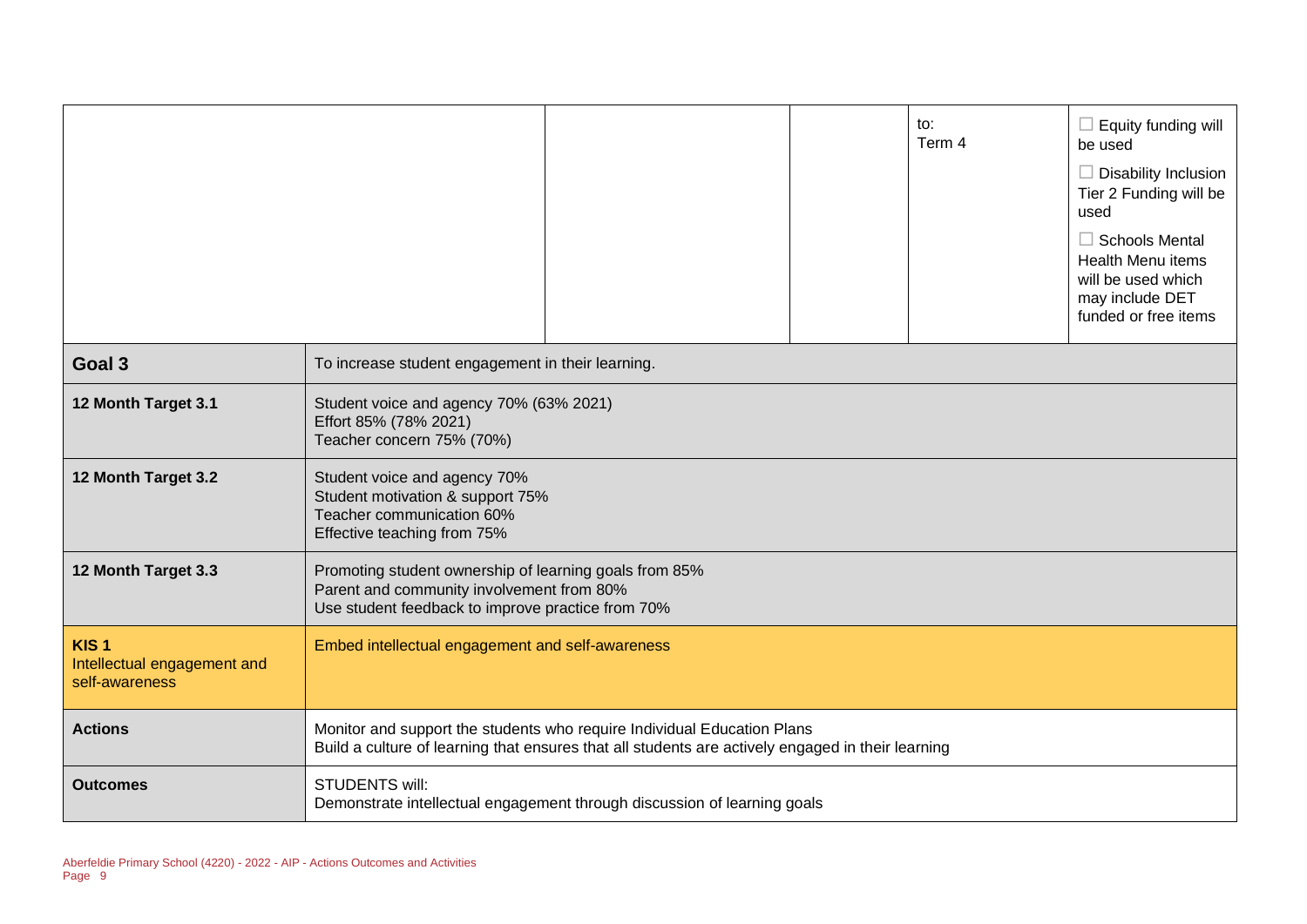| <b>Success Indicators</b>                                                                                | Discuss their deep understanding of learning goals (where they are and where they are going)<br>Demonstrate high quality independent and collaborative learning capabilities<br>Spend more time on task and engaged in authentic learning experiences<br><b>TEACHERS will:</b><br>Demonstrate practices aligned to the instructional model and T&L handbook<br>Describe their impact on learning and how they are embedding student voice and agency into classroom<br>Discussing practice and T&L<br>Demonstrate a deeper knowledge of the link between teaching and learning<br>Increased capacity to utilise curriculum to effectively plan evidence based scopes of learning<br>Align LI, SC, learning experience and teaching practices<br>Increased confidence in monitoring and supporting student achievement and growth<br>LEADERS discuss their leadership decisions around leading;<br>Vision, values, culture<br>Culture of collaboration for improvement<br>Evaluating impact on learning<br>Strategic resource management<br>Curriculum planning and assessment<br>Students will have and be able to articulate learning goals across all curriculum areas.<br>Teachers will have planned and scheduled conference and small group teaching arrangements to support and extend student |                                                                  |                         |                                  |                                                                                                                                |
|----------------------------------------------------------------------------------------------------------|------------------------------------------------------------------------------------------------------------------------------------------------------------------------------------------------------------------------------------------------------------------------------------------------------------------------------------------------------------------------------------------------------------------------------------------------------------------------------------------------------------------------------------------------------------------------------------------------------------------------------------------------------------------------------------------------------------------------------------------------------------------------------------------------------------------------------------------------------------------------------------------------------------------------------------------------------------------------------------------------------------------------------------------------------------------------------------------------------------------------------------------------------------------------------------------------------------------------------------------------------------------------------------------------------|------------------------------------------------------------------|-------------------------|----------------------------------|--------------------------------------------------------------------------------------------------------------------------------|
|                                                                                                          | learning.<br>IEPs will be developed and utilised to support and extend studnets who are working outside of the cohort.                                                                                                                                                                                                                                                                                                                                                                                                                                                                                                                                                                                                                                                                                                                                                                                                                                                                                                                                                                                                                                                                                                                                                                               |                                                                  |                         |                                  |                                                                                                                                |
| <b>People Responsible</b><br><b>Activities and Milestones</b><br>Is this a PL<br>When<br><b>Priority</b> |                                                                                                                                                                                                                                                                                                                                                                                                                                                                                                                                                                                                                                                                                                                                                                                                                                                                                                                                                                                                                                                                                                                                                                                                                                                                                                      |                                                                  | <b>Funding Streams</b>  |                                  |                                                                                                                                |
| Learning goals and conferences professional learning, planning<br>and practice                           |                                                                                                                                                                                                                                                                                                                                                                                                                                                                                                                                                                                                                                                                                                                                                                                                                                                                                                                                                                                                                                                                                                                                                                                                                                                                                                      | ☑ Assistant Principal<br>$\triangleright$ Learning Specialist(s) | <b>ØPLP</b><br>Priority | from:<br>Term 1<br>to:<br>Term 4 | \$1,000.00<br>$\triangleright$ Equity funding will<br>be used<br>$\Box$ Disability Inclusion<br>Tier 2 Funding will be<br>used |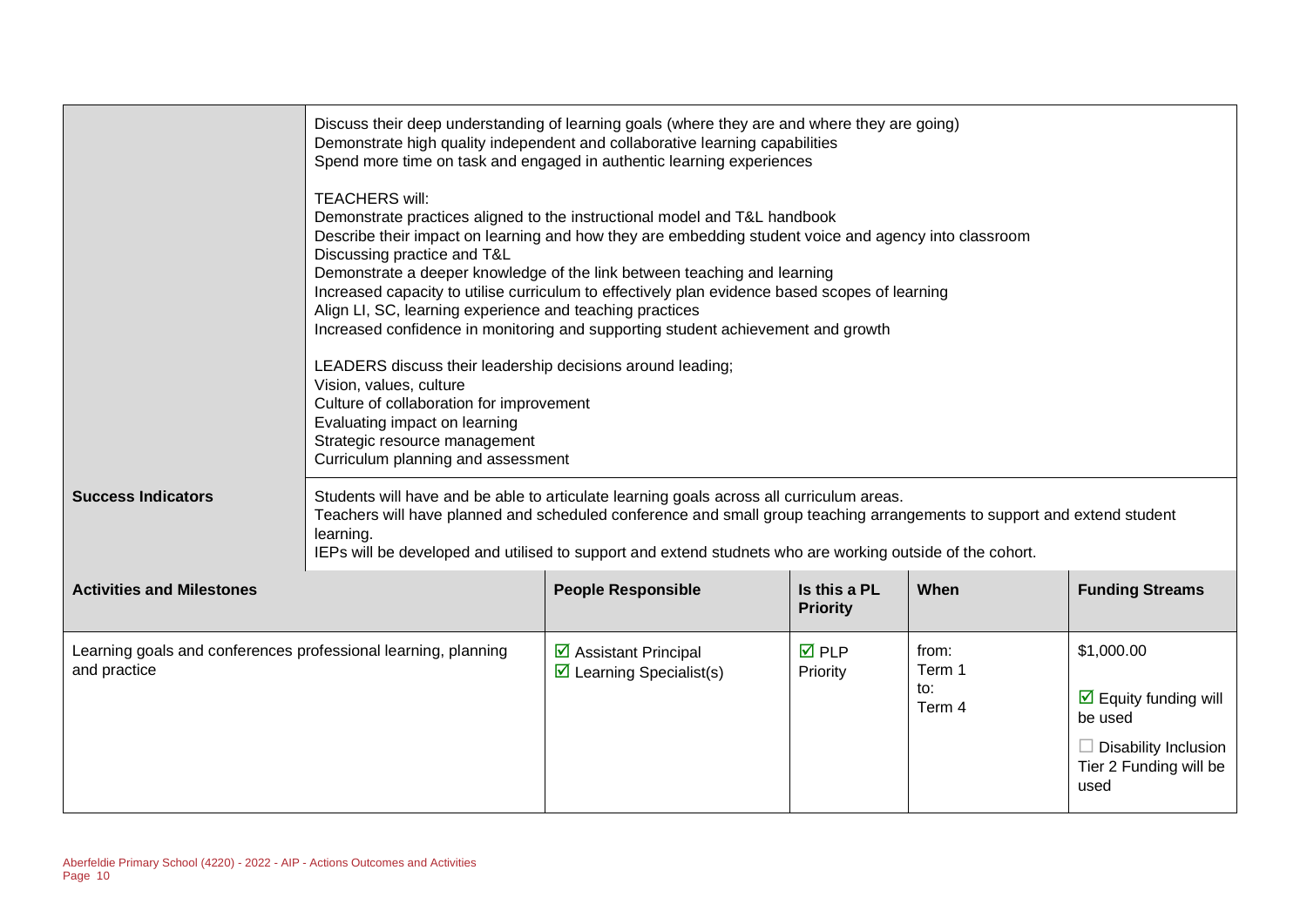|                                                 | $\Box$ Schools Mental<br><b>Health Menu items</b><br>will be used which<br>may include DET<br>funded or free items                                                                                                                                                                                                                                                                                                                                                                                                                                                                                                                                                                   |  |  |  |  |
|-------------------------------------------------|--------------------------------------------------------------------------------------------------------------------------------------------------------------------------------------------------------------------------------------------------------------------------------------------------------------------------------------------------------------------------------------------------------------------------------------------------------------------------------------------------------------------------------------------------------------------------------------------------------------------------------------------------------------------------------------|--|--|--|--|
| Goal 4                                          | To improve the social and emotional wellbeing of students                                                                                                                                                                                                                                                                                                                                                                                                                                                                                                                                                                                                                            |  |  |  |  |
| 12 Month Target 4.1                             | Sense of confidence 85% (79% 2021)<br>Resilience (TBC)<br>Respect for diversity 86% (78% 2021)<br>Teacher concern 80% (70% 2021)<br>managing bullying 85% (79% 2021)                                                                                                                                                                                                                                                                                                                                                                                                                                                                                                                 |  |  |  |  |
| 12 Month Target 4.2                             | $***$<br>Trust in students and parents 88%<br>Support growth and learning of whole child 85%                                                                                                                                                                                                                                                                                                                                                                                                                                                                                                                                                                                         |  |  |  |  |
| 12 Month Target 4.3                             | <b>TBC</b>                                                                                                                                                                                                                                                                                                                                                                                                                                                                                                                                                                                                                                                                           |  |  |  |  |
| KIS <sub>1</sub><br><b>Health and wellbeing</b> | Develop and embed a whole-school approach to social and emotional wellbeing                                                                                                                                                                                                                                                                                                                                                                                                                                                                                                                                                                                                          |  |  |  |  |
| <b>Actions</b>                                  | Begin to draw together the key features of the RRRR resources, Smiling Mind and Be You to construct our whole school model.<br>RRRR- work with Partner school and Region to build understanding before implementing Respectful Relationship curriculum (Unit 7<br>& 8 in particular).<br>Smiling Minds resources and curriculum to to be delivered to staff semester 1 in preparation for implementation with students<br>semester 2.<br>Utilise Be You tools and resources to identify our learning community needs, develop an action plan and begin the, take action,<br>monitor, review and improve the cycle of implementation. (Refer to Action Team Handbook Primary -Be You) |  |  |  |  |
| <b>Outcomes</b>                                 | <b>STUDENTS will:</b><br>be able to identify their emotions and will know a range of strategies to respond to how they are feeling<br>develop their resilience to respond or seek help when they are not coping<br>seek help from trusted adults<br>be aware of self and others' emotions and respond appropriately                                                                                                                                                                                                                                                                                                                                                                  |  |  |  |  |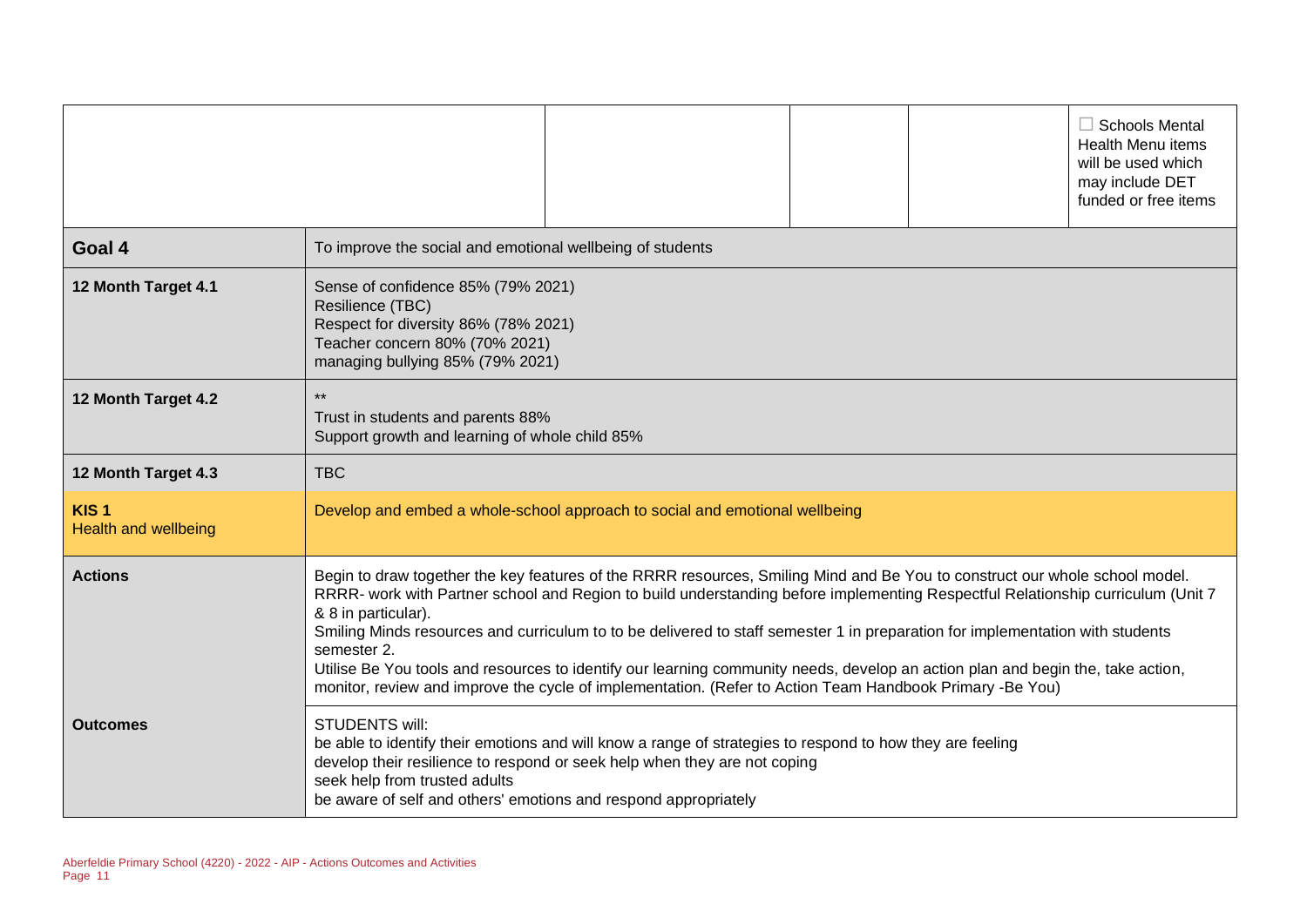|                                                                | develop an awareness of mindfulness                                                                                                                                                                                                                                                                                                                                                                                                                                                                                                                                                                                                                                                                                                                                                                                                                                                                 |                                         |                                 |                                  |                                                                                                                                                                                                                |
|----------------------------------------------------------------|-----------------------------------------------------------------------------------------------------------------------------------------------------------------------------------------------------------------------------------------------------------------------------------------------------------------------------------------------------------------------------------------------------------------------------------------------------------------------------------------------------------------------------------------------------------------------------------------------------------------------------------------------------------------------------------------------------------------------------------------------------------------------------------------------------------------------------------------------------------------------------------------------------|-----------------------------------------|---------------------------------|----------------------------------|----------------------------------------------------------------------------------------------------------------------------------------------------------------------------------------------------------------|
|                                                                | <b>TEACHERS will:</b><br>use the Mental Health Continuum and the BELTS observational tool from Be You to identify and seek the most appropriate response<br>required (Tier 1, 2 or 3)<br>regularly model social, emotional and respectful relationships competencies in their language and interactions with most staff,<br>students and families.<br>use Smiling Minds/Mindfulness across their day; within the agenda of meetings and in their own classrooms<br><b>LEADERS will:</b><br>build capacity of school staff to deliver the Respectful Relationships curriculum<br>implement whole school change and support the implementation of the RRRR Lead and Partner school model.<br>lead staff through the implementation of Smiling Minds<br>introduce Be You website, resources and tools to assist in the development of a whole school Action Plan for social and emotional<br>wellbeing |                                         |                                 |                                  |                                                                                                                                                                                                                |
| <b>Success Indicators</b>                                      | Students will develop their social and emotional literacy<br>Students will have mental health tools and strategies for self monitoring or seeking help from adults<br>Teachers will engage with the wellbeing approaches to support their own wellbeing, this will be evident within meeting agendas and<br>student planners, completing Be You online professional learning.<br><b>Baseline Assessment Audit for RRRR</b>                                                                                                                                                                                                                                                                                                                                                                                                                                                                          |                                         |                                 |                                  |                                                                                                                                                                                                                |
| <b>Activities and Milestones</b>                               |                                                                                                                                                                                                                                                                                                                                                                                                                                                                                                                                                                                                                                                                                                                                                                                                                                                                                                     | <b>People Responsible</b>               | Is this a PL<br><b>Priority</b> | When                             | <b>Funding Streams</b>                                                                                                                                                                                         |
| RRRR - work with lead school<br>Respectful Relationship wave 3 |                                                                                                                                                                                                                                                                                                                                                                                                                                                                                                                                                                                                                                                                                                                                                                                                                                                                                                     | $\triangleright$ Learning Specialist(s) | <b>☑</b> PLP<br>Priority        | from:<br>Term 1<br>to:<br>Term 4 | \$2,000.00<br>$\triangleright$ Equity funding will<br>be used<br>$\Box$ Disability Inclusion<br>Tier 2 Funding will be<br>used<br>$\boxtimes$ Schools Mental<br><b>Health Menu items</b><br>will be used which |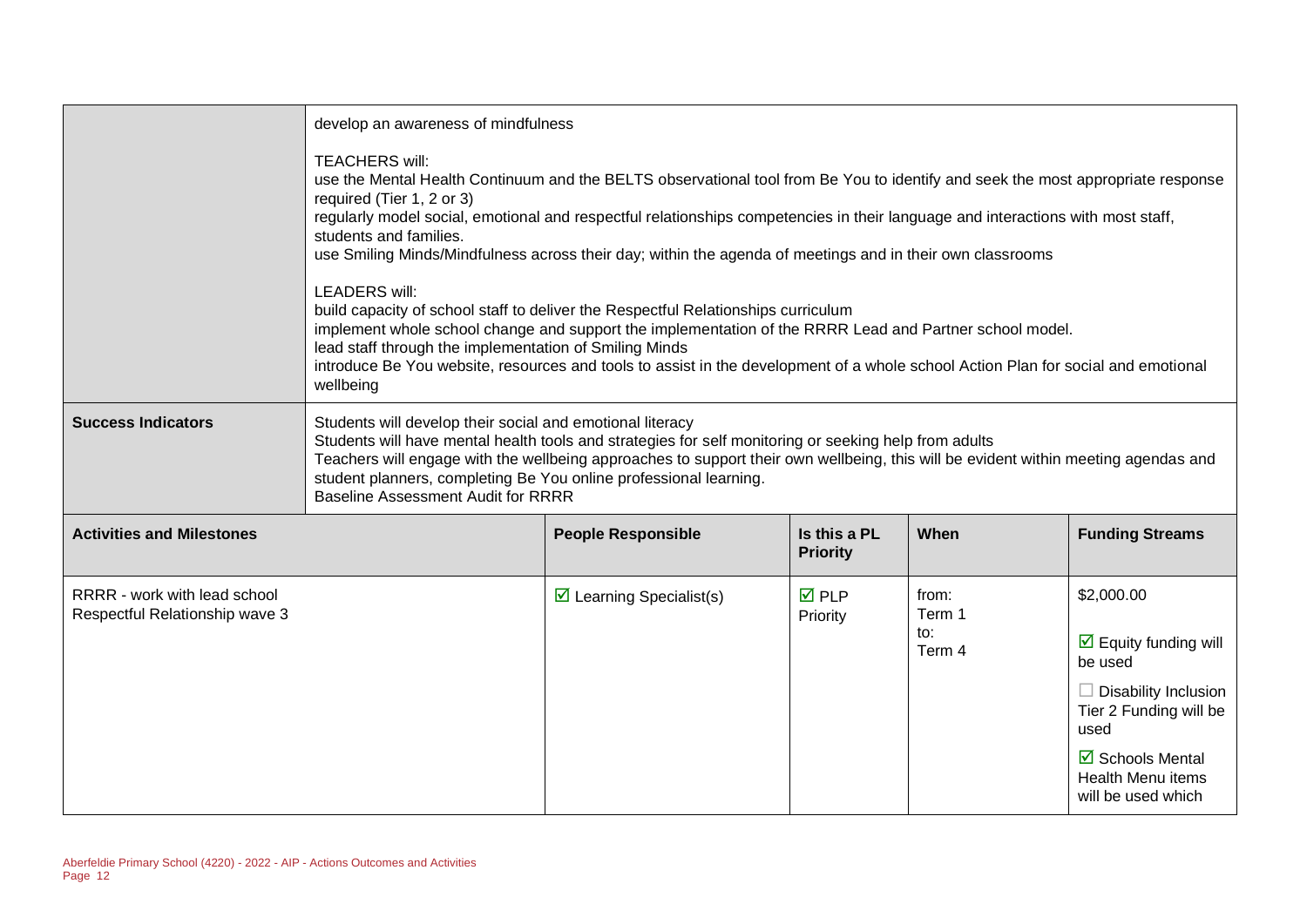|                                                               |                                         |                                |                                  | may include DET<br>funded or free items                                                                                                                                                                                                         |
|---------------------------------------------------------------|-----------------------------------------|--------------------------------|----------------------------------|-------------------------------------------------------------------------------------------------------------------------------------------------------------------------------------------------------------------------------------------------|
| Smiling Mind and mindfulness curriculum                       | $\triangleright$ Learning Specialist(s) | $\overline{M}$ PLP<br>Priority | from:<br>Term 2<br>to:<br>Term 4 | \$3,000.00<br>$\overline{\mathbf{y}}$ Equity funding will<br>be used<br>Disability Inclusion<br>Tier 2 Funding will be<br>used<br>☑ Schools Mental<br>Health Menu items<br>will be used which<br>may include DET<br>funded or free items        |
| Be You National Initiative for Educators Refer to action Plan | ☑ Assistant Principal                   | $\overline{M}$ PLP<br>Priority | from:<br>Term 1<br>to:<br>Term 4 | \$1,000.00<br>$\overline{\mathbf{y}}$ Equity funding will<br>be used<br>Disability Inclusion<br>Tier 2 Funding will be<br>used<br><b>Ø</b> Schools Mental<br>Health Menu items<br>will be used which<br>may include DET<br>funded or free items |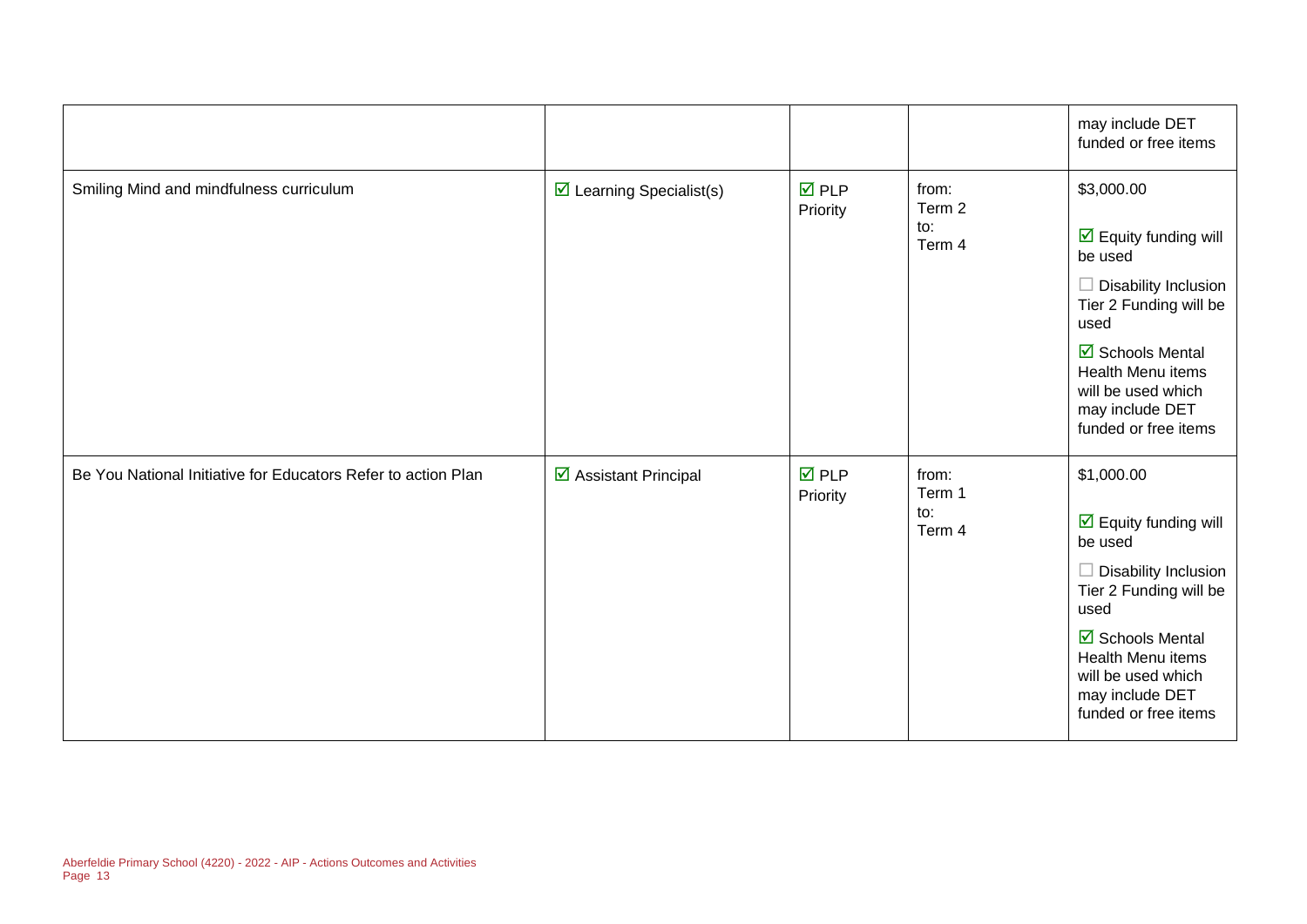Aberfeldie Primary School (4220) - 2022 - AIP - Actions Outcomes and Activities Page 14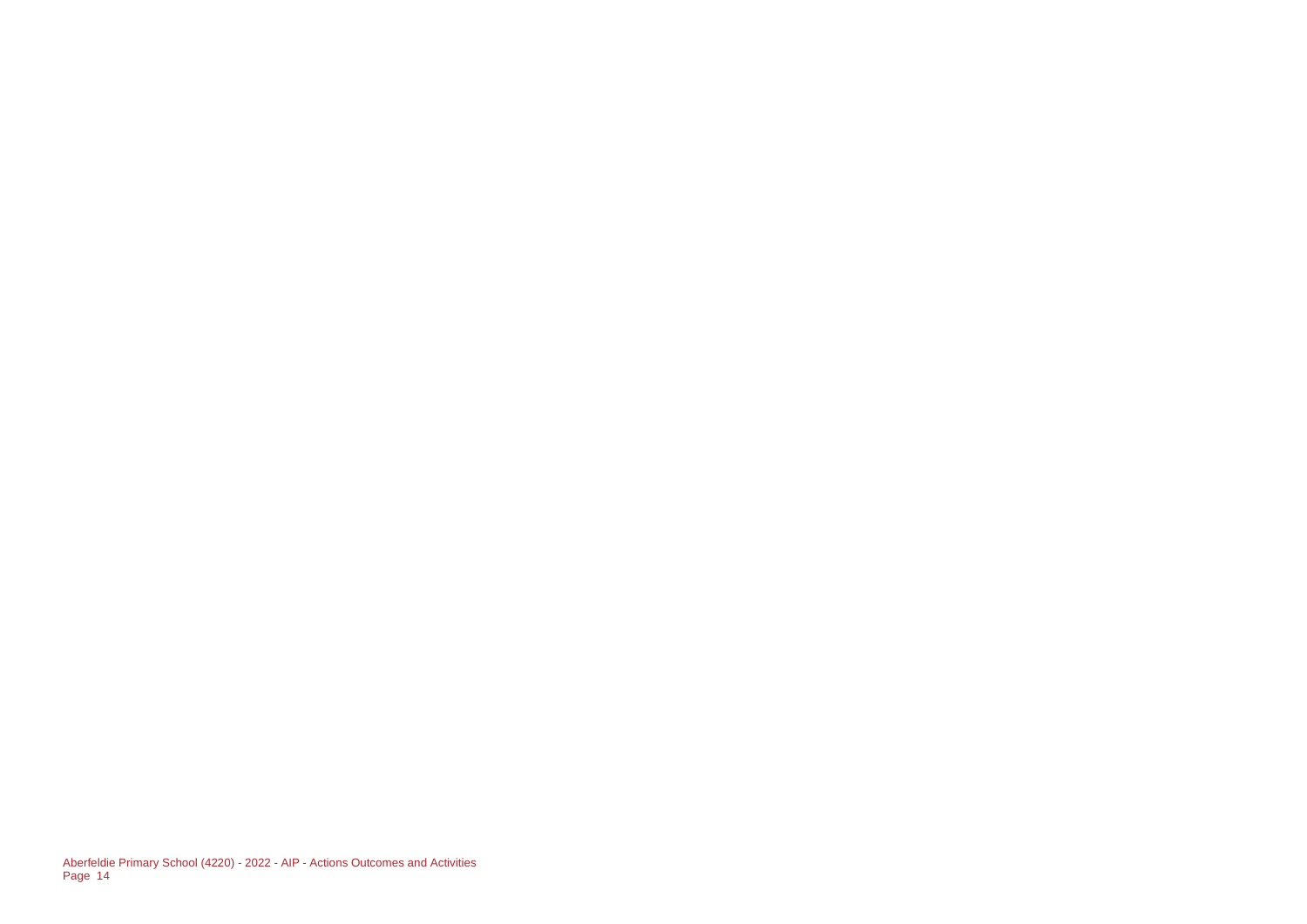## **Funding Planner**

#### Summary of Budget and Allocated Funding

| <b>Summary of Budget</b>            | School's total funding (\$) | <b>Funding Allocated in activities (\$)</b> | Still available/shortfall |
|-------------------------------------|-----------------------------|---------------------------------------------|---------------------------|
| <b>Equity Funding</b>               | \$11,080.00                 | \$10,500.00                                 | \$580.00                  |
| Disability Inclusion Tier 2 Funding | \$0.00                      | \$0.00                                      | \$0.00                    |
| Schools Mental Health Fund and Menu | \$0.00                      | \$4,500.00                                  | $-$4,500.00$              |
| <b>Total</b>                        | \$11,080.00                 | \$15,000.00                                 | $-$ \$3,920.00            |

#### Activities and Milestones – Total Budget

| <b>Activities and Milestones</b>                                                                                                                                                                                                                                                                                                                                                                                                                                                                                                                                                                                    | <b>Budget</b> |
|---------------------------------------------------------------------------------------------------------------------------------------------------------------------------------------------------------------------------------------------------------------------------------------------------------------------------------------------------------------------------------------------------------------------------------------------------------------------------------------------------------------------------------------------------------------------------------------------------------------------|---------------|
| Investigate, design and implement comprehensive<br>differentiated approach to Mathematics teaching and<br>learning. For example:<br>- Enhancing assessment practices and data literacy for P-6.<br>Such as use of PAT Maths and Maths Pathway.<br>- Explore evidence based platforms to support for high level<br>differentiation and targeted teaching for Year 5/6, such as<br>the use of Maths Pathway, to address complex<br>differentiation needs of our senior students and enhance<br>focus on numeracy.<br>- Explore approach to identify and provide targeted<br>intervention for students in mathematics. | \$12,000.00   |
| Student at risk register - maintain utilisation and utilisation<br>of the register to monitor and support students at risk and in<br>need of additional support                                                                                                                                                                                                                                                                                                                                                                                                                                                     | \$2,000.00    |
| Parent wellbeing support and learning sessions - focus will<br>include topics such as; mindfulness, resilience, supporting<br>the learning from home etc.                                                                                                                                                                                                                                                                                                                                                                                                                                                           | \$5,000.00    |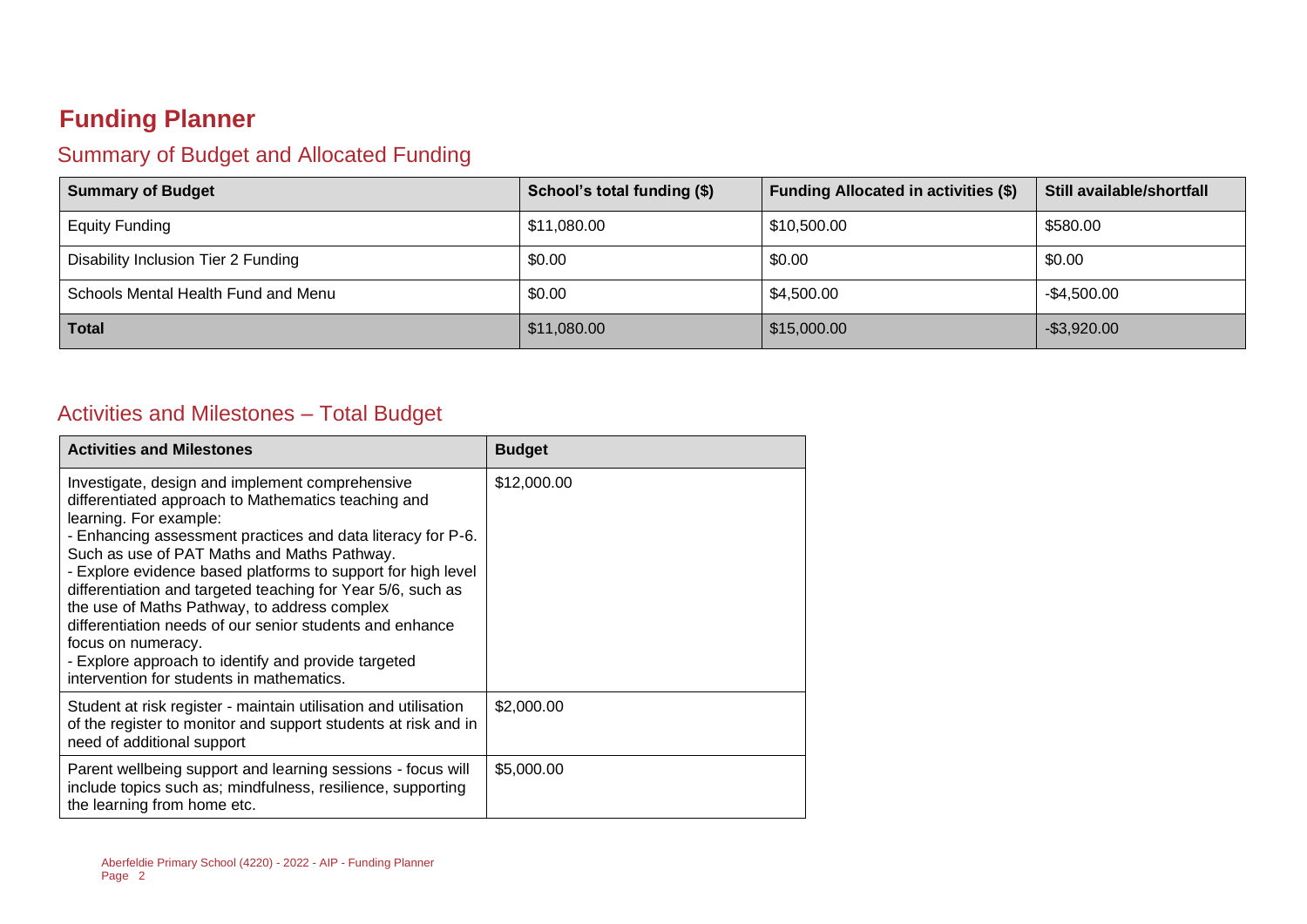| Staff professional learning centred around building<br>authentic partnerships with parents and carers - session<br>with Sharon Butler<br>This will include ongoing follow up and initiatives such as;<br>- Meet the Family sessions, instead of 'Meet the Teacher'<br>- Family engagement in student learning initiatives<br>- Contact and communication in learning | \$2,000.00  |
|----------------------------------------------------------------------------------------------------------------------------------------------------------------------------------------------------------------------------------------------------------------------------------------------------------------------------------------------------------------------|-------------|
| Learning goals and conferences professional learning,<br>planning and practice                                                                                                                                                                                                                                                                                       | \$1,000.00  |
| RRRR - work with lead school<br>Respectful Relationship wave 3                                                                                                                                                                                                                                                                                                       | \$2,000.00  |
| Smiling Mind and mindfulness curriculum                                                                                                                                                                                                                                                                                                                              | \$3,000.00  |
| Be You National Initiative for Educators Refer to action<br>Plan                                                                                                                                                                                                                                                                                                     | \$1,000.00  |
| <b>Totals</b>                                                                                                                                                                                                                                                                                                                                                        | \$28,000.00 |

## Activities and Milestones - Equity Funding

| <b>Activities and Milestones</b>                                                                                                                                                                                                                                                                                                                                                                 | When                             | Funding allocated (\$) | Category                                                                                                        |
|--------------------------------------------------------------------------------------------------------------------------------------------------------------------------------------------------------------------------------------------------------------------------------------------------------------------------------------------------------------------------------------------------|----------------------------------|------------------------|-----------------------------------------------------------------------------------------------------------------|
| Investigate, design and implement<br>comprehensive differentiated<br>approach to Mathematics teaching<br>and learning. For example:<br>- Enhancing assessment practices<br>and data literacy for P-6. Such as<br>use of PAT Maths and Maths<br>Pathway.<br>- Explore evidence based platforms<br>to support for high level<br>differentiation and targeted<br>teaching for Year 5/6, such as the | from:<br>Term 1<br>to:<br>Term 4 | \$1,500.00             | $\boxtimes$ School-based staffing<br>$\triangledown$ Professional development (excluding CRT costs and new FTE) |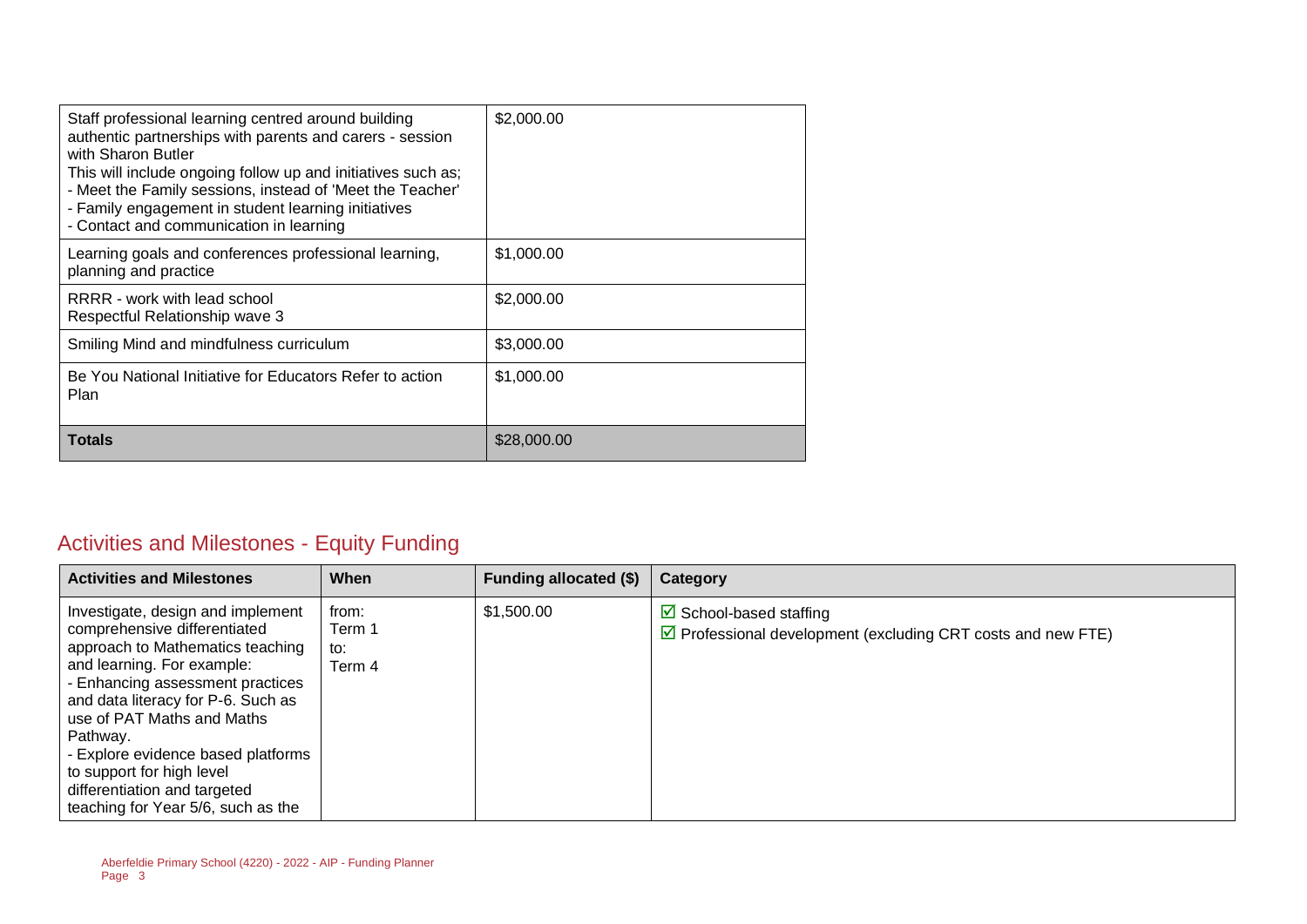| use of Maths Pathway, to address<br>complex differentiation needs of<br>our senior students and enhance<br>focus on numeracy.<br>- Explore approach to identify and<br>provide targeted intervention for<br>students in mathematics.                                                                                                                                                |                                  |            |                                                                                                                                             |
|-------------------------------------------------------------------------------------------------------------------------------------------------------------------------------------------------------------------------------------------------------------------------------------------------------------------------------------------------------------------------------------|----------------------------------|------------|---------------------------------------------------------------------------------------------------------------------------------------------|
| Student at risk register - maintain<br>utilisation and utilisation of the<br>register to monitor and support<br>students at risk and in need of<br>additional support                                                                                                                                                                                                               | from:<br>Term 1<br>to:<br>Term 4 | \$1,500.00 | $\boxtimes$ School-based staffing                                                                                                           |
| Parent wellbeing support and<br>learning sessions - focus will<br>include topics such as;<br>mindfulness, resilience, supporting<br>the learning from home etc.                                                                                                                                                                                                                     | from:<br>Term 1<br>to:<br>Term 4 | \$2,000.00 | $\triangleright$ Teaching and learning programs and resources<br>$\triangledown$ Professional development (excluding CRT costs and new FTE) |
| Staff professional learning centred<br>around building authentic<br>partnerships with parents and<br>carers - session with Sharon Butler<br>This will include ongoing follow up<br>and initiatives such as;<br>- Meet the Family sessions, instead<br>of 'Meet the Teacher'<br>- Family engagement in student<br>learning initiatives<br>- Contact and communication in<br>learning | from:<br>Term 1<br>to:<br>Term 4 | \$1,500.00 | $\triangledown$ Professional development (excluding CRT costs and new FTE)                                                                  |
| Learning goals and conferences<br>professional learning, planning and<br>practice                                                                                                                                                                                                                                                                                                   | from:<br>Term 1<br>to:<br>Term 4 | \$1,000.00 | $\triangleright$ School-based staffing                                                                                                      |
| RRRR - work with lead school<br>Respectful Relationship wave 3                                                                                                                                                                                                                                                                                                                      | from:<br>Term 1                  | \$1,000.00 | $\boxtimes$ School-based staffing                                                                                                           |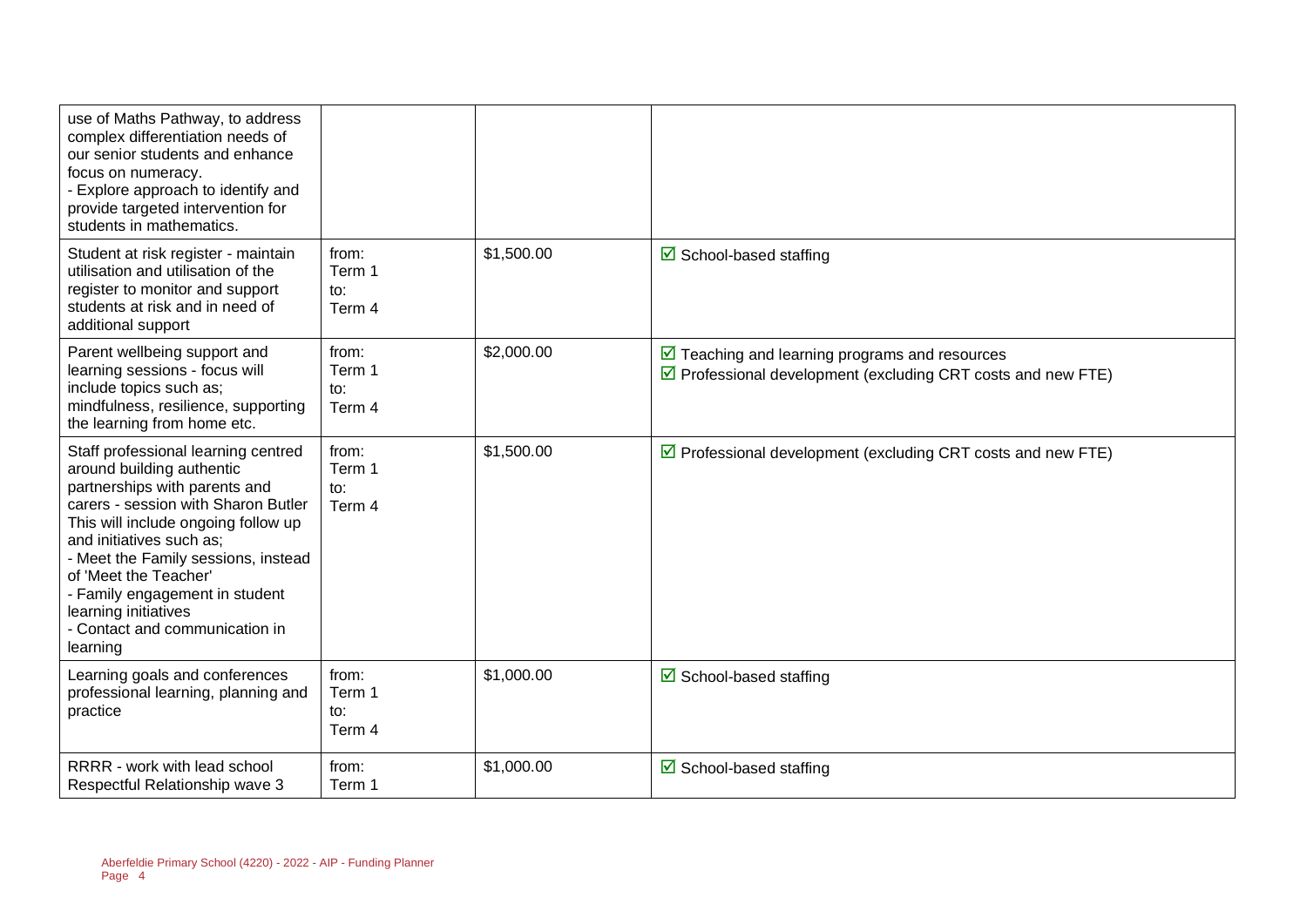|                                                                  | to:<br>Term 4                    |             |                                                                                                                                                                         |
|------------------------------------------------------------------|----------------------------------|-------------|-------------------------------------------------------------------------------------------------------------------------------------------------------------------------|
| Smiling Mind and mindfulness<br>curriculum                       | from:<br>Term 2<br>to:<br>Term 4 | \$1,000.00  | School-based staffing<br>$\boxed{\triangle}$ Teaching and learning programs and resources<br>$\triangledown$ Professional development (excluding CRT costs and new FTE) |
| Be You National Initiative for<br>Educators Refer to action Plan | from:<br>Term 1<br>to:<br>Term 4 | \$1,000.00  | School-based staffing                                                                                                                                                   |
| <b>Totals</b>                                                    |                                  | \$10,500.00 |                                                                                                                                                                         |

#### Activities and Milestones - Disability Inclusion Funding

| <b>Activities and Milestones</b> | When | <b>Funding allocated (\$)</b> | Category |
|----------------------------------|------|-------------------------------|----------|
| Totals                           |      | \$0.00                        |          |

#### Activities and Milestones - Schools Mental Health Fund and Menu

| <b>Activities and Milestones</b>                                                                                                                                      | When                             | <b>Funding allocated (\$)</b> | Category                                                                          |
|-----------------------------------------------------------------------------------------------------------------------------------------------------------------------|----------------------------------|-------------------------------|-----------------------------------------------------------------------------------|
| Student at risk register - maintain<br>utilisation and utilisation of the<br>register to monitor and support<br>students at risk and in need of<br>additional support | from:<br>Term 1<br>to:<br>Term 4 | \$500.00                      | $\triangleright$ Tier 3/Category: Mental health and wellbeing professionals       |
| Parent wellbeing support and<br>learning sessions - focus will                                                                                                        | from:<br>Term 1                  | \$1,000.00                    | $\triangleright$ Tier 1/Category: Whole school approach to positive mental health |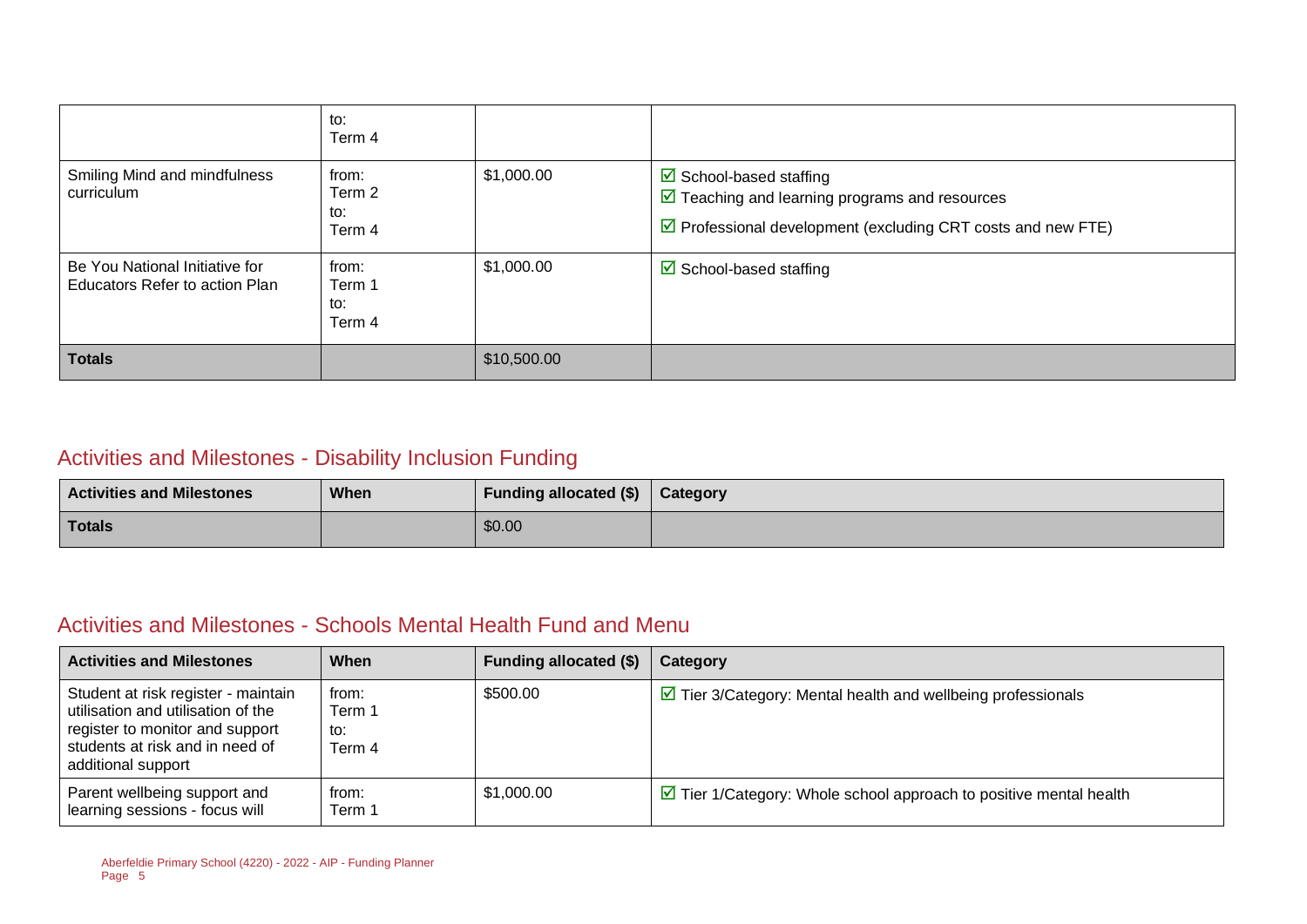| include topics such as;<br>mindfulness, resilience, supporting<br>the learning from home etc. | to:<br>Term 4                    |            |  |
|-----------------------------------------------------------------------------------------------|----------------------------------|------------|--|
| RRRR - work with lead school<br>Respectful Relationship wave 3                                | from:<br>Term 1<br>to:<br>Term 4 | \$1,000.00 |  |
| Smiling Mind and mindfulness<br>curriculum                                                    | from:<br>Term 2<br>to:<br>Term 4 | \$1,000.00 |  |
| Be You National Initiative for<br>Educators Refer to action Plan                              | from:<br>Term 1<br>to:<br>Term 4 | \$1,000.00 |  |
| <b>Totals</b>                                                                                 |                                  | \$4,500.00 |  |

## Additional Funding Planner – Total Budget

| <b>Activities and Milestones</b> | <b>Budget</b> |
|----------------------------------|---------------|
| <b>Totals</b>                    | \$0.00        |

## Additional Funding Planner – Equity Funding

| <b>Activities and Milestones</b> | When | <b>Funding allocated (\$)</b> | <b>Category</b> |
|----------------------------------|------|-------------------------------|-----------------|
| Totals                           |      | \$0.00                        |                 |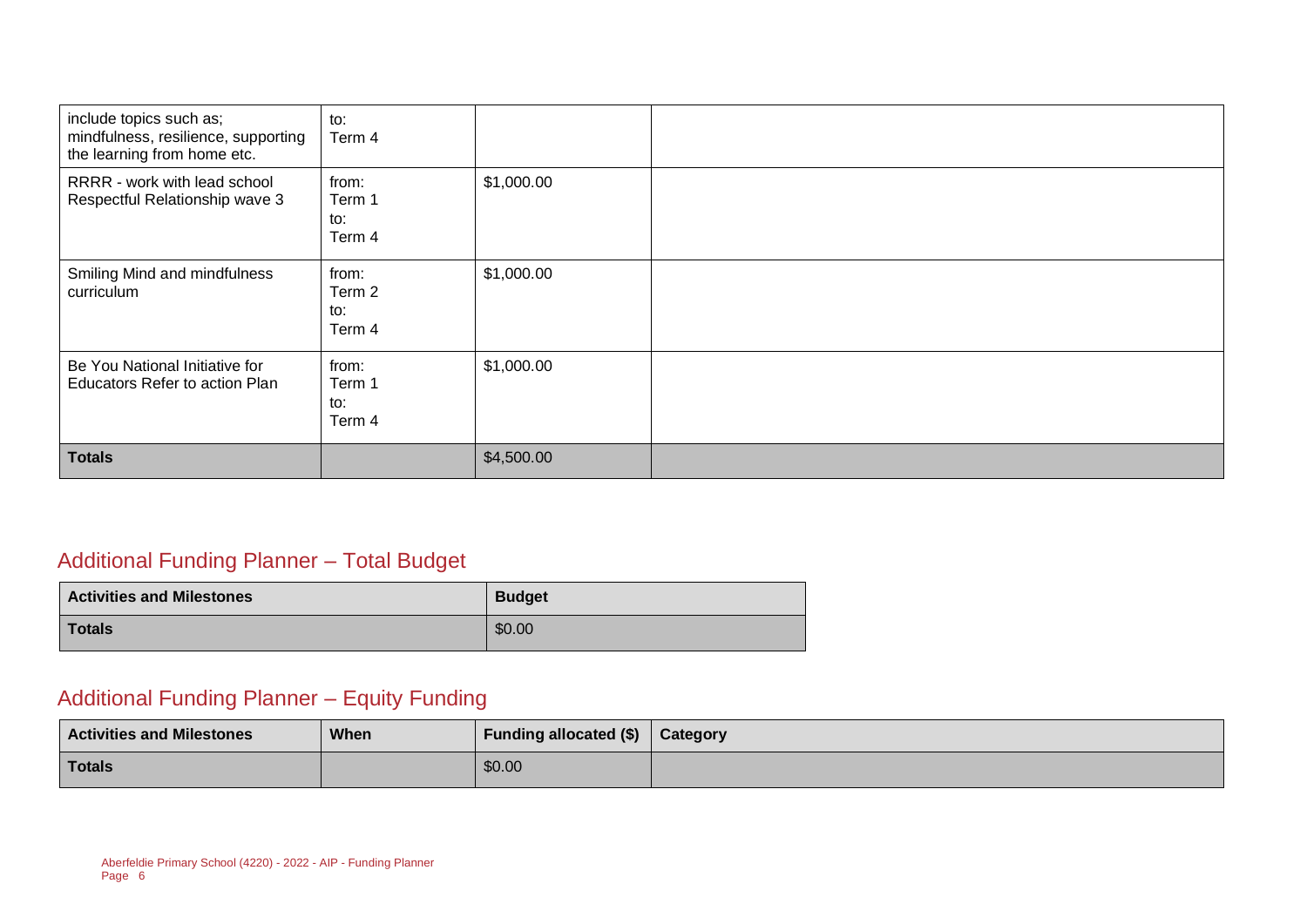### Additional Funding Planner – Disability Inclusion Funding

| <b>Activities and Milestones</b> | When | <b>Funding allocated (\$) Category</b> |  |
|----------------------------------|------|----------------------------------------|--|
| Totals                           |      | \$0.00                                 |  |

### Additional Funding Planner – Schools Mental Health Fund and Menu

| <b>Activities and Milestones</b> | When | Funding allocated $(\$)$   Category |  |
|----------------------------------|------|-------------------------------------|--|
| <b>Totals</b>                    |      | \$0.00                              |  |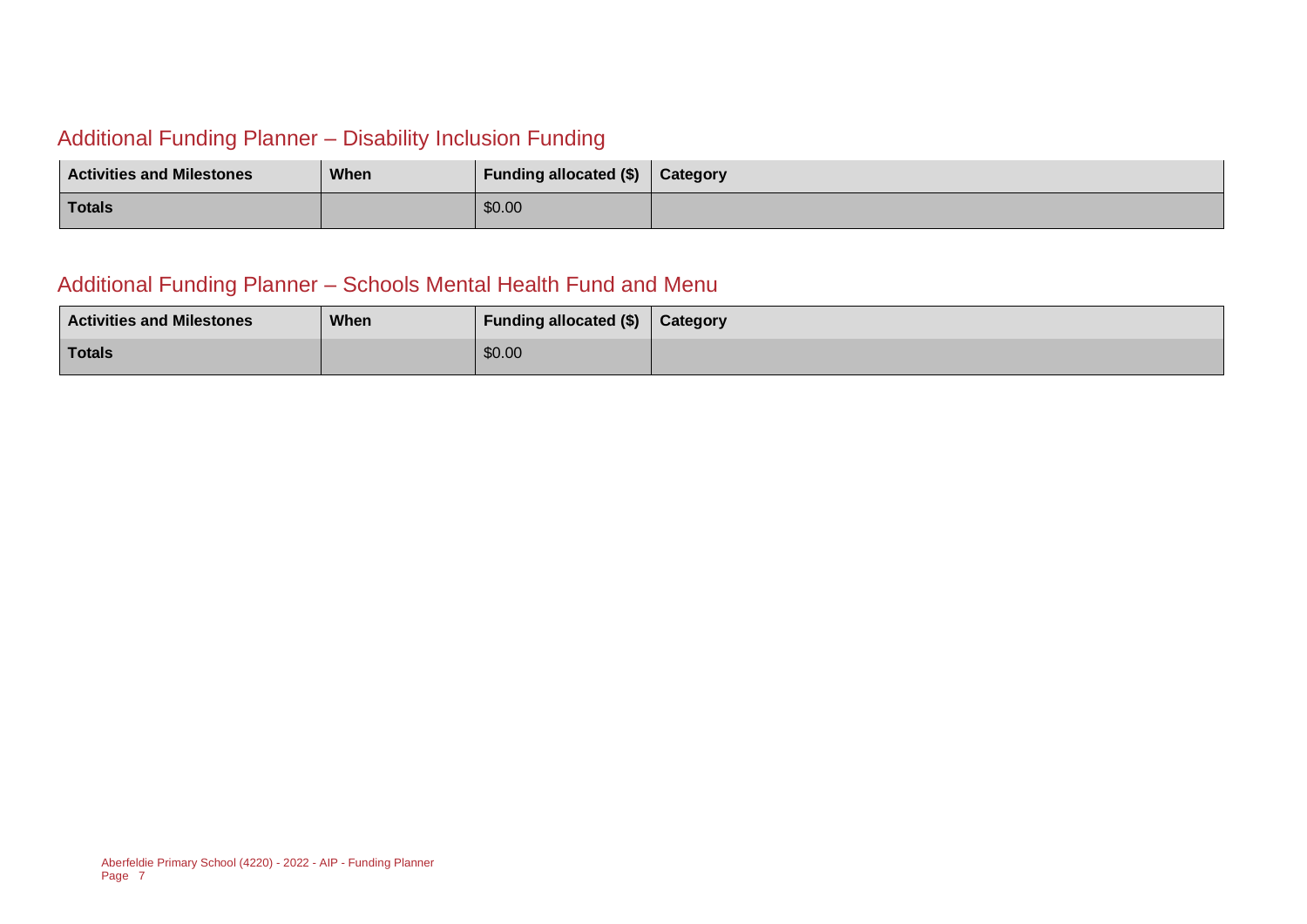## **Professional Learning and Development Plan**

| <b>Professional Learning</b><br><b>Priority</b>                                                                                                                                                                                                                                                                                                                                                                                                                                                                                                                                                                                                   | Who                                                                                | When                             | <b>Key Professional Learning</b><br><b>Strategies</b>                                                       | <b>Organisational Structure</b>                                                                     | <b>Expertise Accessed</b>                                                                                                                                                              | <b>Where</b>                    |
|---------------------------------------------------------------------------------------------------------------------------------------------------------------------------------------------------------------------------------------------------------------------------------------------------------------------------------------------------------------------------------------------------------------------------------------------------------------------------------------------------------------------------------------------------------------------------------------------------------------------------------------------------|------------------------------------------------------------------------------------|----------------------------------|-------------------------------------------------------------------------------------------------------------|-----------------------------------------------------------------------------------------------------|----------------------------------------------------------------------------------------------------------------------------------------------------------------------------------------|---------------------------------|
| Investigate, design and<br>implement comprehensive<br>differentiated approach to<br>Mathematics teaching and<br>learning. For example:<br>- Enhancing assessment<br>practices and data literacy for<br>P-6. Such as use of PAT<br>Maths and Maths Pathway.<br>- Explore evidence based<br>platforms to support for high<br>level differentiation and<br>targeted teaching for Year<br>5/6, such as the use of Maths<br>Pathway, to address complex<br>differentiation needs of our<br>senior students and enhance<br>focus on numeracy.<br>- Explore approach to identify<br>and provide targeted<br>intervention for students in<br>mathematics. | $\overline{\mathbf{z}}$ Learning<br>Specialist(s)<br>$\overline{M}$ PLC<br>Leaders | from:<br>Term 1<br>to:<br>Term 4 | $\overline{\mathbf{z}}$ Planning<br>$\overline{\mathbf{y}}$ Preparation<br>$\boxdot$ Curriculum development | ☑ Formal School Meeting /<br>Internal Professional<br>Learning Sessions<br>☑ PLC/PLT Meeting        | $\overline{\mathbf{2}}$ PLC Initiative<br>$\boxtimes$ Learning Specialist<br>$\overline{\mathbf{z}}$ External consultants<br>Maths Pathways<br>consultant/coach<br>☑ Pedagogical Model | $\overline{\mathsf{M}}$ On-site |
| APS Excellence in Teaching<br>and Learning Handbook -<br>including investment into<br>scheduled PL sessions to<br>support the building of<br>practice excellence                                                                                                                                                                                                                                                                                                                                                                                                                                                                                  | $\overline{\mathbf{y}}$ Learning<br>Specialist(s)                                  | from:<br>Term 1<br>to:<br>Term 4 | $\boxdot$ Curriculum development<br>$\overline{\mathbf{2}}$ Formalised PLC/PLTs                             | ☑ Formal School Meeting /<br>Internal Professional<br><b>Learning Sessions</b><br>☑ PLC/PLT Meeting | $\triangleright$ Learning Specialist<br>$\triangleright$ Practice Principles<br>for Excellence in<br>Teaching and Learning<br>$\triangledown$ Pedagogical Model                        | $\overline{\mathsf{M}}$ On-site |